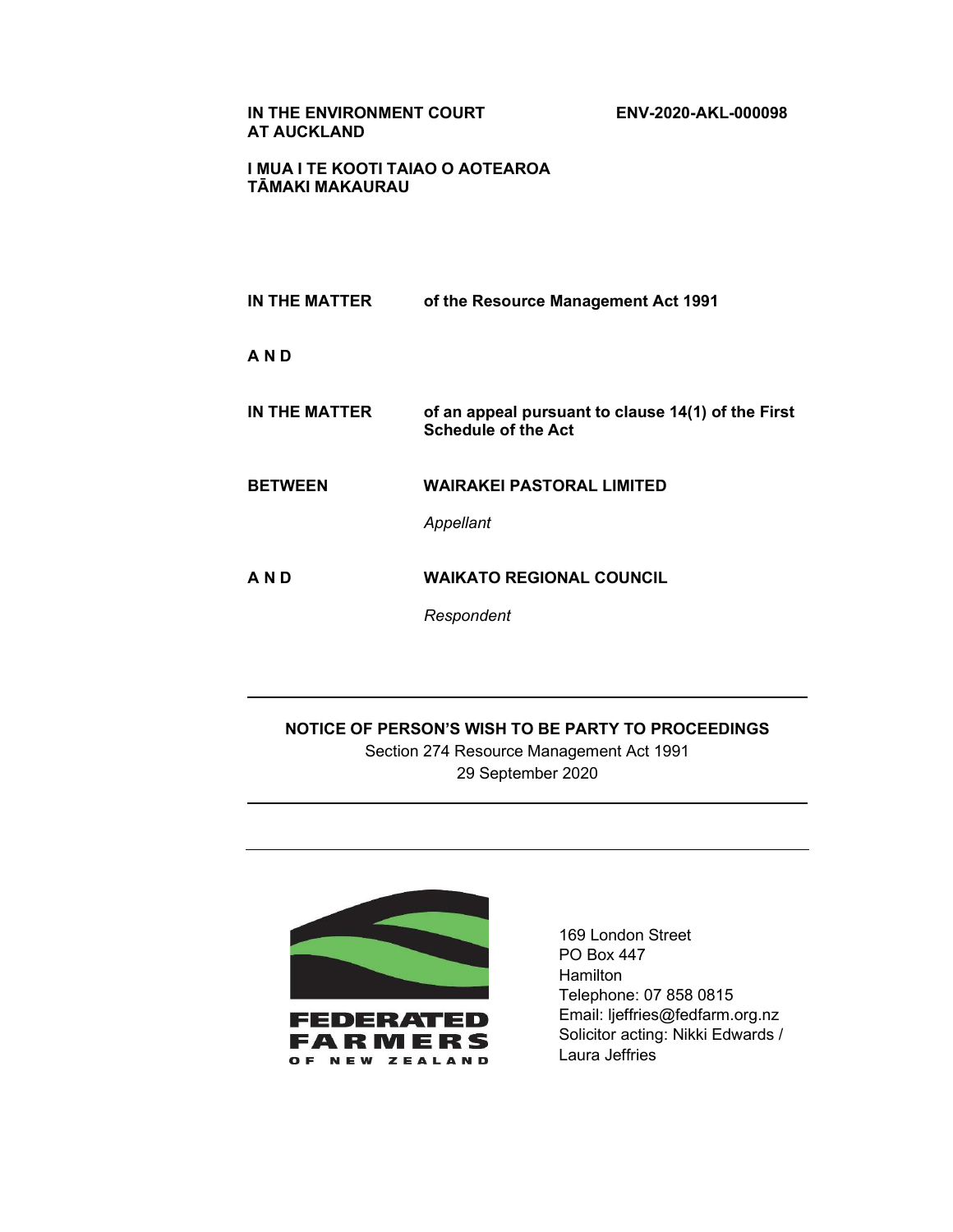To: The Registrar Environment Court Auckland

Federated Farmers of New Zealand Inc ("Federated Farmers") wishes to be a party to the following proceedings:

## Wairakei Pastoral Limited v Waikato Regional Council ENV-2020-AKL-000098

Federated Farmers made a submission about the subject matter of the proceedings.

Federated Farmers is not a trade competitor for the purposes of section 308C or 308CA of the Resource Management Act 1991.

Federated Farmers is interested in all of the proceedings.

- 1. Federated Farmers represents farmers in the Waikato and Waipā Rivers **Catchment**
- 2. Federated Farmers has appealed the decision to on Proposed Waikato Regional Council Plan Change 1 – Waikato and Waipā River Catchments ("Plan Change 1"), as amended by the Hearing Panel, in its entirety, i.e. the decision as it relates to the introduction and all of the objectives, policies, methods, rules, definitions and schedules.
- 3. Federated Farmers supports sustainable management of resources and the use of regulatory and non-regulatory measures to maintain or enhance water quality, and to restore and protect the health and wellbeing of the Waikato and Waipā Rivers. However, Federated Farmers considers that the regulatory and non-regulatory methods proposed in Plan Change 1 do not appropriately give effect to the relevant higher order documents, have not appropriately balanced environmental, economic, social and cultural considerations, and are not the most efficient and effective means of achieving the objective of the plan change.
- 4. Federated Farmers is interested in all the issues raised by the Appellant.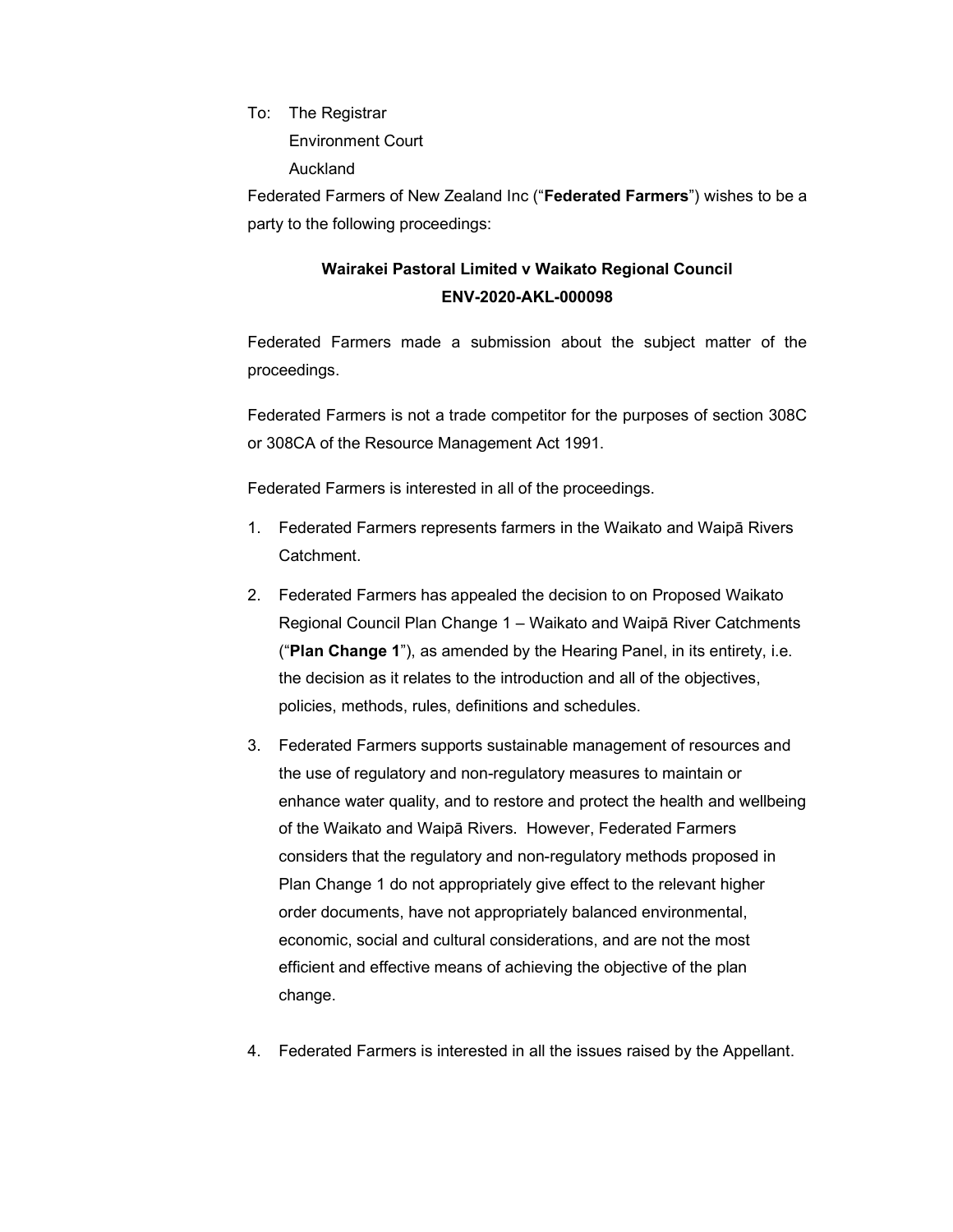- 5. Federated Farmers supports in part and opposes in part the relief sought by the Appellant.
- 6. Without limiting the generality of the above, an explanation of the issues that Federated Farmers has particular interest in is set out in Appendix A.
	- 7. Federated Farmers agrees to participate in mediation or other alternative dispute resolution of the proceedings.

Javie Jefferes

N J Edwards / L F Jeffries

Counsel for Federated Farmers

\_\_\_\_\_\_\_\_\_\_\_\_\_\_\_\_\_\_\_\_\_\_\_\_\_\_\_\_\_

Date: 29 September 2020

Address for service: PO Box 447, Hamilton 3240 Telephone: 07 858 0815 Fax/email: ljeffries@fedfarm.org.nz Contact person: Laura Jeffries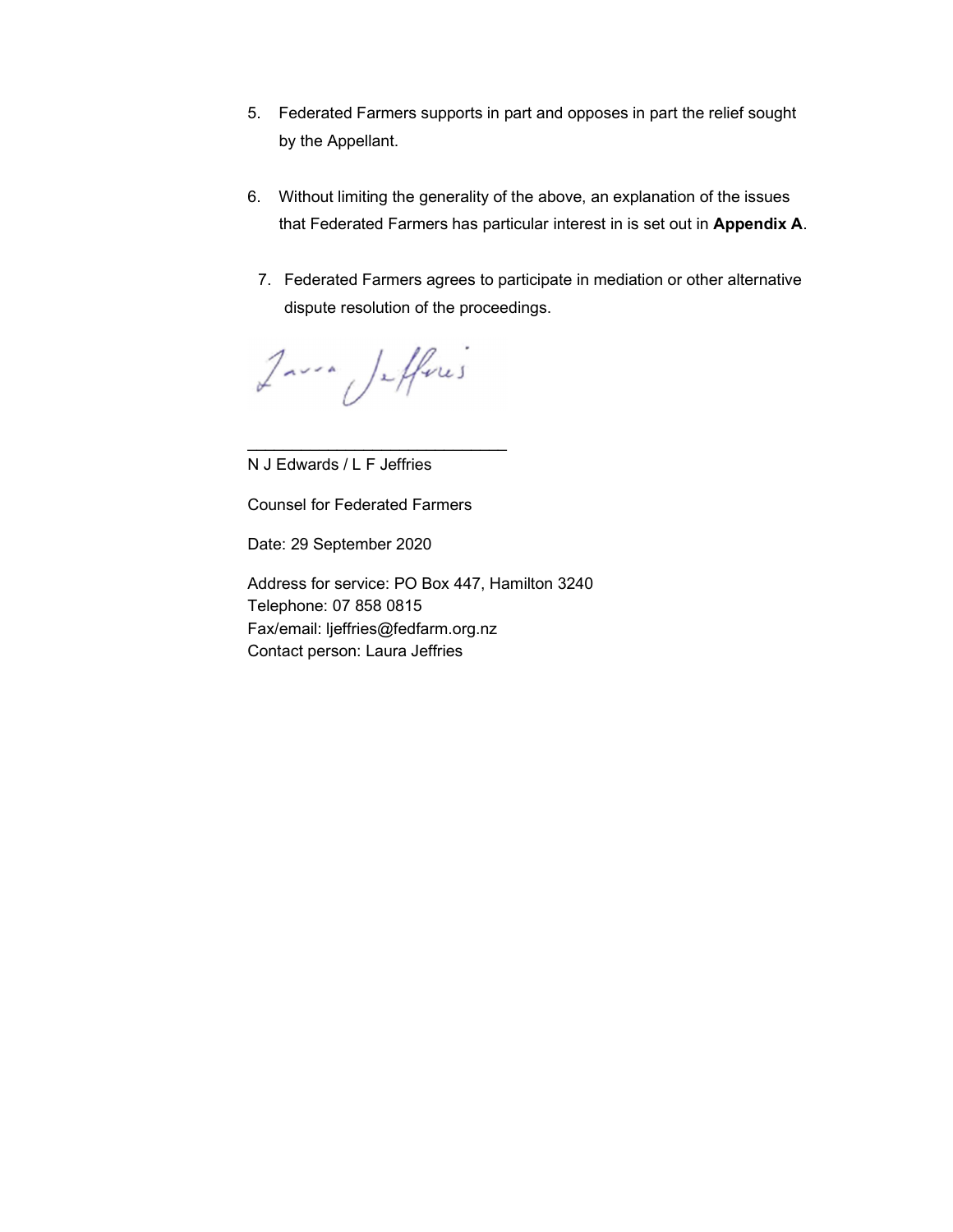| <b>Provision Appealed</b> | <b>Reasons for Appeal</b>                                                                                                                                                                                                                                                                                                                                                                                                                                                                                                                                                                                                                                                                                                                                                                                                                                                                                                                                                                                                     | <b>Relief Sought by Appellant</b>                                                                                                                                                                                                                                                                                                                                                                                                                                             | Support/Oppose                    | <b>Reason</b>                                                                                                                                                                                                                                                                                                                                           |
|---------------------------|-------------------------------------------------------------------------------------------------------------------------------------------------------------------------------------------------------------------------------------------------------------------------------------------------------------------------------------------------------------------------------------------------------------------------------------------------------------------------------------------------------------------------------------------------------------------------------------------------------------------------------------------------------------------------------------------------------------------------------------------------------------------------------------------------------------------------------------------------------------------------------------------------------------------------------------------------------------------------------------------------------------------------------|-------------------------------------------------------------------------------------------------------------------------------------------------------------------------------------------------------------------------------------------------------------------------------------------------------------------------------------------------------------------------------------------------------------------------------------------------------------------------------|-----------------------------------|---------------------------------------------------------------------------------------------------------------------------------------------------------------------------------------------------------------------------------------------------------------------------------------------------------------------------------------------------------|
| <b>Objectives</b>         |                                                                                                                                                                                                                                                                                                                                                                                                                                                                                                                                                                                                                                                                                                                                                                                                                                                                                                                                                                                                                               |                                                                                                                                                                                                                                                                                                                                                                                                                                                                               |                                   |                                                                                                                                                                                                                                                                                                                                                         |
| <b>Objective 1</b>        | The Appellant supports the<br>amendments made to Objective<br>1 in the Decision. A minor<br>correction, however, is required<br>to give effect to the Decision.<br>Objective 1 refers to restoring<br>the health and wellbeing of "all<br>springs, lakes and wetlands"<br>within the catchments of the<br>Waikato and Waipa Rivers.<br>Policies 2(d) - (f), clause 3 of<br>Schedule D1, Part C and clause<br>2 of Schedule D2, Part C use<br>the phrase "streams, drains,<br>wetlands, lakes and springs<br>The Decision makes it<br>abundantly clear that the PC1<br>provisions are not to apply to<br>ephemeral water bodies,<br>including ephemeral springs.<br>However, that is not currently<br>clear from the wording of the<br>provisions identified above.<br>That must be rectified.<br>Clause 5 of Schedule C<br>provides a clear definition of the<br>water bodies to be protected<br>under PC1. This defined term,<br>which excludes ephemeral<br>water bodies, should be used<br>consistently throughout the PC1 | Amend Objective 1 as follows:<br>In relation to the effects of nitrogen,<br>phosphorus, sediment and microbial<br>pathogens on water quality, the<br>health and wellbeing of the Waikato<br>and Waipā Rivers, including all<br>springs, lakes and wetlands<br>waterbodies within their catchments,<br>is both restored over time and<br>protected, with the result that in<br>particular, they are safe for people to<br>swim in and take food from at the<br>latest by 2096. | Support in part                   | Federated Farmers supports the use of<br>consistent terminology and agrees<br>defining the term "water bodies within<br>Waikato and Waipā River catchments".<br>Federated Farmers has concerns that<br>defining this term should not change the<br>application or meaning of provisions<br>with PC1 and therefore would oppose<br>the change if it did. |
|                           |                                                                                                                                                                                                                                                                                                                                                                                                                                                                                                                                                                                                                                                                                                                                                                                                                                                                                                                                                                                                                               |                                                                                                                                                                                                                                                                                                                                                                                                                                                                               |                                   |                                                                                                                                                                                                                                                                                                                                                         |
|                           |                                                                                                                                                                                                                                                                                                                                                                                                                                                                                                                                                                                                                                                                                                                                                                                                                                                                                                                                                                                                                               |                                                                                                                                                                                                                                                                                                                                                                                                                                                                               |                                   |                                                                                                                                                                                                                                                                                                                                                         |
|                           |                                                                                                                                                                                                                                                                                                                                                                                                                                                                                                                                                                                                                                                                                                                                                                                                                                                                                                                                                                                                                               |                                                                                                                                                                                                                                                                                                                                                                                                                                                                               |                                   |                                                                                                                                                                                                                                                                                                                                                         |
|                           |                                                                                                                                                                                                                                                                                                                                                                                                                                                                                                                                                                                                                                                                                                                                                                                                                                                                                                                                                                                                                               |                                                                                                                                                                                                                                                                                                                                                                                                                                                                               |                                   |                                                                                                                                                                                                                                                                                                                                                         |
| <b>Objective 2</b>        | provisions. Doing so would<br>reflect the Decision.<br>Objective 2 measures progress<br>as the short-term numeric water<br>quality values in Table 3.11-1<br>being "met" no later than 10                                                                                                                                                                                                                                                                                                                                                                                                                                                                                                                                                                                                                                                                                                                                                                                                                                     | Amend Objective 2 as follows:<br>Progress is made over the life of this<br>Plan towards the restoration and<br>protection of the health and                                                                                                                                                                                                                                                                                                                                   | Support in part<br>Oppose in part | Federated Farmers is interested in this<br>appeal point so as to ensure that any<br>outcomes are consistent with the                                                                                                                                                                                                                                    |

## APPENDIX A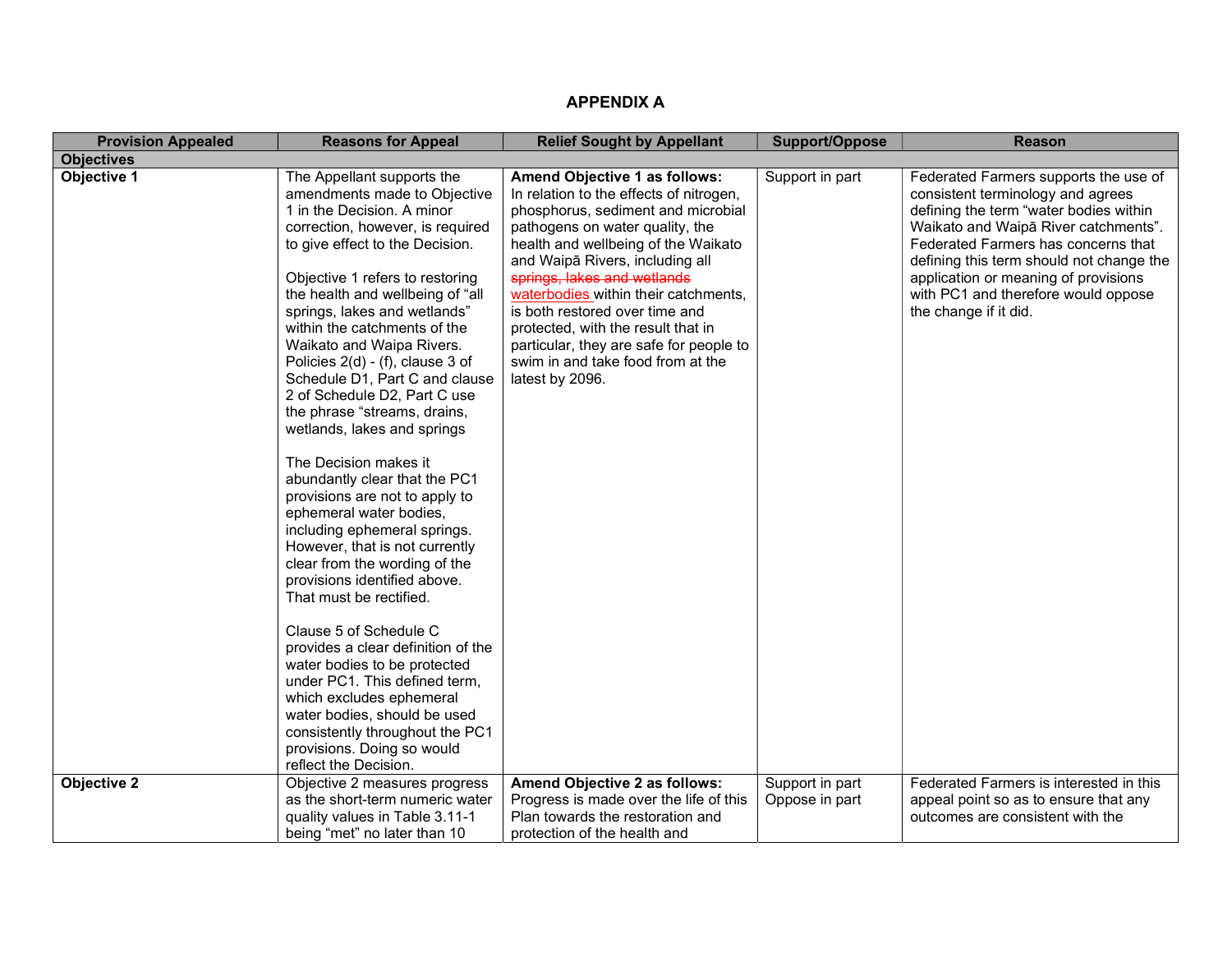| years after PC1 is made            | wellbeing of the Waikato and Waipā   | outcomes sought in Federated Farmers' |
|------------------------------------|--------------------------------------|---------------------------------------|
| operative. Policy 8(a) seeks       | River catchments in relation to      | appeal.                               |
| collective action to "achieve" the | nitrogen, phosphorus, sediment and   |                                       |
| water quality values. Policy       | microbial pathogens by the short-    |                                       |
| 16(a) also refers to achieving     | term numeric water quality values in |                                       |
| the water quality values, but      | Table 3.11-1 being met no later      |                                       |
|                                    |                                      |                                       |
| also the "attribute states", a     | than 10 years after Chapter 3.11 of  |                                       |
| term used in 3.11.6.               | this Plan is operative.              |                                       |
|                                    |                                      |                                       |
| The Decision anticipates           |                                      |                                       |
| substantive progress will get      |                                      |                                       |
| underway once PC1 is made          |                                      |                                       |
| operative, with the improvement    |                                      |                                       |
| required in the first stage target |                                      |                                       |
| set as 20% of the long-term        |                                      |                                       |
| goals. The water quality values    |                                      |                                       |
| are what stakeholders in each      |                                      |                                       |
| sub-catchment will be aiming       |                                      |                                       |
| for, with collective action        |                                      |                                       |
| required across each sub-          |                                      |                                       |
|                                    |                                      |                                       |
| catchment. However, it takes       |                                      |                                       |
| time for the beneficial effects of |                                      |                                       |
| any management improvements        |                                      |                                       |
| to eventuate after                 |                                      |                                       |
| implementation. For example,       |                                      |                                       |
| the benefits of riparian fencing   |                                      |                                       |
| and planting can take many         |                                      |                                       |
| years, even decades, to            |                                      |                                       |
| eventuate. The intention is that   |                                      |                                       |
| "material steps towards            |                                      |                                       |
| improvement" will have been        |                                      |                                       |
| implemented, but the benefits      |                                      |                                       |
| may not have been realized.        |                                      |                                       |
|                                    |                                      |                                       |
| The water quality values may       |                                      |                                       |
| not be "met" or "achieved"         |                                      |                                       |
|                                    |                                      |                                       |
| within the 10 year timeframe.      |                                      |                                       |
| The shared and agreed goal is      |                                      |                                       |
| that mitigation measures must      |                                      |                                       |
| be put in place within the 10      |                                      |                                       |
| year timeframe so that the         |                                      |                                       |
| water quality values will          |                                      |                                       |
| subsequently be met. The           |                                      |                                       |
| improvements in water quality      |                                      |                                       |
| will take longer than 10 years to  |                                      |                                       |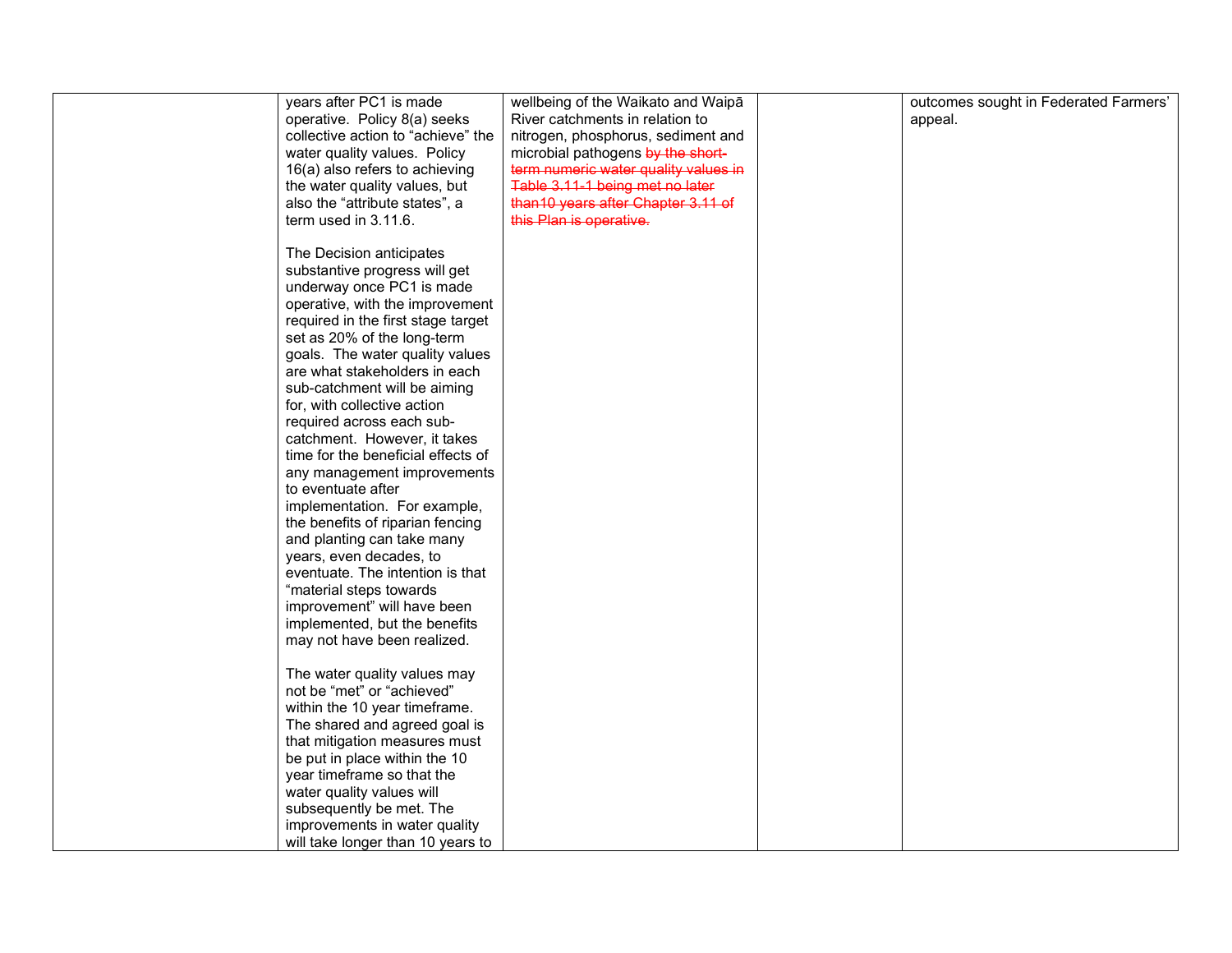| <b>Policies</b> | manifest. Care must therefore<br>be taken with describing<br>progress towards the water<br>quality values, and references<br>to attribute states should be<br>deleted.                                                                                                                                                                                                                                                                                                                                                                                                                                                                                                                                                                                                                                                                                                                                                                         |                                                                                                                                                                                                                                                                                                                                                                                                                                                                                                                                                                                                                                                                                                                                                                                                                                                 |                                   |                                                                                                                                                                                                                                                                                                                                                                                                                                                                                                                                                                                                                                                                                                                                                                                                                                                                                                                                                                                                                                                              |
|-----------------|------------------------------------------------------------------------------------------------------------------------------------------------------------------------------------------------------------------------------------------------------------------------------------------------------------------------------------------------------------------------------------------------------------------------------------------------------------------------------------------------------------------------------------------------------------------------------------------------------------------------------------------------------------------------------------------------------------------------------------------------------------------------------------------------------------------------------------------------------------------------------------------------------------------------------------------------|-------------------------------------------------------------------------------------------------------------------------------------------------------------------------------------------------------------------------------------------------------------------------------------------------------------------------------------------------------------------------------------------------------------------------------------------------------------------------------------------------------------------------------------------------------------------------------------------------------------------------------------------------------------------------------------------------------------------------------------------------------------------------------------------------------------------------------------------------|-----------------------------------|--------------------------------------------------------------------------------------------------------------------------------------------------------------------------------------------------------------------------------------------------------------------------------------------------------------------------------------------------------------------------------------------------------------------------------------------------------------------------------------------------------------------------------------------------------------------------------------------------------------------------------------------------------------------------------------------------------------------------------------------------------------------------------------------------------------------------------------------------------------------------------------------------------------------------------------------------------------------------------------------------------------------------------------------------------------|
| Policy 1        |                                                                                                                                                                                                                                                                                                                                                                                                                                                                                                                                                                                                                                                                                                                                                                                                                                                                                                                                                |                                                                                                                                                                                                                                                                                                                                                                                                                                                                                                                                                                                                                                                                                                                                                                                                                                                 |                                   |                                                                                                                                                                                                                                                                                                                                                                                                                                                                                                                                                                                                                                                                                                                                                                                                                                                                                                                                                                                                                                                              |
|                 |                                                                                                                                                                                                                                                                                                                                                                                                                                                                                                                                                                                                                                                                                                                                                                                                                                                                                                                                                | Amend Policy 1(c) as follows:<br>Enabling, through permitted activity<br>rules, low intensity farming and<br>horticultural activities (not including<br>commercial vegetable production),<br>with low risk of diffuse discharge of<br>those contaminants to water bodies,<br>and requiring resource consents for<br>all other activities.                                                                                                                                                                                                                                                                                                                                                                                                                                                                                                       | Support                           | Federated Farmers supports the relief<br>sought as it appropriately refers to<br>reducing the diffuse discharges of<br>"those contaminants" being the four<br>contaminants of interest in PC1, being<br>nitrogen, phosphorus, sediment and<br>microbial pathogens.                                                                                                                                                                                                                                                                                                                                                                                                                                                                                                                                                                                                                                                                                                                                                                                           |
| Policy 2        | <b>Extent of reduction</b><br>Policy 2(a) requires controlled<br>activities to use land for farming<br>to demonstrate that either the<br>NLLR is already as low as<br>practicable given the current<br>land use or that the NLLR will<br>reduce to the lowest practicable<br>level over an appropriate<br>specified period. Both terms<br>carry an element of subjectivity,<br>and hold potential for tension to<br>occur when the FEP is<br>reviewed. For example, there is<br>no reference to the water quality<br>in the relevant sub-catchment or<br>to the level of discharge relative<br>to other farms in the sub-<br>catchment. In effect, there is no<br>limitation on the Council's ability<br>to restrict farming activity<br>despite its controlled activity<br>status. This requirement may be<br>suitable for farming with a high<br>NLLR but is inappropriate for<br>controlled activities.<br><b>Beyond the sub-catchments</b> | Amend Policy 2 as follows:<br>a. Requiring farming activities with a<br>Nitrogen Leaching Loss Rate within<br>the Moderate Nitrogen Leaching<br>Loss range set out in Schedule B<br>Table 1 to obtain a resource<br>consent, and to demonstrate that<br>either the Nitrogen Leaching Loss<br>Rate is already as low as practicable<br>given the current land use or that the<br>Nitrogen Leaching Loss Rate will<br>reduce to the lowest practicable<br>level over an appropriate specified<br>period;<br>b. Requiring farming activities with a<br><b>High Nitrogen Leaching Loss Rate</b><br>as set out in Schedule B Table 1 to:<br>i. Make significant reductions to their<br>Nitrogen Leaching Loss Rate; or<br>ii. Demonstrate why significant<br>reductions to their Nitrogen<br>Leaching Loss Rate should either<br>not be required; or | Support in part<br>Oppose in part | <b>End of reduction</b><br>In principle, Federated Farmers<br>supports a policy containing guidance<br>for resource consents and providing a<br>framework for considering actions<br>required in FEPs. However, Federated<br>Farmers agrees with the Appellant that<br>Policy 2 does not contain sufficient<br>guidance to a consenting officer and<br>plan users about how different consents<br>will be processed, how consistency will<br>be achieved and what will be required<br>by farmers. In particular Federated<br>Farmers is concerned that no certainty<br>is provided to plan users or consenting<br>officers about whether N leaching is "as<br>low as practicable" or whether a<br>"significant reduction to nitrogen" is<br>proposed.<br><b>Beyond the sub-catchments</b><br>Federated Farmers considers that the<br>policy should provide for a consenting<br>approach that recognises and provide<br>for the characteristics of the sub-<br>catchment within which the farm is<br>located and not be dependent on other<br>sub-catchments. |
|                 |                                                                                                                                                                                                                                                                                                                                                                                                                                                                                                                                                                                                                                                                                                                                                                                                                                                                                                                                                |                                                                                                                                                                                                                                                                                                                                                                                                                                                                                                                                                                                                                                                                                                                                                                                                                                                 |                                   |                                                                                                                                                                                                                                                                                                                                                                                                                                                                                                                                                                                                                                                                                                                                                                                                                                                                                                                                                                                                                                                              |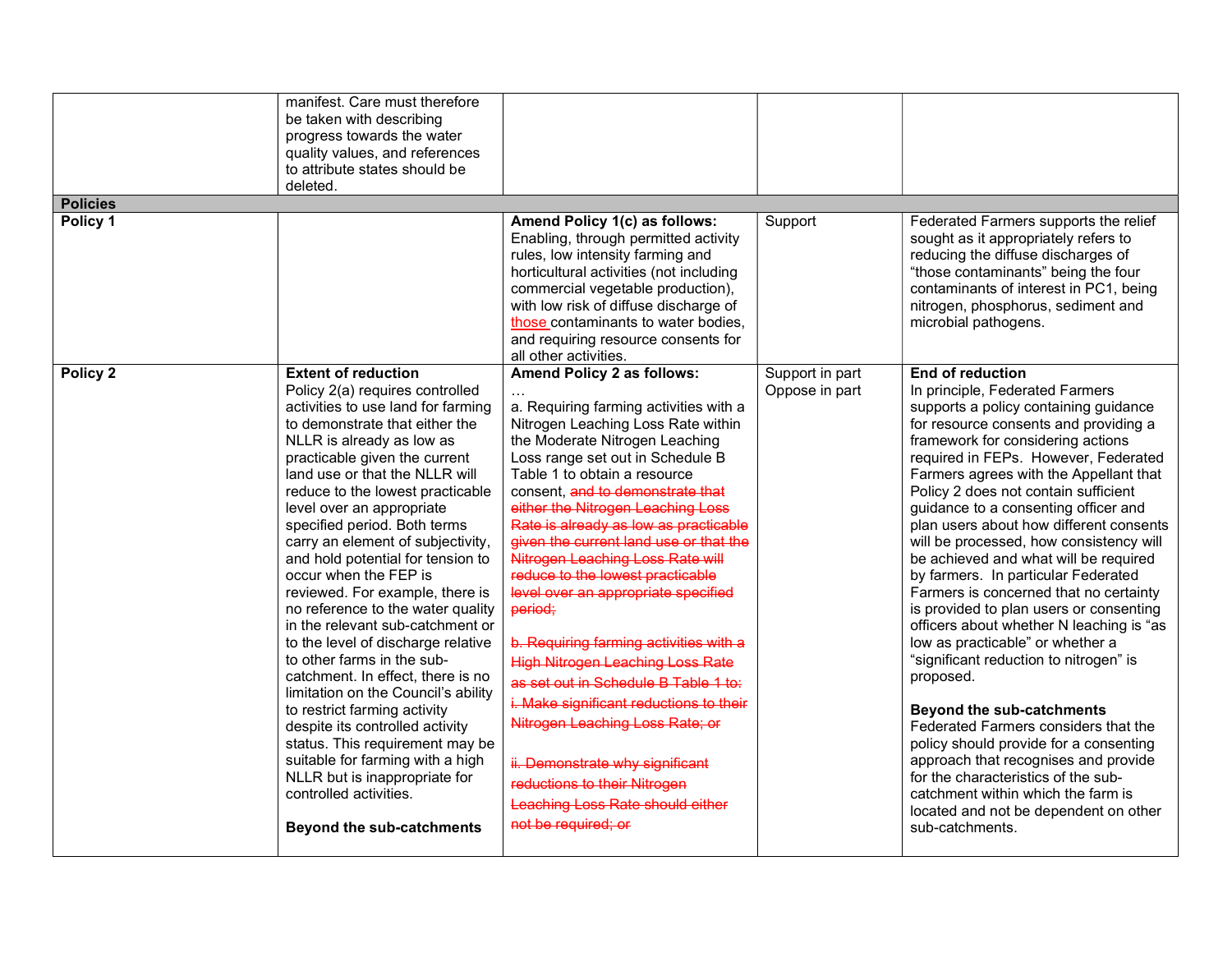| Policy 2(b) requires applicants<br>and the consent authority, when<br>considering a discretionary<br>activity to use land for farming,<br>to have regard to whether the<br>farming activities are making a<br>significant or disproportionate<br>contribution to nitrogen loading                                                                                                                                                       | iii. Demonstrate why significant<br>reductions to their Nitrogen<br>Leaching Loss Rate should only be<br>required over an extended<br>timeframe to provide an appropriate<br>transition period for conversion to<br>lower nitrogen leaching land use(s);                                                                                                                                                  | <b>Contaminants of interests</b><br>Federated Farmers agrees that it is<br>important that the provisions are clear<br>that the contaminants listed in Table<br>3.11-2 are the priority contaminants<br>requiring prioritised action in the FEP |
|-----------------------------------------------------------------------------------------------------------------------------------------------------------------------------------------------------------------------------------------------------------------------------------------------------------------------------------------------------------------------------------------------------------------------------------------|-----------------------------------------------------------------------------------------------------------------------------------------------------------------------------------------------------------------------------------------------------------------------------------------------------------------------------------------------------------------------------------------------------------|------------------------------------------------------------------------------------------------------------------------------------------------------------------------------------------------------------------------------------------------|
| in the sub-catchment(s) "within<br>which the land is located and/or<br>downstream catchments". It is<br>beyond an applicant's control to<br>provide a comparison of its<br>activity with others, be that in<br>the sub-catchment or<br>elsewhere.                                                                                                                                                                                       | having regard to:<br>. The accuracy of the modelled<br>Nitrogen Leaching Loss Rate,<br>including whether it captures the<br>benefits of existing contaminant<br>mitigation steps that have been put<br>in place;                                                                                                                                                                                          |                                                                                                                                                                                                                                                |
| <b>Contaminants of interest -</b><br>Policy 1 identifies the four<br>contaminants of interest in PC1,<br>being nitrogen, phosphorus,<br>sediment and microbial<br>pathogens, and appropriately<br>refers to reducing the diffuse<br>discharges of "those<br>contaminants". Policies 5, 12(c)<br>and 13(j) adopt the same<br>appropriate approach as do the<br>rules.                                                                    | . The relative vulnerability of the<br>land to nitrogen leaching, as<br>established by an expert analysis of,<br>among other considerations:<br>o The rainfall, topography and soil<br>characteristics of the property(s);<br>and o The distance of the<br>property(s) to surface waterways<br>within the same groundwater sub-<br>catchment; and o Subject to data                                       |                                                                                                                                                                                                                                                |
| By contrast, policies 2(e)(ii), 2(f)<br>and 10 and Part D of Schedule<br>D2 refer simply to<br>"contaminants" and arguably<br>therefore go beyond the scope<br>of PC1. Part D of Schedule D1<br>refers to "sediment, nutrient and<br>microbial losses". All provisions<br>that refer to contaminants must<br>be clear that it is only the four<br>contaminants controlled by PC1<br>so as to remain within scope of<br>the plan change. | availability, the depth of groundwater<br>under the land, the chemical<br>characteristics of that groundwater,<br>the speed that groundwater<br>transmits nitrate nitrogen leached<br>below the root zone to surface<br>waterways and the likely attenuation<br>of nitrate nitrogen between the root<br>zone and any surface waterway;<br>. Whether the farming activities are<br>making a significant or |                                                                                                                                                                                                                                                |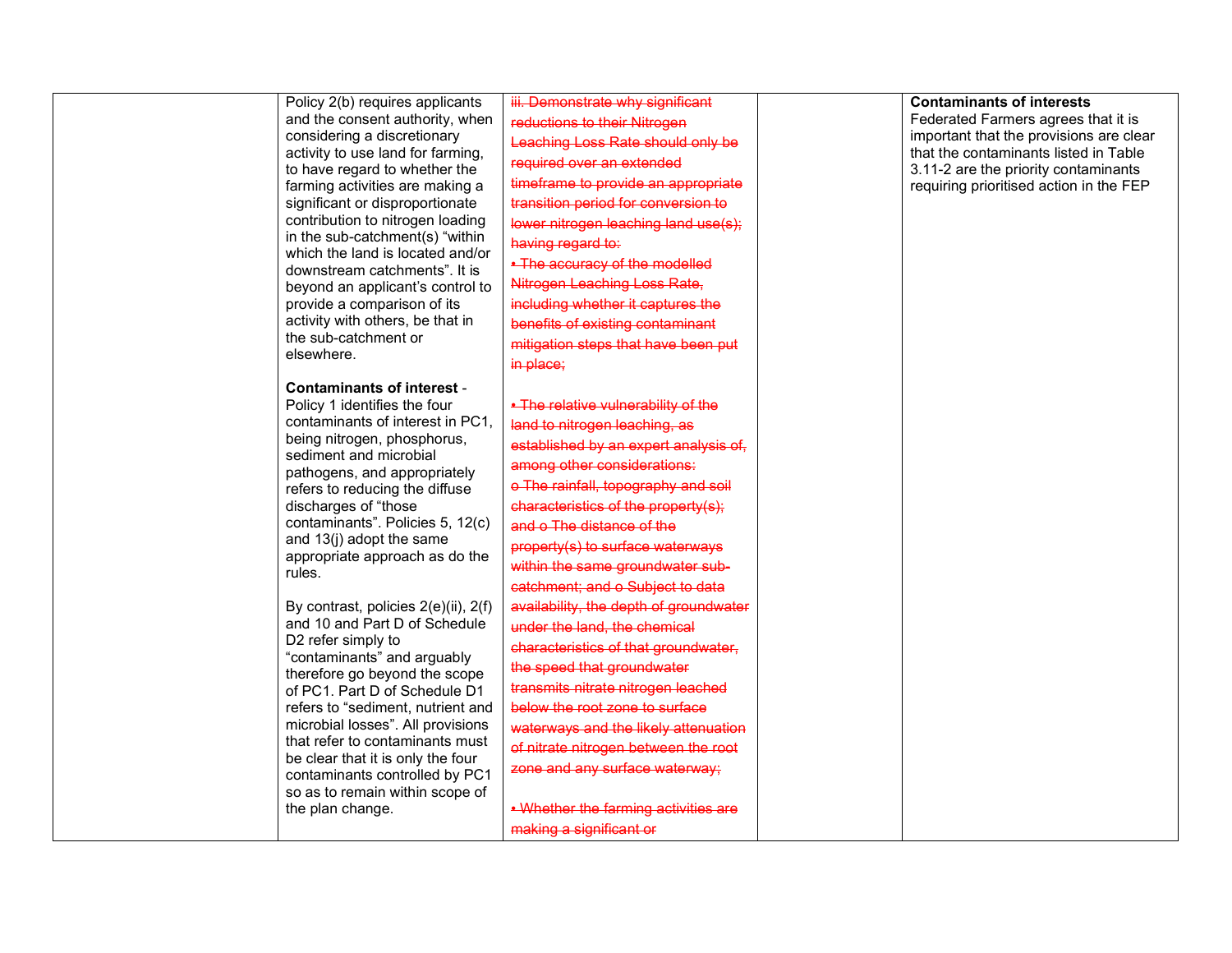| It is also important that the                                     | disproportionate contribution to                                     |
|-------------------------------------------------------------------|----------------------------------------------------------------------|
| provisions are clear that the                                     | nitrogen loading in the sub-                                         |
| contaminants listed in Table                                      |                                                                      |
| 3.11-2 are the priority                                           | catchment(s) within which the land is                                |
| contaminants requiring                                            | located and/or downstream                                            |
| prioritised action in the FEP                                     | catchments: and                                                      |
| (under Policies $1(b)$ and $4(e)$ ). It                           |                                                                      |
| is accepted that other                                            | . How it is proposed to reduce the                                   |
| contaminants may still be an                                      | Nitrogen Leaching Loss Rate,                                         |
| issue needing to be addressed<br>in the FEP, but the existence of | including how quickly and to what                                    |
| the note under Table 3.11-2 has                                   | extent it will be reduced; and                                       |
| the potential to cast doubt on                                    |                                                                      |
| the completeness of the table                                     | c. Generally not granting land use                                   |
| and should be deleted. It is                                      |                                                                      |
| clear without the note that the                                   | consent applications for changes in                                  |
| listed contaminants are the                                       | land use that involve a material                                     |
| priority contaminants and that                                    | increase in the intensity of the use of                              |
| all four contaminants are to be                                   | land compared to the land uses as                                    |
| addressed in any FEP.                                             | at 22 October 2016, unless it can be                                 |
|                                                                   | demonstrated that this would result                                  |
|                                                                   | in a positive contribution to the                                    |
|                                                                   | health and wellbeing of the Waikato                                  |
|                                                                   | and Waipā river catchments in                                        |
|                                                                   | accordance with Policy 5; and                                        |
|                                                                   |                                                                      |
|                                                                   | d. Generally excluding farmed cattle,                                |
|                                                                   | horses, deer and pigs from rivers,                                   |
|                                                                   | streams, drains, wetlands, lakes and                                 |
|                                                                   | springs waterbodies; and                                             |
|                                                                   |                                                                      |
|                                                                   | e. Where farmed cattle, horses, deer                                 |
|                                                                   | and pigs are not excluded from                                       |
|                                                                   | rivers, streams, drains, wetlands,                                   |
|                                                                   | lakes and springs waterbodies.                                       |
|                                                                   | i. Ensuring adverse effects of stock                                 |
|                                                                   | on waterbodies are minimised,<br>including by the identification and |
|                                                                   | management of critical source                                        |
|                                                                   | areas, ensuring that access of stock                                 |
|                                                                   | to waterbodies does not cause                                        |
|                                                                   | conspicuous pugging and                                              |
|                                                                   | exacerbated erosion; and                                             |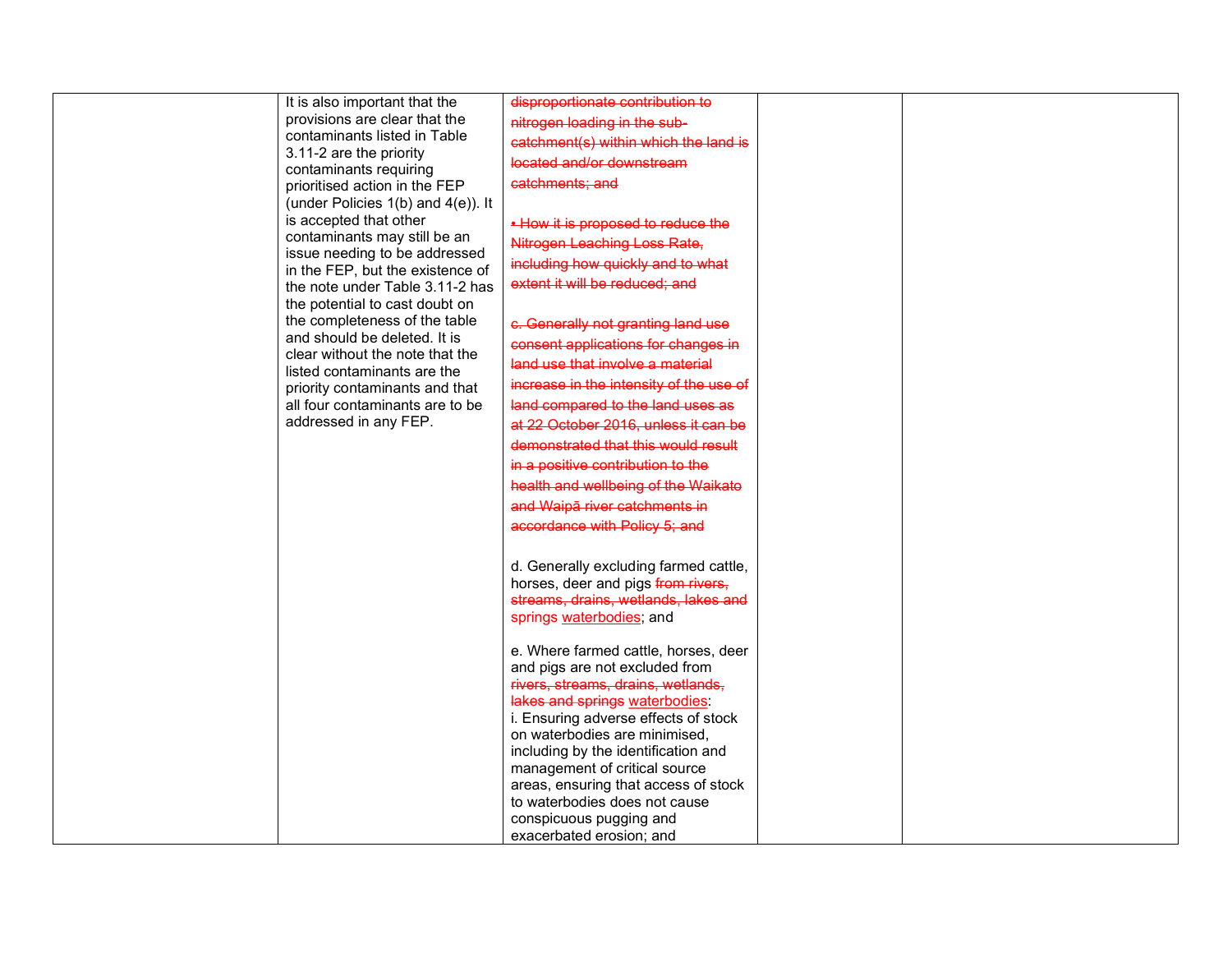|          |                                                                                                                                                                                                                                                                                                                                                                                                                                                                                                                                                                                                                                                                                                                                                                                                                                                   | ii. Imposing consent conditions to<br>require mitigation measures to<br>address any damage to aquatic<br>habitat and discharge of<br>contaminants resulting from stock<br>access to those waterbodies; and<br>f. Encouraging creation of riparian<br>buffers (with appropriate riparian<br>vegetation where necessary)<br>adjacent to rivers, streams, drains,<br>wetlands, lakes and springs<br>waterbodies to reduce overland flow<br>of contaminants phosphorus,<br>sediment and microbial pathogens<br>and improve freshwater habitat<br>quality.                                                                                                                                                    |                                   |                                                                                                                                                                                                                                                                                                                                                                                                                                                                                                                                                                                                         |
|----------|---------------------------------------------------------------------------------------------------------------------------------------------------------------------------------------------------------------------------------------------------------------------------------------------------------------------------------------------------------------------------------------------------------------------------------------------------------------------------------------------------------------------------------------------------------------------------------------------------------------------------------------------------------------------------------------------------------------------------------------------------------------------------------------------------------------------------------------------------|----------------------------------------------------------------------------------------------------------------------------------------------------------------------------------------------------------------------------------------------------------------------------------------------------------------------------------------------------------------------------------------------------------------------------------------------------------------------------------------------------------------------------------------------------------------------------------------------------------------------------------------------------------------------------------------------------------|-----------------------------------|---------------------------------------------------------------------------------------------------------------------------------------------------------------------------------------------------------------------------------------------------------------------------------------------------------------------------------------------------------------------------------------------------------------------------------------------------------------------------------------------------------------------------------------------------------------------------------------------------------|
| Policy 4 | <b>Beyond the sub-catchments</b><br>Policy 4(d) requires all FEP,<br>regardless of the status of the<br>farming activity, to identify<br>suitable mitigating actions<br>appropriate to the water quality<br>values specified in Table 3.11-1<br>for the sub-catchment(s) "within<br>which the land is located and<br>downstream catchments".<br>Such a consideration does not<br>provide significant certainty to<br>an applicant, especially when<br>anticipating what the consent<br>authority will consider as<br>'suitable'.<br><b>Stocking rate</b><br>The Decision fails to provide<br>any rationale for the selection of<br>18 stock units as the most<br>appropriate number to<br>determine activity status in the<br>rules beyond noting that "most"<br>drystock/hill country farmers<br>"typically" farm at or below 18<br>stock units. | Amend Policy 4 as follows:<br>a. If a property is used for dairy<br>farming, commercial vegetable<br>production, or has a stocking rate of<br>more than 18 stock units per hectare<br>and/or more than 5% in arable<br>eropping, use an appropriate<br>decision support tool in accordance<br>with Schedule B of this Chapter, to<br>quantify the Nitrogen Leaching Loss<br>Rate for the property; and<br>$\ldots$<br>d. Identify suitable mitigating actions<br>appropriate to the land, its use, risk<br>assessment and the short-term<br>numeric water quality values<br>specified in Table 3.11-1 for the sub-<br>catchment(s) within which the land is<br>located and downstream<br>catchments; and | Support in part<br>Oppose in part | <b>Beyond the sub-catchments</b><br>Federated Farmers considers that the<br>policy should provide for a consenting<br>approach that recognises and provide<br>for the characteristics of the sub-<br>catchment within which the farm is<br>located and not be dependent on other<br>sub-catchments.<br><b>Stocking rate</b><br>Federated Farmers considers that an<br>appropriate stock unit number needs to<br>be adopted to set a reasonable<br>threshold and would support a different<br>number from the Decisions Version of<br>PC1 if that more appropriately achieved<br>sustainable management. |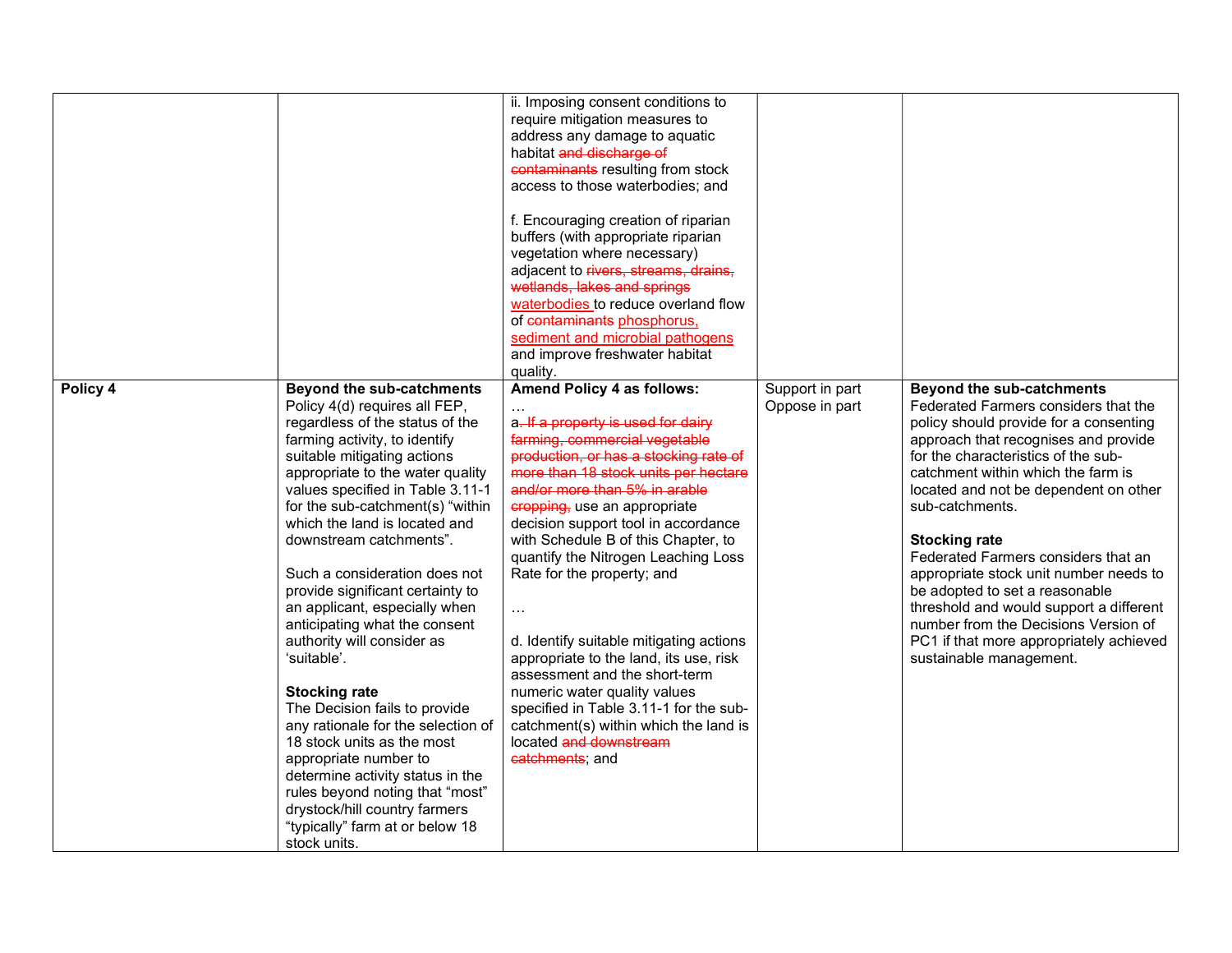|          | In the rules, the 18 stock units<br>trigger determining activity<br>status is the winter stocking<br>rate, not through-out the year.<br>In the minimum standards, the<br>18 stock unit control is the<br>winter stocking rate only on<br>steep land adjoining<br>waterbodies, not of broader<br>application. It is questionable<br>whether stock units is the<br>appropriate parameter, and if it<br>is whether there is any merit or<br>justification for it being set at 18.<br>Both the minimum standard and<br>the rule trigger need to be<br>justified on an effects basis.<br>In any event it is not appropriate<br>for the specific rule triggers to<br>be referenced in the policy.<br>Where a NLLR needs to be<br>calculated, an appropriate DST<br>shall be used in accordance<br>with Schedule B. That is all the<br>policy needs to say. |                                                                                                                                                                                                                                                                                                                                                                                                                                                                                                                         |                                  |                                                                                                                                                                                                                                                                                                                                                                                                                                                                                                                                                                                                                                               |
|----------|------------------------------------------------------------------------------------------------------------------------------------------------------------------------------------------------------------------------------------------------------------------------------------------------------------------------------------------------------------------------------------------------------------------------------------------------------------------------------------------------------------------------------------------------------------------------------------------------------------------------------------------------------------------------------------------------------------------------------------------------------------------------------------------------------------------------------------------------------|-------------------------------------------------------------------------------------------------------------------------------------------------------------------------------------------------------------------------------------------------------------------------------------------------------------------------------------------------------------------------------------------------------------------------------------------------------------------------------------------------------------------------|----------------------------------|-----------------------------------------------------------------------------------------------------------------------------------------------------------------------------------------------------------------------------------------------------------------------------------------------------------------------------------------------------------------------------------------------------------------------------------------------------------------------------------------------------------------------------------------------------------------------------------------------------------------------------------------------|
| Policy 5 | Policy 2(c), together with Policy<br>5, is the gateway for non-<br>complying activities for land use<br>change. Such activities will<br>"generally" not be granted<br>unless a positive contribution<br>(as per Policy 5) can be<br>demonstrated.<br>The sole focus of Policy 5 is on<br>offsetting and compensation<br>that better achieves the<br>objectives of Te Ture<br>Whaimana o Te Awa o Waikato.<br>There are a number of issues<br>with this approach:                                                                                                                                                                                                                                                                                                                                                                                     | Delete Policy 5 and replace it with<br>the following:<br><b>Provide consent applicants</b><br>opportunities to offset or<br>compensate residual adverse effects<br><u>by:</u><br>a. A like for like offset to achieve the<br>water quality objectives of Te Ture<br>Whaimana o Te Awa o Waikato<br>when:<br>i. There is no net increase in a<br>contaminant set out in Table 3.11.2<br>as a priority for reduction in the sub-<br>catchment in which the property<br>being farmed or land use change is<br>located; and | Support in par<br>Oppose in part | In principle, Federated Farmers<br>supports a policy that allows for<br>offsetting and compensation because<br>that potentially provides greater<br>flexibility for how environmental benefits<br>will be achieved and helps to reduce<br>the costs. However, Federated<br>Farmers considers that amendments<br>are needed to Policy 5 to provide some<br>the context for this assessment using a<br>framework to establish key parameters.<br>Federated Farmers considers that<br>Policy 5 should be deleted and replaced<br>with a more appropriate framework for<br>considering achievement of the Vision<br>& Strategy by focusing on the |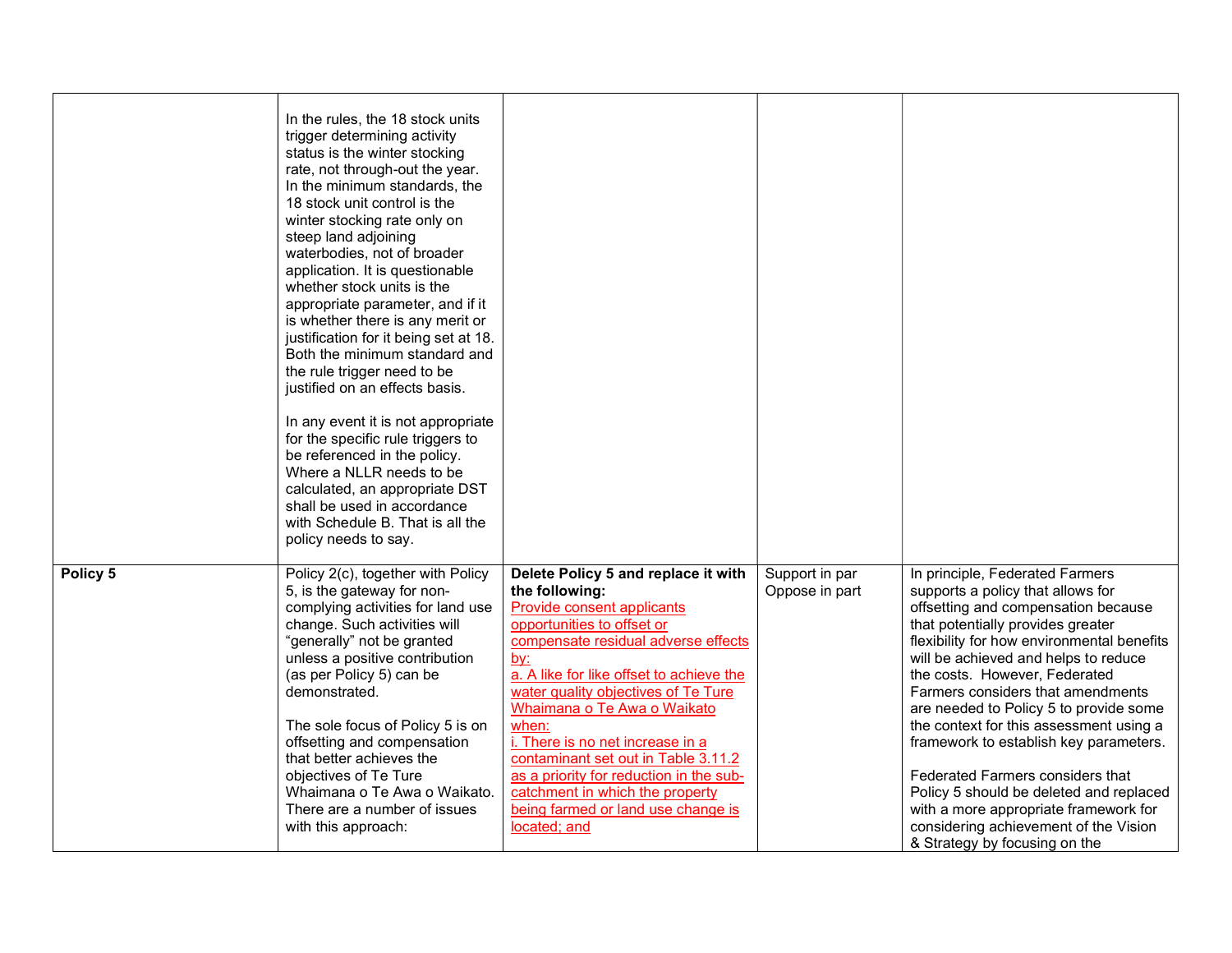|          | a. Non-complying activities may     | ii. The measures provide a reduction  |                 | contaminants of greatest issue in a       |
|----------|-------------------------------------|---------------------------------------|-----------------|-------------------------------------------|
|          | justify a grant of consent on the   | of the same contaminant.              |                 | particular sub-catchment (and the         |
|          | basis of how the effects are        | b. Compensation to achieve the        |                 | contribution to those issues of sector,   |
|          | being avoided, remedied or          | water quality objectives of Te Ture   |                 | that the farming activity belongs to) and |
|          | mitigated by the FEP;               | Whaimana o Te Awa o Waikato           |                 | not on reducing all contaminants          |
|          |                                     | when:                                 |                 | everywhere.                               |
|          | b. It is inappropriate to elevate   | i. The measures provide a reduction   |                 |                                           |
|          | the test for non-complying          | in the diffuse discharge of nitrogen, |                 | Federated Farmers supports the            |
|          |                                     |                                       |                 |                                           |
|          | activities to requiring a "positive | phosphorus, sediment or microbial     |                 | intention of the Appellants redraft and   |
|          | contribution":                      | pathogens in the Waikato and          |                 | would support further redrafting to       |
|          |                                     | Waipā river catchment(s); and         |                 | ensure an appropriate framework is put    |
|          | c. It is inappropriate to require   | ii. The measures provide positive     |                 | in place.                                 |
|          | all non-complying activities to     | benefits to the restoration and       |                 |                                           |
|          | provide either offsetting or        | protection of the health and          |                 |                                           |
|          | compensation;                       | wellbeing of the Waikato and Waipa    |                 |                                           |
|          |                                     | Rivers.                               |                 |                                           |
|          | d. It is inappropriate to require   | c. Compensation in the form of        |                 |                                           |
|          | non-complying activities to         | methods to advance achievement of     |                 |                                           |
|          | "better achieve" the objectives     | the broader objectives of Te Ture     |                 |                                           |
|          | of Te Ture Whaimana o Te Awa        | Whaimana o Te Awa o Waikato           |                 |                                           |
|          | o Waikato than other activities;    | including but not limited to:         |                 |                                           |
|          |                                     | i. Opportunities to enhance           |                 |                                           |
|          | e. The concepts in 5(a) and (b)     | biodiversity and the functioning of   |                 |                                           |
|          |                                     |                                       |                 |                                           |
|          | clash with the concepts of          | ecosystems; and                       |                 |                                           |
|          | offsetting and compensation         | ii. Opportunities to enhance access   |                 |                                           |
|          | and in doing so create an           | to and recreational values of the     |                 |                                           |
|          | unworkable policy; and              | Waikato and Waipā Rivers.             |                 |                                           |
|          |                                     | d. Other compensation to provide      |                 |                                           |
|          | f. It fails to provide the guidance | significant positive benefits to the  |                 |                                           |
|          | on how non-complying activities     | restoration and protection of the     |                 |                                           |
|          | should be assessed anticipated      | health and wellbeing of the Waikato   |                 |                                           |
|          | by the Decision.                    | and Waipa Rivers.                     |                 |                                           |
| Policy 7 | Common expiry date                  | Delete Policy 7 and replace it with a | Support in part | Federated Farmers does not support        |
|          | Policy 7 introduces the concept     | policy that requires the duration of  | Oppose in part  | the imposition of a 2035 maximum          |
|          | of a common expiry date of          | consent to reflect the investment in  |                 | duration on resource consents.            |
|          | 2035 for all consents. In doing     | infrastructure, the quality and       |                 | Federated Farmers is concerned that       |
|          | so it ignores the clear finding in  | effectiveness of the consent holder's |                 | 15 years (from 2020) is not appropriate   |
|          | the Decision:                       | FEP, the progress towards the         |                 | to recognise the investments some         |
|          |                                     |                                       |                 |                                           |
|          |                                     | short-term numeric water quality      |                 | farmers may be making through what is     |
|          | We agree that if individual         | values and the possibility of a       |                 | proposed in their FEPs and that delays    |
|          | landowners are to be required       | replacement plan and/or a new         |                 | to resolution of Environment Court        |
|          | to make fundamental changes         | allocation regime.                    |                 | appeals may mean that this time period    |
|          | to their farm systems, then this    |                                       |                 | is very short (particularly for those     |
|          | should not be required              |                                       |                 | farms that do not have to obtain          |
|          | 'overnight'. An appropriate         |                                       |                 |                                           |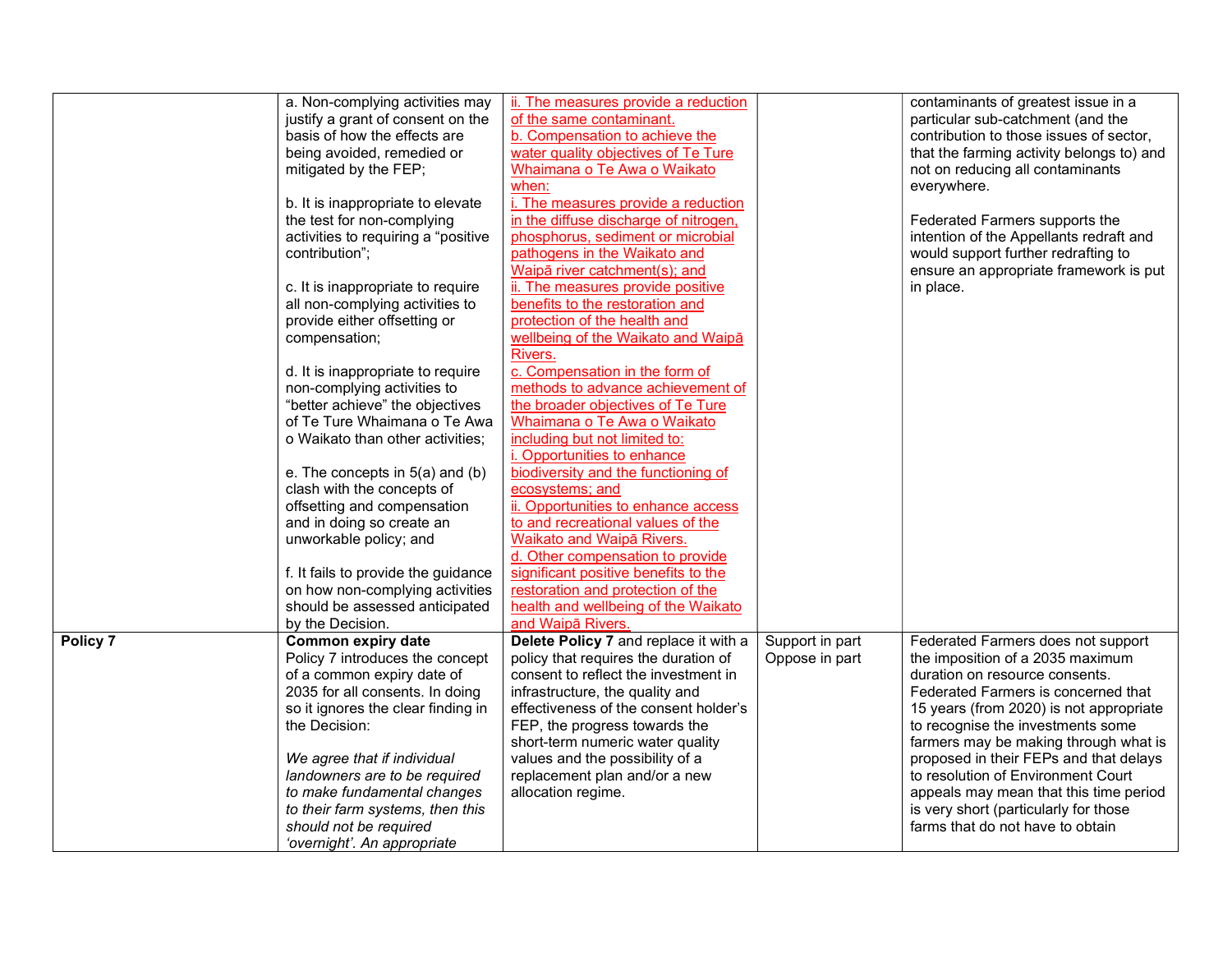|          | transition is required to<br>recognise the investment in<br>existing farm systems and the<br>likely social and economic costs<br>if immediate and drastic<br>changes to those systems are<br>required.<br>The selected date of 2035<br>means that in many sub-<br>catchments the term of consent<br>will be less than 10 years, and<br>in no sub-catchment will it be<br>over 14 years. This is too short,<br>failing to provide sufficient<br>certainty to enable decisions to<br>be made on an informed basis<br>regarding investment (including<br>as to environmental initiatives<br>and mitigations).<br>A common expiry date is also<br>undesirable. The Decision<br>records the Council would have<br>"struggle[d]" to implement PC1<br>"without some significant<br>phasing in of when the various<br>consent applications are due".<br>It is equally true at the other<br>end. It is not only the Council<br>that would struggle with a<br>common expiry date. It is in no<br>persons interest to have all<br>renewal applications required<br>concurrently.<br>A consent term limit of 25 years,<br>which would result in all<br>consents expiring within a 5<br>year period, is a more<br>appropriate approach. |                                                                                                           |                                   | resource consent until five years after<br>PC1 becomes operative).<br>Providing a reasonable consent<br>duration would provide an incentive, as<br>well as certainty, for farmers to invest in<br>mitigations that would likely otherwise<br>not be pursued because of the<br>uncertainty as to whether consent will<br>be renewed or what additional costs<br>may be imposed on them (should all<br>consents expire in 2035).<br>Having a common expiry date for WRC<br>would also likely present a significant<br>implementation challenge at the time<br>the consents expire as there would be<br>around 5-6,000 consents that would all<br>need to be processed at the same time.<br>Federated Farmers is concerned that<br>this could lead to regulatory failure.<br>While this could be managed to some<br>degree by Council staging expiry dates<br>prior to 2035, that would result in even<br>shorter term consents and greater<br>uncertainty for farmers.<br>Federated Farmers does not support<br>however support specifying future<br>reductions and allocations in this plan<br>change. Federated Farmers considers<br>that needs to be part of consideration<br>during a community process and in the<br>context of better information and<br>science. It is not appropriate for this<br>plan change to bind future plan<br>changes in that way. |
|----------|----------------------------------------------------------------------------------------------------------------------------------------------------------------------------------------------------------------------------------------------------------------------------------------------------------------------------------------------------------------------------------------------------------------------------------------------------------------------------------------------------------------------------------------------------------------------------------------------------------------------------------------------------------------------------------------------------------------------------------------------------------------------------------------------------------------------------------------------------------------------------------------------------------------------------------------------------------------------------------------------------------------------------------------------------------------------------------------------------------------------------------------------------------------------------------------------------------------------------|-----------------------------------------------------------------------------------------------------------|-----------------------------------|-----------------------------------------------------------------------------------------------------------------------------------------------------------------------------------------------------------------------------------------------------------------------------------------------------------------------------------------------------------------------------------------------------------------------------------------------------------------------------------------------------------------------------------------------------------------------------------------------------------------------------------------------------------------------------------------------------------------------------------------------------------------------------------------------------------------------------------------------------------------------------------------------------------------------------------------------------------------------------------------------------------------------------------------------------------------------------------------------------------------------------------------------------------------------------------------------------------------------------------------------------------------------------------------------------------------------------------------------------------------|
| Policy 8 | Of greater concern is the<br>uncertainty created by the<br>references to downstream                                                                                                                                                                                                                                                                                                                                                                                                                                                                                                                                                                                                                                                                                                                                                                                                                                                                                                                                                                                                                                                                                                                                        | Amend Policy 8 as follows:<br>a. People and communities will need<br>to collectively change practices and | Support in part<br>Oppose in part | In principle, Federated Farmers<br>supports the intent of Policy 8 in terms<br>of acknowledging that people and                                                                                                                                                                                                                                                                                                                                                                                                                                                                                                                                                                                                                                                                                                                                                                                                                                                                                                                                                                                                                                                                                                                                                                                                                                                 |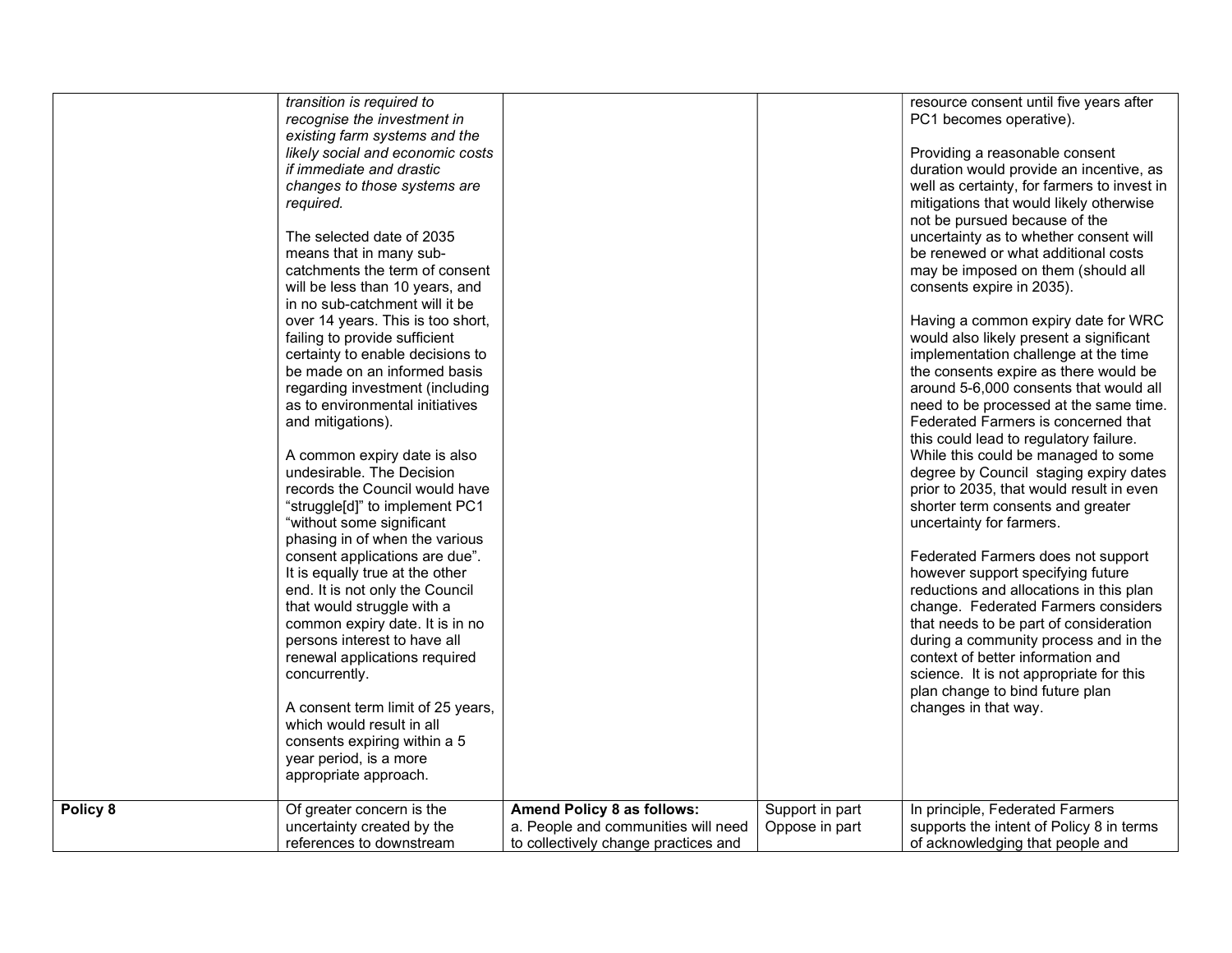| catchments and, in Policy 8(a),   | activities so as to contribute to    | communities (not just individual farm    |
|-----------------------------------|--------------------------------------|------------------------------------------|
| to the "catchments as a whole".   | achieving the short-term numeric     | properties) need to change, that change  |
| It is accepted that activities    | water quality values in Table 3.11-1 | will be ongoing but that adverse effects |
| upstream can affect water         | for the catchments as a whole; and   | need to be minimised.                    |
| quality downstream, that          |                                      |                                          |
| improvements upstream will,       |                                      | Federated Farmers considers that this    |
| over time, result in              |                                      | should be achieved through a             |
| improvements downstream and       |                                      | catchment approach via its catchment     |
| that all landowners will need to  |                                      | management plans, as proposed in the     |
| make a fair contribution to       |                                      | Federated Farmers' appeals, rather       |
| achieve water quality             |                                      | than on a regional scale.                |
| improvements as no-one is         |                                      |                                          |
| immune from needing to            |                                      |                                          |
| contribute. However, that does    |                                      |                                          |
| not make it appropriate to        |                                      |                                          |
| assess an FEP by reference to     |                                      |                                          |
| the water quality values          |                                      |                                          |
| specified for downstream          |                                      |                                          |
| catchments. Doing so creates      |                                      |                                          |
| an unacceptable risk that the     |                                      |                                          |
| robust numbers in Table 3.11-1    |                                      |                                          |
| can be deviated from in an        |                                      |                                          |
| unspecified and unconstrained     |                                      |                                          |
| manner during consenting. This    |                                      |                                          |
| is unacceptable given the lack    |                                      |                                          |
| of any evidence on the            |                                      |                                          |
| downstream effect of              |                                      |                                          |
| contaminants, and it degrades     |                                      |                                          |
| the core purpose of Table 3.11-   |                                      |                                          |
| 1 providing clear metrics for     |                                      |                                          |
| each sub-catchment.               |                                      |                                          |
|                                   |                                      |                                          |
| Policy 5 also has a broader role  |                                      |                                          |
| and will be applicable to the     |                                      |                                          |
| assessment of any activities      |                                      |                                          |
| requiring consent under the       |                                      |                                          |
| PC1 rules (as currently drafted). |                                      |                                          |
| As such, it must be redrafted to  |                                      |                                          |
| enable the merits of off-setting  |                                      |                                          |
| and compensation to be            |                                      |                                          |
| considered when the effects of    |                                      |                                          |
| the diffuse discharge cannot be   |                                      |                                          |
| avoided, remedied or mitigated    |                                      |                                          |
| either on or off the land being   |                                      |                                          |
| farmed.                           |                                      |                                          |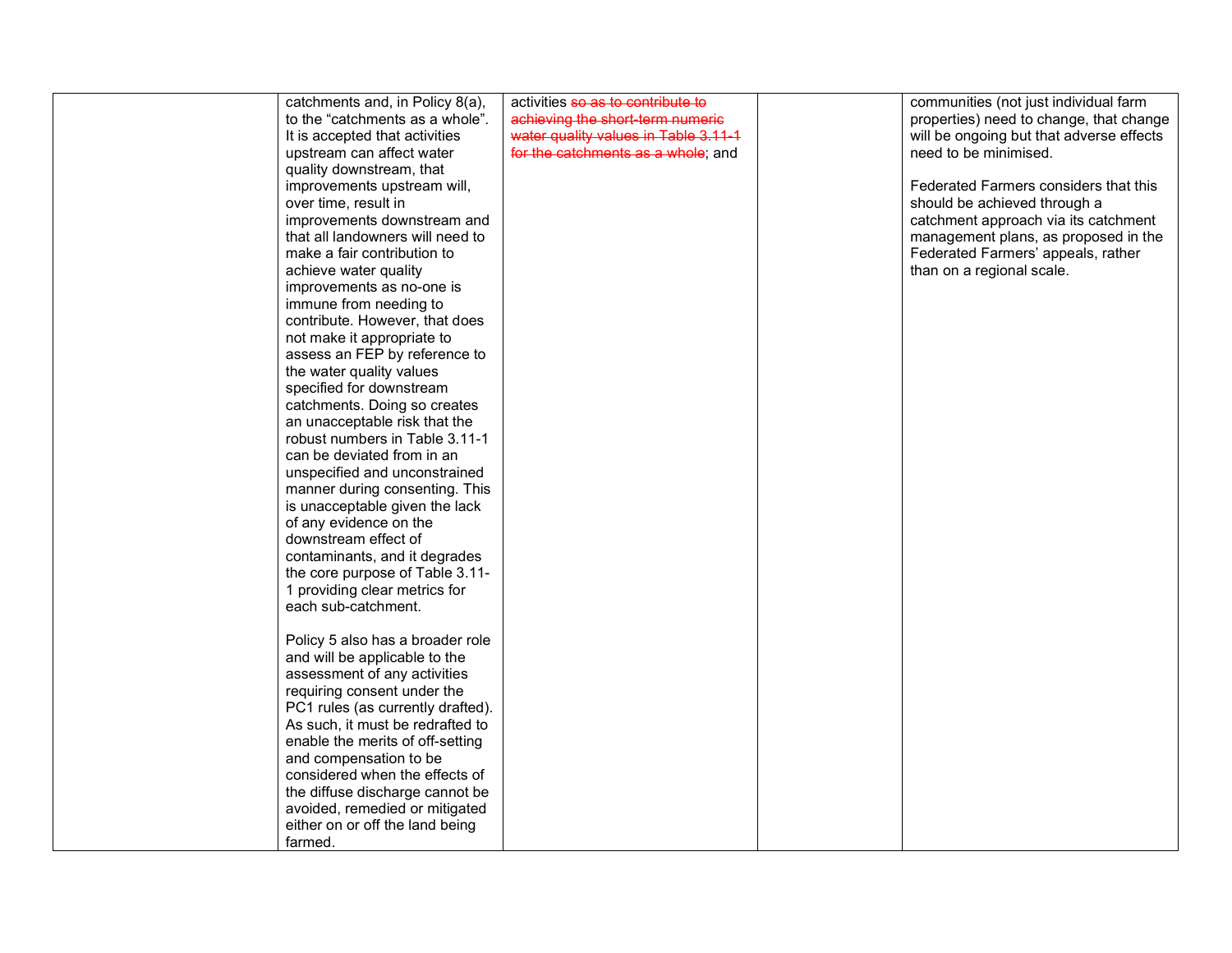| Policy 10 | The lack of consistency when<br>referring to contaminants<br>which creates the potential for<br>PC1 to be interpreted in a<br>manner that is beyond its clear<br>scope, particularly Policy 1(c),<br>Policy 2(e)(i), Policy 2(f), Policy<br>10, clause 6 in Schedule D1,<br>Part D, Goals 1, 2, 6, 7 and 8<br>and Principles 16, 18 and 20<br>in Schedule D2, Part D and the<br>note below Table 3.11-2.                                                                                                                                                                                                      | Amend Policy 10 to clearly identify<br>which of the four contaminants<br>controlled by PC1 the preparation<br>required relates to, potentially by<br>reference to Table 3.11-2 or by<br>limiting the information able to be<br>collected from farmers to the four<br>contaminants controlled by PC1                                                                                                                                                   | Support | Federated Farmers agrees that it is<br>important that the policy clearly<br>identifies the four contaminants<br>controlled by PC1.                                                                                                                   |
|-----------|---------------------------------------------------------------------------------------------------------------------------------------------------------------------------------------------------------------------------------------------------------------------------------------------------------------------------------------------------------------------------------------------------------------------------------------------------------------------------------------------------------------------------------------------------------------------------------------------------------------|-------------------------------------------------------------------------------------------------------------------------------------------------------------------------------------------------------------------------------------------------------------------------------------------------------------------------------------------------------------------------------------------------------------------------------------------------------|---------|------------------------------------------------------------------------------------------------------------------------------------------------------------------------------------------------------------------------------------------------------|
| Policy 16 | There is uncertainty<br>surrounding the role of the<br>short-term numeric water quality<br>values in Table 3.11-1 created<br>by The references to attribute<br>states in Policy 16(a) and<br>3.11.6.                                                                                                                                                                                                                                                                                                                                                                                                          | Amend Policy 16 as follows:<br>Contribute to restoration and<br>protection of the Whangamarino<br>Wetland by the reduction of both<br>diffuse and point source discharge<br>of nitrogen, phosphorus, sediment or<br>microbial pathogens entering the<br>wetland system to:<br>a. Achieve the numeric water quality<br>values and attribute states in Table<br>3.11-1 for Whangamarino Wetland<br>Catchment area sub-catchments<br>shown in Map 3.11.3 | Support | Federated Farmers considers that the<br>focus should be on actions to assist<br>with achieving water quality targets as<br>opposed to requiring the targets or<br>specific numbers themselves to be<br>achieved (over which there is no<br>control). |
| Policy 19 | As a consequence of Rule<br>3.11.4.4(i), Policy 19 guides all<br>consent decision-making to use<br>land for farming under PC1<br>regardless of activity status. It<br>requires applicants and the<br>consent authority to "seek<br>opportunities to advance<br>achievement of the objectives of<br>Te Ture Whaimana o Te Awa o<br>Waikato" including opportunities<br>to enhance access to and the<br>recreational values of the rivers.<br>This goes well beyond the<br>scope of PC1, which is the first<br>step in the restoration and<br>protection of the rivers and<br>limited to the four contaminants: | <b>Delete Policy 19</b>                                                                                                                                                                                                                                                                                                                                                                                                                               | Support | Federated Farmers considers that the<br>matters addressed in Policy 19 are<br>outside the scope of the plan change.                                                                                                                                  |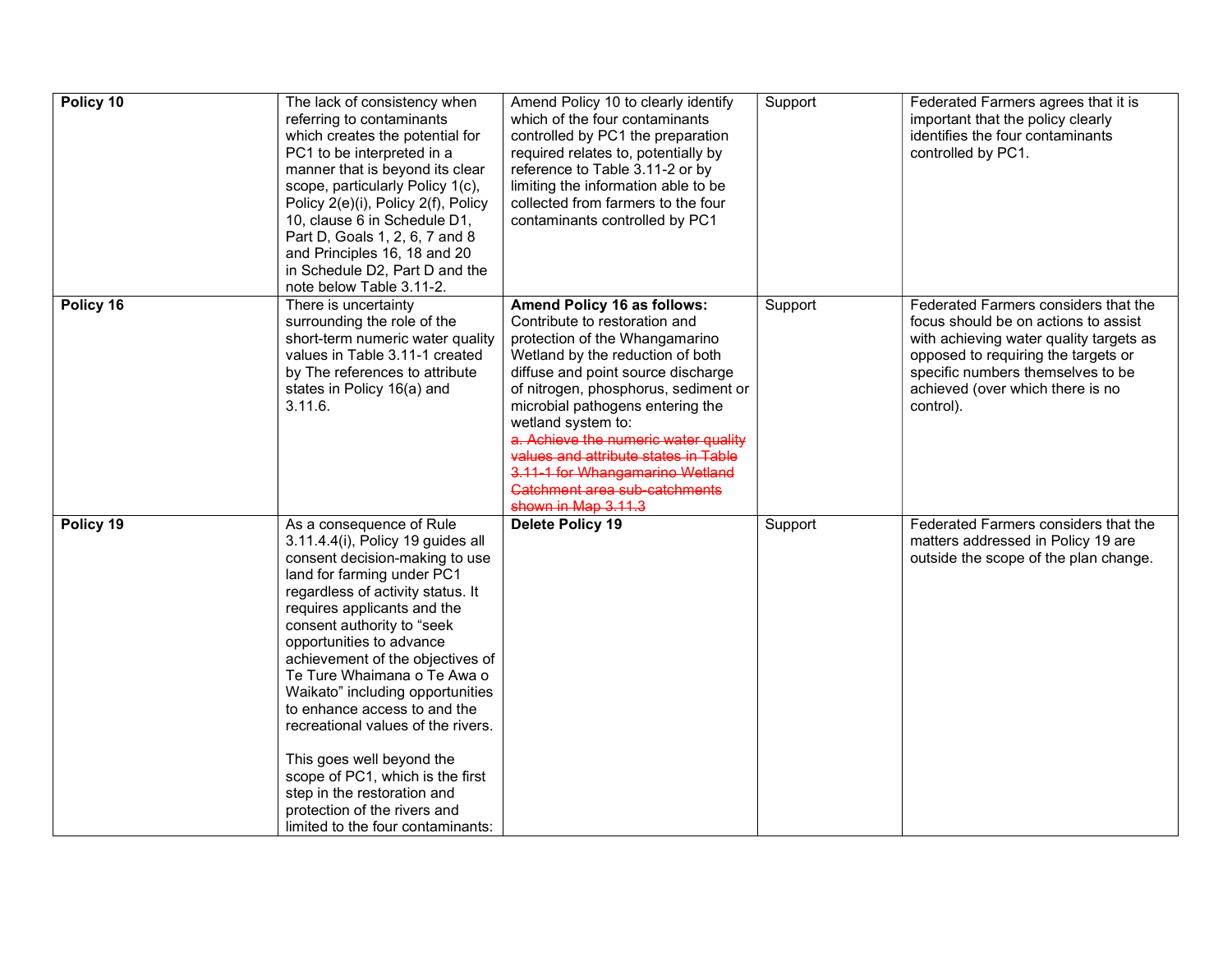|                                                                            | nitrogen, phosphorus, microbial<br>pathogens and sediment.<br>The Decision fails to provide<br>any rationale for the inclusion of<br>Policy 19 or its wording.                                                                                                                                                                                                                                                                                                                                                                                                                        |                                                                                                                                                                                                                                                                                                                                                                                                                                             |                                   |                                                                                                                                                                                                                                                                                                                                                                                                                                                         |
|----------------------------------------------------------------------------|---------------------------------------------------------------------------------------------------------------------------------------------------------------------------------------------------------------------------------------------------------------------------------------------------------------------------------------------------------------------------------------------------------------------------------------------------------------------------------------------------------------------------------------------------------------------------------------|---------------------------------------------------------------------------------------------------------------------------------------------------------------------------------------------------------------------------------------------------------------------------------------------------------------------------------------------------------------------------------------------------------------------------------------------|-----------------------------------|---------------------------------------------------------------------------------------------------------------------------------------------------------------------------------------------------------------------------------------------------------------------------------------------------------------------------------------------------------------------------------------------------------------------------------------------------------|
| <b>Rules</b><br>Rule 3.11.4.2 Interim                                      | Interim permitted activity status                                                                                                                                                                                                                                                                                                                                                                                                                                                                                                                                                     | Amend Rule 3.11.4.2 to:                                                                                                                                                                                                                                                                                                                                                                                                                     | Support in part                   | Federated Farmers considers the                                                                                                                                                                                                                                                                                                                                                                                                                         |
| <b>Permitted Activity Rule</b>                                             | should be available until the<br>relevant Application Date for all<br>properties unless there is non-<br>compliance with the minimum<br>standards in Schedule C or an<br>intended change in use<br>classified as non-complying.<br>That has not been achieved<br>with the current drafting. In<br>particular:<br>a. The exceptions at the start of<br>the rule create confusion; and<br>b. The reference to Application<br>Date mistakenly assumes the<br>land is either within one sub-<br>catchment, or a common<br>Application Date applies across<br>all relevant sub-catchments. | a. Remove the cross-references to<br>the other rules:<br>b. Extend the time period to the<br>latter Application Date where the<br>use of land is across sub-<br>catchments with different Application<br>Dates; and<br>c. Delete the Note.                                                                                                                                                                                                  | Oppose in part                    | wording of Rule 3.11.4.2 is confusing<br>and should amended to provide greater<br>clarity.                                                                                                                                                                                                                                                                                                                                                              |
| Rule 3.11.4.3 Permitted<br><b>Activity Rule - Low Intensity</b><br>Farming | The Appellant supports the<br>formulation of the permitted<br>activity rule for farming with a<br>Low NLLR and the use of clear<br>and certain drafting to define<br>the parameters of the rule.<br>The clear expectation in the<br>Decision is that highly<br>developed farming systems<br>incorporating effective<br>mitigation measures, such as<br>the Appellants's Wairakei<br>Estate, will be permitted<br>activities.                                                                                                                                                          | Amend Rule 3.11.4.3 to:<br>a. Increase the permitted winter<br>stocking rate in 3A(i) to a higher limit<br>that still reflects best practice, or<br>replace the "stock units per hectare"<br>parameter with a more appropriate<br>measure;<br>b. Replace condition 2 with:<br>The minimum farming standards in<br>Schedule C are met.<br>c. Delete condition 5 as follows:<br>5. The use of land for farming occurs<br>on one property; and | Support in part<br>Oppose in part | Appeal point (a)<br>Federated Farmers considers that an<br>appropriate stock unit number needs to<br>be adopted to set a reasonable<br>threshold and would support a different<br>number from the Decisions Version of<br>PC1 if that more appropriately achieved<br>sustainable management.<br>Appeal point (b)<br>Federated Farmers considers the<br>wording sought by the Appellant to be<br>clearer than the Decisions Version.<br>Appeal point (c) |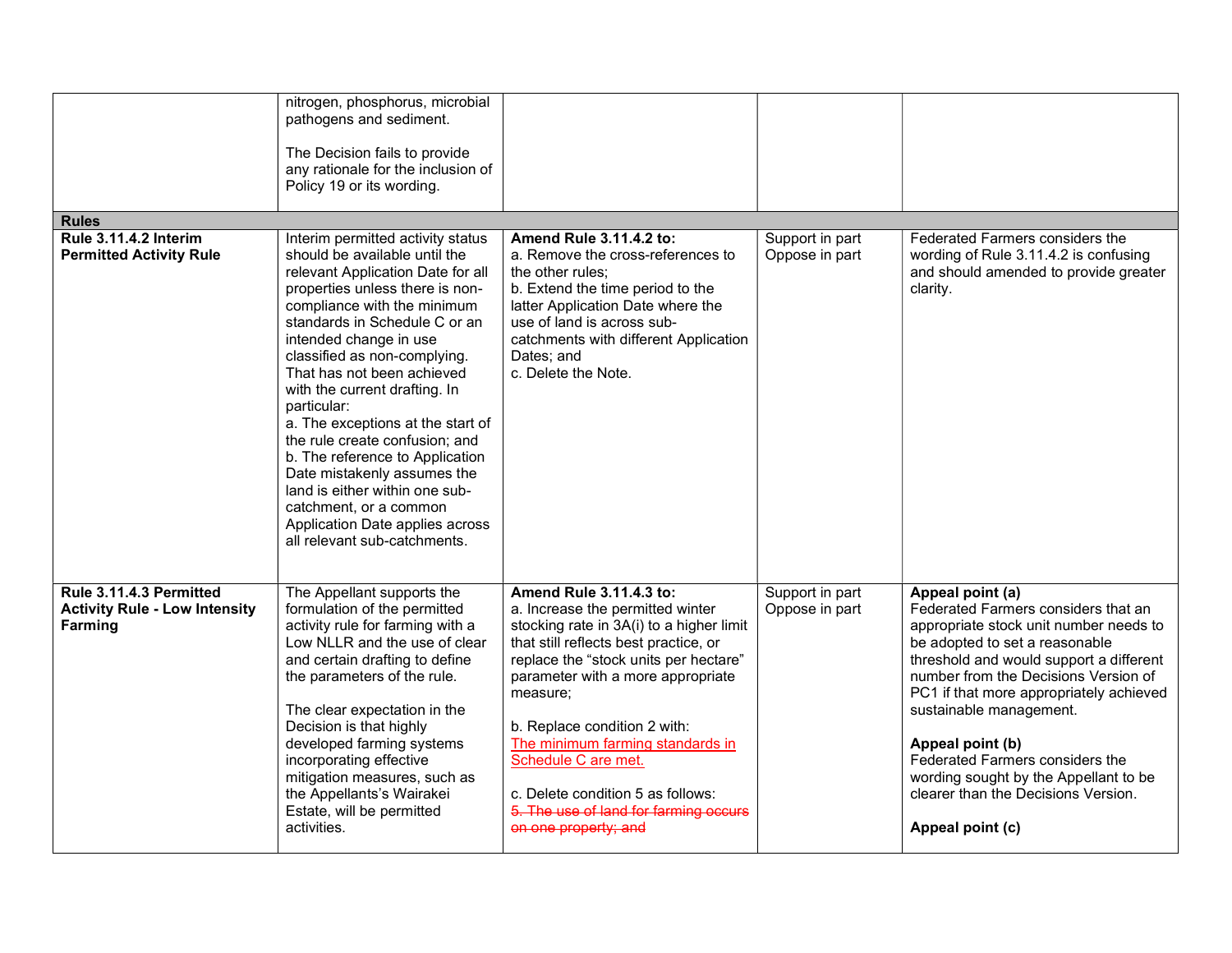| For drystock farming, the winter   | d. Replace "achieved" with "met" in   | Federated Farmers supports the            |
|------------------------------------|---------------------------------------|-------------------------------------------|
| stocking rate can be no higher     | condition 7(b) as follows:            | deletion of paragraph 5 of Rule 3.11.4.3  |
| than 18 stock units per hectare.   | 7. A Farm Environment Plan:           | and the adoption of an "farm enterprise"  |
| The defined term used to           |                                       | approach (with appropriate amendment      |
| determine winter stocking rate     | b. shows actions and mitigations      | to definitions, policies and rules to     |
| is "grazed hectares" not simply    | that demonstrate how the minimum      | achieve this) for the reasons outlined in |
| "per hectare". To remove any       | standards set out in Schedule D1      | the Federated Farmers' appeal.            |
| confusion as to the application    | will be achieved met; and             |                                           |
| of the winter stocking rate rule,  |                                       | Appeal point (d)                          |
| the reference to "per hectare"     | e. Require the FEP to be provided     | Federated Farmers supports the            |
| needs to be deleted. The other     | by the Application Date in condition  | wording proposed by the Appellant.        |
| concerns with the use of 18        | 7(d), and where the use of land is    |                                           |
| stock units are set out above.     | across sub-catchments with different  | Appeal point (e)                          |
|                                    | Application Dates the latter of those | Federated Farmer considers the time       |
| There is a requirement that        | dates.                                | period in paragraph d ought to be         |
| farming be in "conformance         |                                       | extended to ensure that sufficient time   |
| with" the minimum standards in     |                                       | is provided for farmers to prepare a      |
| Schedule C and that the            |                                       | FEP and obtain any advice necessary       |
| minimum standards in Schedule      |                                       | in the preparation of the FEP or in       |
| D1 (Part D) are "met" with the     |                                       | understanding the application of the      |
| FEP to show how they will be       |                                       | rule and their obligations and would      |
| "achieved". Issues with the        |                                       | support the timeframe put forward by      |
| Schedule C requirements are        |                                       | the Appellant.                            |
| addressed below. Regardless of     |                                       |                                           |
| the contents, the requirement      |                                       |                                           |
| as to whether they are             |                                       |                                           |
| conformed with, met or             |                                       |                                           |
| achieved should be consistent.     |                                       |                                           |
|                                    |                                       |                                           |
| There is a requirement that the    |                                       |                                           |
| farming occurs on "one             |                                       |                                           |
| property". Issues with the         |                                       |                                           |
| defined term are addressed         |                                       |                                           |
| below. However, there is no        |                                       |                                           |
| rationale or basis for this        |                                       |                                           |
| condition. A farming operation     |                                       |                                           |
| should have flexibility to occur   |                                       |                                           |
| on part of a property (as          |                                       |                                           |
| defined) or across multiple        |                                       |                                           |
| properties (as defined). Nothing   |                                       |                                           |
| is gained from this condition, yet |                                       |                                           |
| it imposes unnecessary costs       |                                       |                                           |
| and constraints.                   |                                       |                                           |
|                                    |                                       |                                           |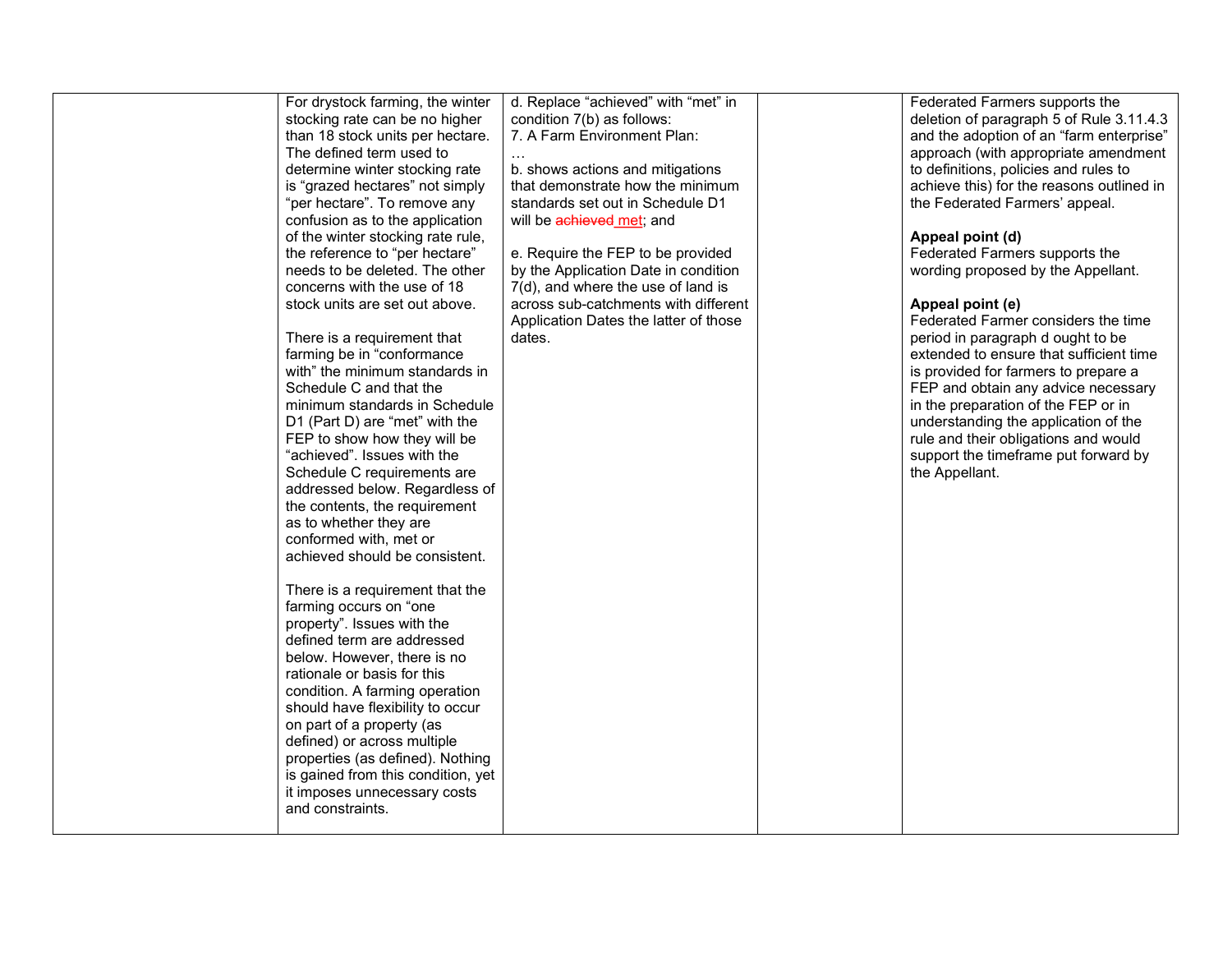|                                                                                         | There is a requirement that the<br>FEP be provided to the Council<br>within six months of PC1 being<br>made operative. Farming<br>activities that wish to rely on the<br>permitted activity rule will only<br>have 6 months benefit of the<br>interim permitted activity status.<br>This conflicts with clause 4 of<br>Schedule C which gives 2 years<br>from the chapter becoming<br>operative to comply with the<br>stock exclusion requirements. It<br>also conflicts with the<br>Application Date and the intent<br>of the Interim Permitted Activity<br>Rule. Care must be taken with<br>the structure of PC1 to ensure<br>that the rules work as a<br>package. The FEP should be |                                                                                                                                                                                                                                                                                                                                                                                                                                                                                                                                                                                            |                                   |                                                                                                                                                                                                                                                                                                                                                                                                                                                                                                                                                                                                                                                              |
|-----------------------------------------------------------------------------------------|----------------------------------------------------------------------------------------------------------------------------------------------------------------------------------------------------------------------------------------------------------------------------------------------------------------------------------------------------------------------------------------------------------------------------------------------------------------------------------------------------------------------------------------------------------------------------------------------------------------------------------------------------------------------------------------|--------------------------------------------------------------------------------------------------------------------------------------------------------------------------------------------------------------------------------------------------------------------------------------------------------------------------------------------------------------------------------------------------------------------------------------------------------------------------------------------------------------------------------------------------------------------------------------------|-----------------------------------|--------------------------------------------------------------------------------------------------------------------------------------------------------------------------------------------------------------------------------------------------------------------------------------------------------------------------------------------------------------------------------------------------------------------------------------------------------------------------------------------------------------------------------------------------------------------------------------------------------------------------------------------------------------|
|                                                                                         | provided by the Application<br>Date.                                                                                                                                                                                                                                                                                                                                                                                                                                                                                                                                                                                                                                                   |                                                                                                                                                                                                                                                                                                                                                                                                                                                                                                                                                                                            |                                   |                                                                                                                                                                                                                                                                                                                                                                                                                                                                                                                                                                                                                                                              |
| Rule 3.11.4.4 Controlled<br><b>Activity Rule - Moderate</b><br><b>Intensity Farming</b> | Farming a property with a Low<br>NLLR becomes a controlled<br>activity, rather than a<br>discretionary activity, if it cannot<br>meet "Clauses 1-4 of Schedule<br>C or one or more of the<br>standards in Part D of Schedule<br>D1". This creates confusion as<br>clauses $6 - 9$ in Schedule C are<br>replicated in Part D of Schedule<br>D1:<br>The duplication between<br>Schedule C and Part D of<br>Schedule D1 is unnecessary<br>and creates undue confusion<br>and complication. Controlled<br>activity status should be<br>available to farm a property with<br>a Low NLLR that does not<br>comply with any of the                                                             | Amend Rule 3.11.4.4 to:<br>a. Increase the winter stocking rate<br>in $4A(i)$ and $4B(i)$ to a higher limit<br>that still reflects best practice, or<br>replace the "stock units per hectare"<br>parameter with a more appropriate<br>measure;<br>b. Classify the use of land for<br>farming on a property with a Low<br>NLLR as a controlled activity in<br>4B(ii) where the standards in<br>Schedule C or Part D of Schedule<br>D1 are not met:<br>c. Exclude 4B from condition 2;<br>d. Delete condition 5 as follows:<br>5. The use of land for farming occurs<br>on one property; and | Support in part<br>Oppose in part | Appeal point (a)<br>Federated Farmers considers that an<br>appropriate stock unit number needs to<br>be adopted to set a reasonable<br>threshold and would support a different<br>number from the Decisions Version of<br>PC1 if that more appropriately achieved<br>sustainable management.<br>Appeal point (b) and (c)<br>Federated Farmers has several<br>concerns with the drafting and<br>application of Rule 3.11.4.4 and agrees<br>that in places the drafting is unclear and<br>confusing for the reasoning outlined by<br>the Appellant. Federated Farmers<br>supports the relief sought by the<br>Appellant to ensure clarity.<br>Appeal point (d) |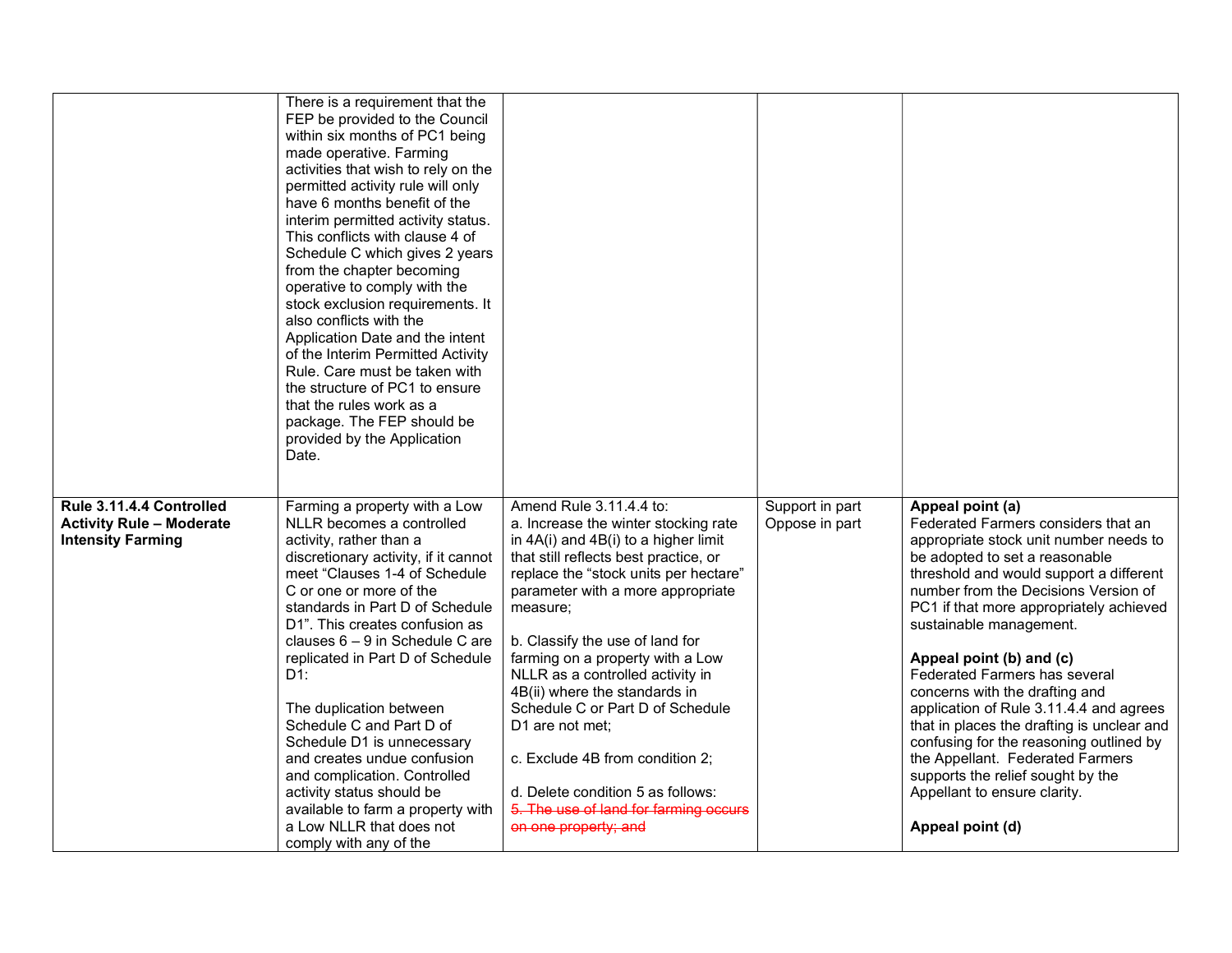| standards in either Schedule C      | e. Amend condition 6 to enable the      | Federated Farmers supports the            |
|-------------------------------------|-----------------------------------------|-------------------------------------------|
| or Part D of Schedule D1.           | FEP to be:                              | deletion of paragraph 5 of Rule 3.11.4.a  |
|                                     | i. prepared in conformance with         | and the adoption of an "farm enterprise"  |
| The FEP for controlled farming      | Schedule D1;                            | approach (with appropriate amendment      |
| is to be prepared under             | ii. certified by a Certified Farm       | to definitions, policies and rules to     |
| Schedule D2, rather than D1,        | Environment Planner; and                | achieve this) for the reasons outlined in |
| and is required to demonstrate      | iii. provided on the latter date where  | the Federated Farmers' appeal.            |
| that the Goals and Principles       | the use of land is across sub-          |                                           |
| will be achieved. The Council       | catchments with different Application   | Appeal point (e)                          |
| has reserved control over the       | Dates.                                  | Federated Farmers considers that a        |
| actions and timeframes which        |                                         | reasonable, practicable and affordable    |
| demonstrate how the Goals and       | f. Delete matters of control (i), (iii) | FEP framework needs to be provided,       |
| Principles will be achieved. The    | and (iv) as follows:                    | that provides for tailored solutions.     |
| issues with the Goals and           | i. The measures to achieve the          |                                           |
| Principles are discussed below      | policies and objectives of Chapter      | Federated Farmers supports changes        |
| under Schedule D, Part D2. At       | 3.11 to the extent that they are        | to Paragraph 6 to enable farmers who      |
| this point in the appeal, it is the | relevant to the matters in $ii - xi$    | need consent under Rule 3.11.3.4          |
| requirement to use D2 rather        | below.                                  | because they cannot meet one or more      |
| than D1 that is of concern. The     |                                         | of the standards in Rule 3.11.3.3 to be   |
| "standards" based FEP of D1 is      |                                         | able to prepare a FEP in accordance       |
| more appropriate for a              |                                         | with Schedule D1, except that a tailored  |
| controlled activity.                | iii. The actions and timeframes         | option is proposed for the standard not   |
|                                     | which demonstrate how the farming       | met (it could be a standard in Schedule   |
| Another issue is that the control   | activity will achieve the goals and     | C or D1, for example).                    |
| is not limited to the policies      | principles set out in Part D of         |                                           |
| referenced in the Goals and         | Schedule D <sub>2</sub> .               | Appeal point (f)                          |
| Principles, as Council has also     |                                         | Federated Farmers accepts that WRC        |
| reserved control to "the            | iv. The method by which the             | has the ability to specify within a       |
| measures to achieve the             | environmental outcomes of the stock     | controlled activity rule, matters over    |
| policies and objectivesto the       | exclusion requirements in Schedule      | which it has reserved control in relation |
| extent they are relevant to the     | C are achieved.                         | to an activity. However, Federated        |
| [other] matters." The Decision      |                                         | Farmers considers that such controls      |
| fails to appropriately identify the |                                         | must be clear and appropriate to the      |
| constrained matters over which      |                                         | circumstances.                            |
| control should be reserved for      |                                         |                                           |
| these activities and in doing so    |                                         | Federated Farmers supports the            |
| fails to reflect sound resource     |                                         | deletion of the matters of control sought |
| management practice, both now       |                                         | by the Appellant.                         |
| at plan-making stage and in the     |                                         |                                           |
| future at consenting stage.         |                                         |                                           |
|                                     |                                         |                                           |
| The Council has also reserved       |                                         |                                           |
| control over the method for         |                                         |                                           |
| achieving the "environmental        |                                         |                                           |
| outcomes" of Clauses 1-4 of         |                                         |                                           |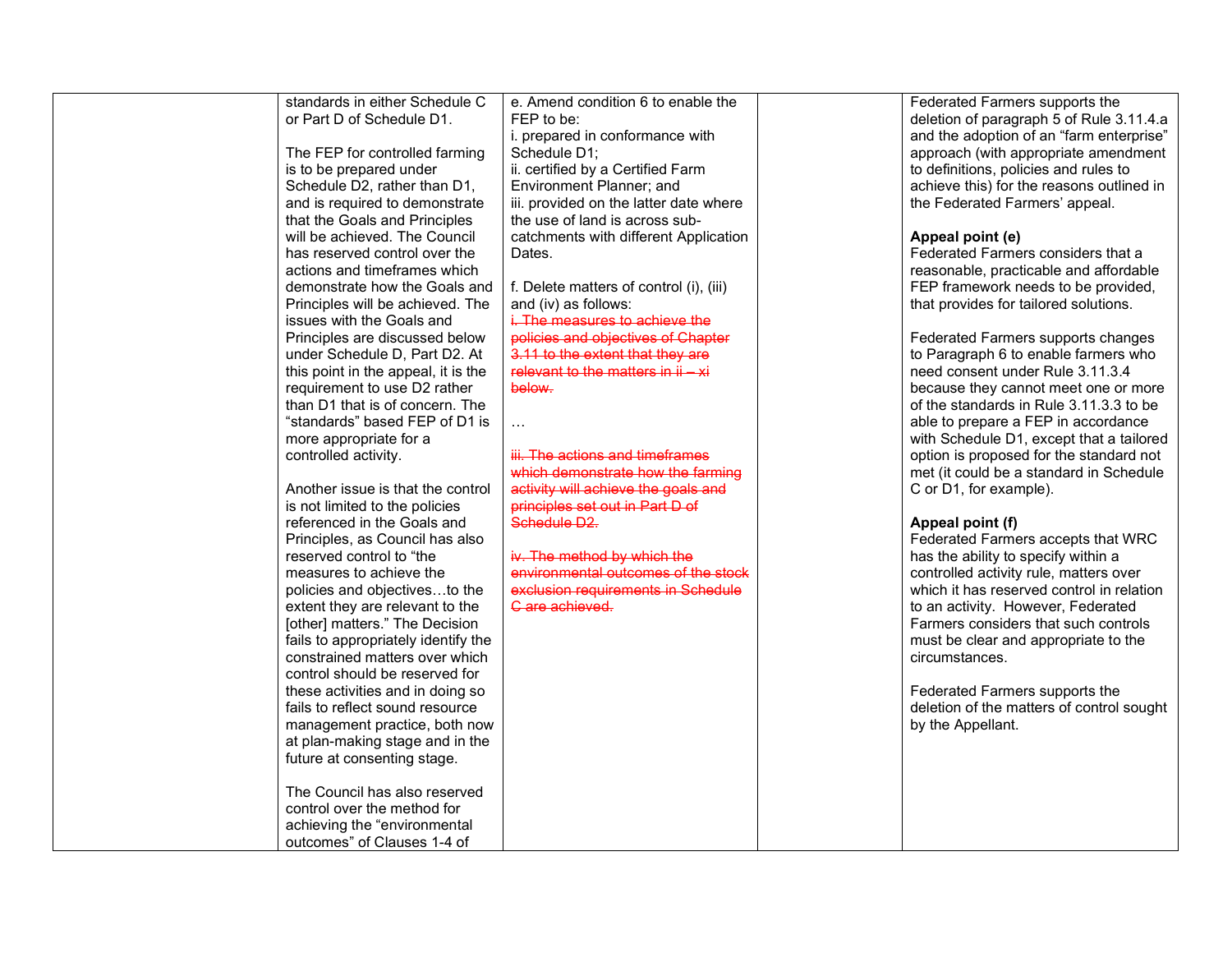|                                                                                                                                                 | Schedule C. This is also<br>reflected in Principle 13 of the<br>Goals and Principles. Schedule<br>C does not include any intended<br>environmental outcomes. The<br>condition lacks the clarity and<br>certainty required for controlled<br>activities.<br>As with the permitted activity,<br>there is a requirement that the<br>farming occurs on "one<br>property". This is problematic<br>for the reasons explained<br>above.                                                                                                                 |                                                                                                                                                                                                                                                                                                                                                                                                                                                                                                                                                    |                                   |                                                                                                                                                                                                                                                                                                                                                                                                                                                                                                                                                                                                                                                                                             |
|-------------------------------------------------------------------------------------------------------------------------------------------------|--------------------------------------------------------------------------------------------------------------------------------------------------------------------------------------------------------------------------------------------------------------------------------------------------------------------------------------------------------------------------------------------------------------------------------------------------------------------------------------------------------------------------------------------------|----------------------------------------------------------------------------------------------------------------------------------------------------------------------------------------------------------------------------------------------------------------------------------------------------------------------------------------------------------------------------------------------------------------------------------------------------------------------------------------------------------------------------------------------------|-----------------------------------|---------------------------------------------------------------------------------------------------------------------------------------------------------------------------------------------------------------------------------------------------------------------------------------------------------------------------------------------------------------------------------------------------------------------------------------------------------------------------------------------------------------------------------------------------------------------------------------------------------------------------------------------------------------------------------------------|
| <b>New Restricted Discretionary</b><br><b>Activity Rule</b>                                                                                     | Rule 3.11.4.7.7C is the default<br>rule capturing all farming that<br>fails to meet the conditions of<br>the other rules. This includes<br>farming with a Moderate NLLR<br>that fails to meet the minimum<br>standards. It would be more<br>consistent with the reasoning in<br>the Decision for such activities<br>to be provided for as restricted<br>discretionary activities.                                                                                                                                                                | Introduce a new restricted<br>discretionary activity rule for the use<br>of land for farming on a property with<br>a Moderate NLLR where the<br>standards in Schedule C or Part D of<br>Schedule D1 are not met.                                                                                                                                                                                                                                                                                                                                   | Oppose                            | Federated Farmers considers that all<br>moderate intensity farming activities<br>ought to be able to be regulated under<br>controlled activity status.                                                                                                                                                                                                                                                                                                                                                                                                                                                                                                                                      |
| Rule 3.11.4.7 - Discretionary<br>Activity Rule - Farming in a<br>collective, high intensity<br>farming, and farming not<br>otherwise authorised | The heading is "farming in a<br>collective" yet Rule 7A covers<br>any farming on more than one<br>property. There is no effects-<br>based or policy justification for<br>requiring discretionary activity<br>consent when farming is carried<br>out across more than one<br>property.<br>Despite being the rule for<br>farming on more than one<br>property, the conditions of this<br>rule reference "the property".<br>This is internally inconsistent<br>and unworkable.<br>The conditions refer to the FEP<br>needing to demonstrate how the | Amend Rule 3.11.4.7 to:<br>a. Reword 7A as farming in a<br>collective or sector scheme;<br>b. Delete condition 2 as follows:<br>2. Farming is undertaken in<br>conformance with the minimum<br>farming standards in Schedule C<br>except in the case of stock exclusion<br>where a tailored solution may be<br>approved as part of a Farm<br>Environment Plan lodged with the<br>resource consent application; and<br>c. Amend condition 4 as follows:<br>A Farm Environment Plan:<br>a. has been prepared in<br>conformance with Schedule D2; and | Support in part<br>Oppose in part | Federated Farmers considers that<br>catchment collectives ought to be a<br>restricted discretionary activity to<br>recognise that these are existing<br>farming activities and that Council's<br>discretion will relate to several key<br>matters that are able to be listed in the<br>plan to provide certainty for all parties.<br>This will provide for a more efficient and<br>effective consenting regime and was<br>sought as relief in Federated Farmers'<br>appeal.<br>Appeal point (a)<br>In the instance that a new restricted<br>discretionary rule is not implemented<br>Federated Farmers would support the<br>rewording of 7A as farming in a<br>collective or sector scheme. |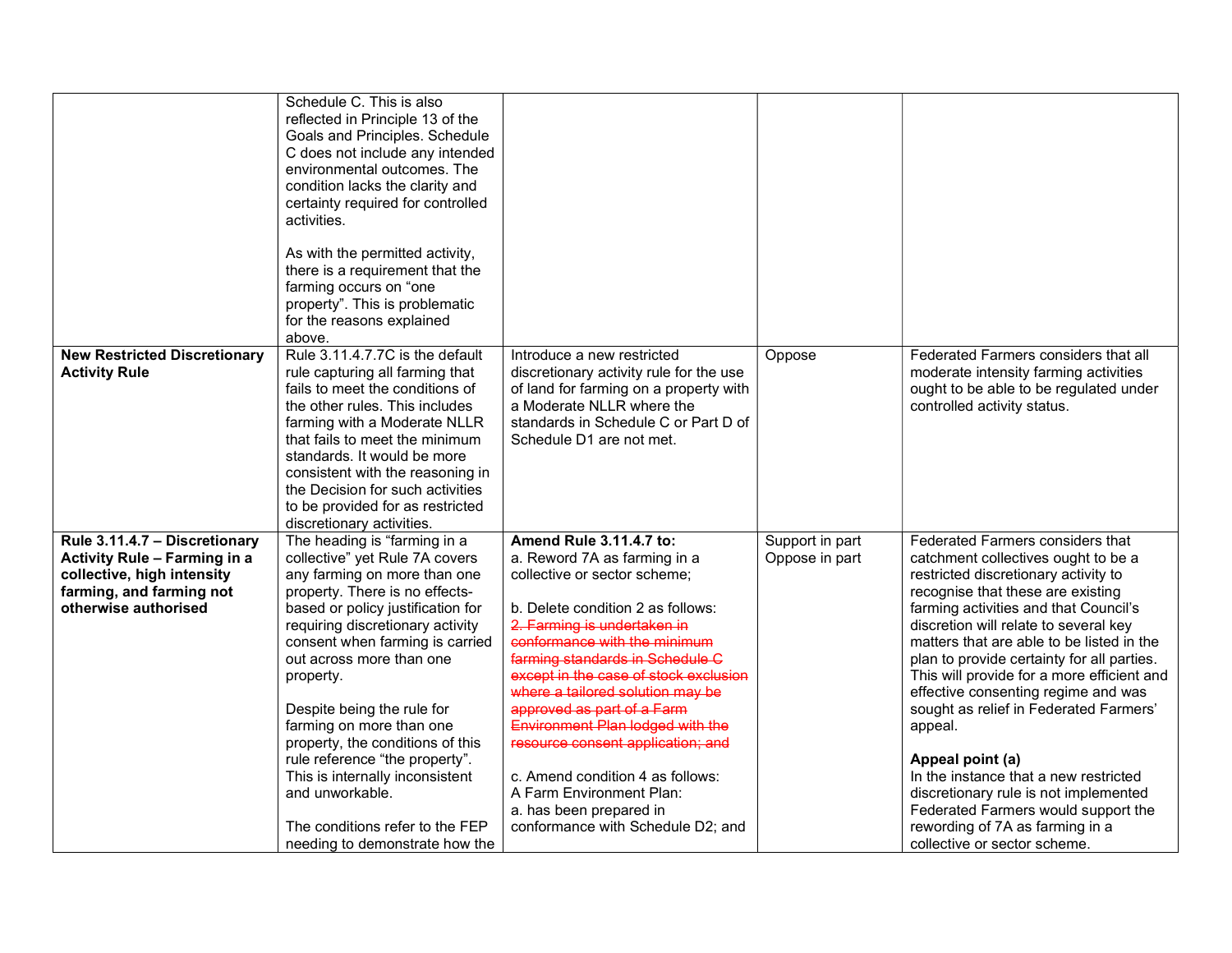|                                                                      | farming activity will achieve the<br>Goals and Principles. Whether<br>a FEP "achieves" the subjective<br>nature of many of the Goals and<br>Principles is a matter for<br>assessment, not a condition.                                                                                                                                                                                                                                                                                                                      | b. has been approved certified by a<br><b>Certified Farm Environment Planner</b><br>as:<br>i. being in conformance with<br>Schedule D2; and<br>ii. providing evidence to demonstrate<br>the Nitrogen Leaching Loss Rate for<br>the property in conformance with<br>Schedule B; and<br>iii. showing actions and mitigations<br>that demonstrate how the farming<br>activity will achieve the goals and<br>principles set out in Part D of<br>Schedule D <sub>2</sub> ; and<br>c. is provided to the Waikato<br>Regional Council by the latter of any<br>relevant Application Date(s)<br>specified in Table 3.11-3; and |                                   | Federated Farmers does consider that<br>as currently worded 7A captures<br>farming activities carried out over more<br>than one property, rather than capturing<br>catchment collectives (as was<br>intended).<br>Appeal point (b)<br>Federated Farmers considers that there<br>ought to be the ability to provide a<br>tailored solution to any of the matters in<br>Schedule C and not just stock exclusion<br>but does not consider that condition 2<br>should be deleted outright.<br>Appeal point (c)<br>Federated Farmers considers that the<br>term "certified" is more appropriate that<br>"approved".<br>Federated Farmers prefers the relief<br>sought for paragraph (iii) in the<br>Federated Farmers' appeal.<br>Federated Farmers supports the<br>timeframes amendments sought by the<br>Appellant. |
|----------------------------------------------------------------------|-----------------------------------------------------------------------------------------------------------------------------------------------------------------------------------------------------------------------------------------------------------------------------------------------------------------------------------------------------------------------------------------------------------------------------------------------------------------------------------------------------------------------------|-----------------------------------------------------------------------------------------------------------------------------------------------------------------------------------------------------------------------------------------------------------------------------------------------------------------------------------------------------------------------------------------------------------------------------------------------------------------------------------------------------------------------------------------------------------------------------------------------------------------------|-----------------------------------|------------------------------------------------------------------------------------------------------------------------------------------------------------------------------------------------------------------------------------------------------------------------------------------------------------------------------------------------------------------------------------------------------------------------------------------------------------------------------------------------------------------------------------------------------------------------------------------------------------------------------------------------------------------------------------------------------------------------------------------------------------------------------------------------------------------|
| Rule 3.11.4.9 - Non-<br>Complying Activity Rule -<br>Land use change | It is a non-complying activity to<br>change more than 4.1 hectares<br>of a property from woody<br>vegetation to farming, or from<br>any land use to dairy farming.<br>The area of change is<br>measured cumulatively from the<br>date PC1 was notified, 22<br>October 2016.<br>The use of 22 October 2016<br>was appropriate in the notified<br>version of PC1 to "halt further<br>land use change" until PC1 was<br>in place. The moratorium could<br>only be on land use change that<br>could not be lawfully carried out | Delete Rule 3.11.4.9(2) and<br>introduce a new discretionary<br>activity rule as follows (with<br>consequential amendments to the<br>grammar in Rule 3.11.4.9):<br>Any change in the use of more than<br>20ha of land from:<br>a. Woody vegetation to farming; or<br>b. Any land use to dairy farming<br>measured as a cumulative net total<br>from that which was occurring on the<br>property on [the date this rule is<br>made operative].                                                                                                                                                                         | Support in part<br>Oppose in part | Federated Farmers supports that land<br>use change ought to be provided for as<br>a discretionary activity, except that land<br>use change to commercial vegetable<br>production that does not meet Rule<br>3.11.4.8 should be a non-complying<br>activity.<br>Federated Farmers considers that a<br>non-complying activity status for the<br>other kinds of land use change is too<br>high a threshold. Federated Farmers<br>considers that a non-complying activity<br>status (including the section 104D<br>gateway test) is more appropriate for<br>activities that have not been<br>contemplated. In contrast, PC1                                                                                                                                                                                          |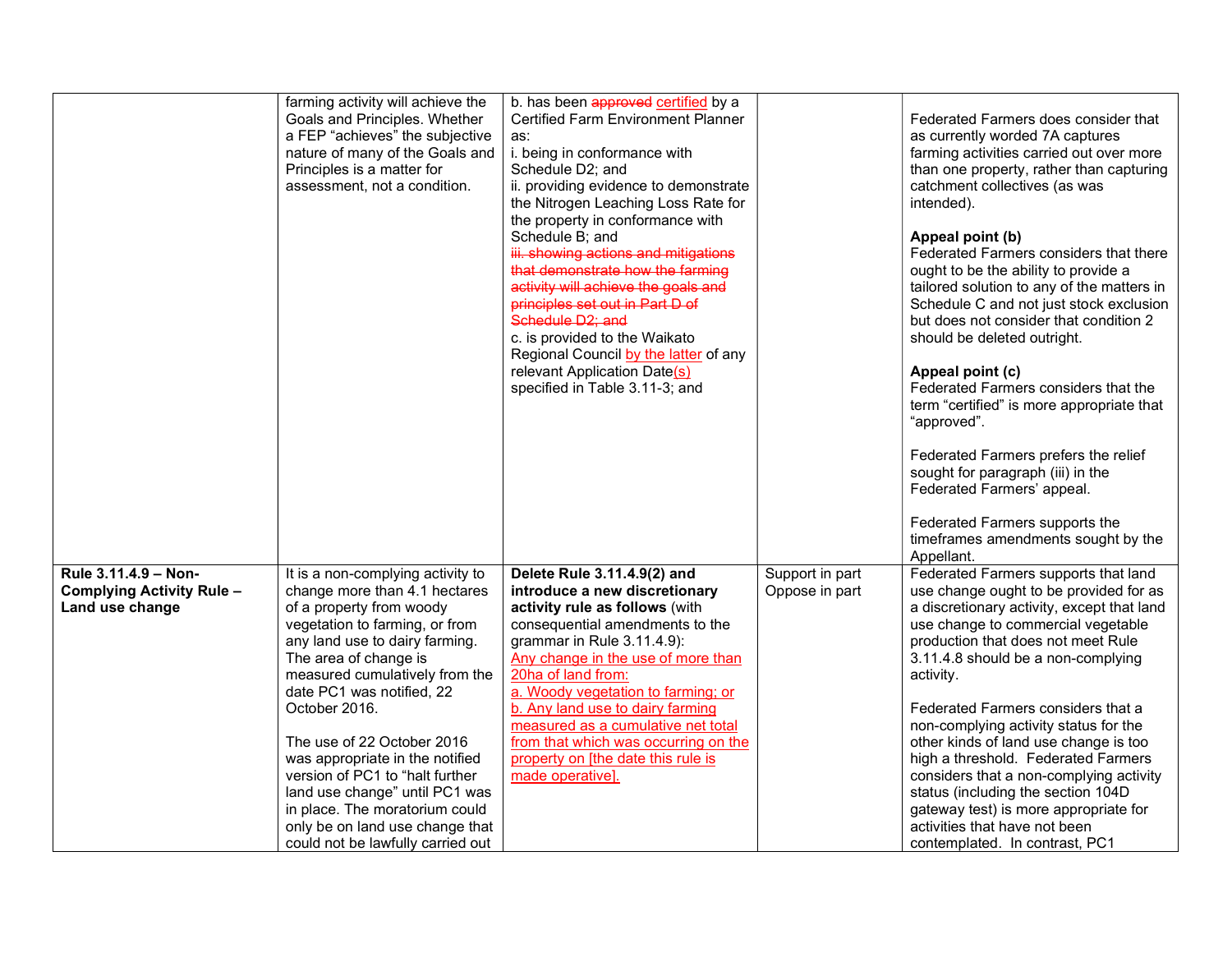|              | in reliance on existing rights.      |  | provides a robust objective and policy  |
|--------------|--------------------------------------|--|-----------------------------------------|
|              | Where a consent or certificate       |  | framework for considering a consent     |
|              | of compliance was not held           |  | application for land use change.        |
|              | specifically authorizing the         |  |                                         |
|              |                                      |  |                                         |
|              | change, such change could not        |  | Federated Farmers supports the          |
|              | occur. This was entirely             |  | intention of the Appellants redraft and |
| appropriate. |                                      |  | would support further redrafting to     |
|              |                                      |  | ensure an appropriate provision is put  |
|              | However, retaining that date in      |  | in place.                               |
|              | the Decision or the operative        |  |                                         |
|              | version of Rule 3.11.4.9 will        |  |                                         |
|              | catch any land use change that       |  |                                         |
|              |                                      |  |                                         |
|              | has been lawfully carried out in     |  |                                         |
|              | reliance on a certificate of         |  |                                         |
|              | compliance or resource               |  |                                         |
|              | consent. The retrospective           |  |                                         |
|              | nature of the rule is                |  |                                         |
|              | inappropriate. Replacing 22          |  |                                         |
|              | October 2016 with the operative      |  |                                         |
|              | date of PC1 in the final version     |  |                                         |
|              | of the rule will be entirely         |  |                                         |
|              | consistent with the purpose and      |  |                                         |
|              |                                      |  |                                         |
|              | intent of the rule as notified,      |  |                                         |
|              | while removing the unlawful          |  |                                         |
|              | retrospectivity of the rule.         |  |                                         |
|              |                                      |  |                                         |
|              | Nor is there is any justification    |  |                                         |
|              | for the land area of change. The     |  |                                         |
|              | rule is not linked to either risk or |  |                                         |
|              | the potential for adverse effects    |  |                                         |
|              | to arise. This is compounded by      |  |                                         |
|              | the inappropriate wording of         |  |                                         |
|              | Policy 5 which will be used to       |  |                                         |
|              |                                      |  |                                         |
|              | assess such applications.            |  |                                         |
|              |                                      |  |                                         |
|              | WPL supports the rationale in        |  |                                         |
|              | the Decision that "those             |  |                                         |
|              | discharging more should be           |  |                                         |
|              | under the greatest scrutiny",        |  |                                         |
|              | which translates to a more           |  |                                         |
|              | onerous activity status. The         |  |                                         |
|              | non-complying activity status is     |  |                                         |
|              | the most onerous status              |  |                                         |
|              | imposed by PC1, yet the rule         |  |                                         |
|              |                                      |  |                                         |
|              | has no link to NLLR. Even if the     |  |                                         |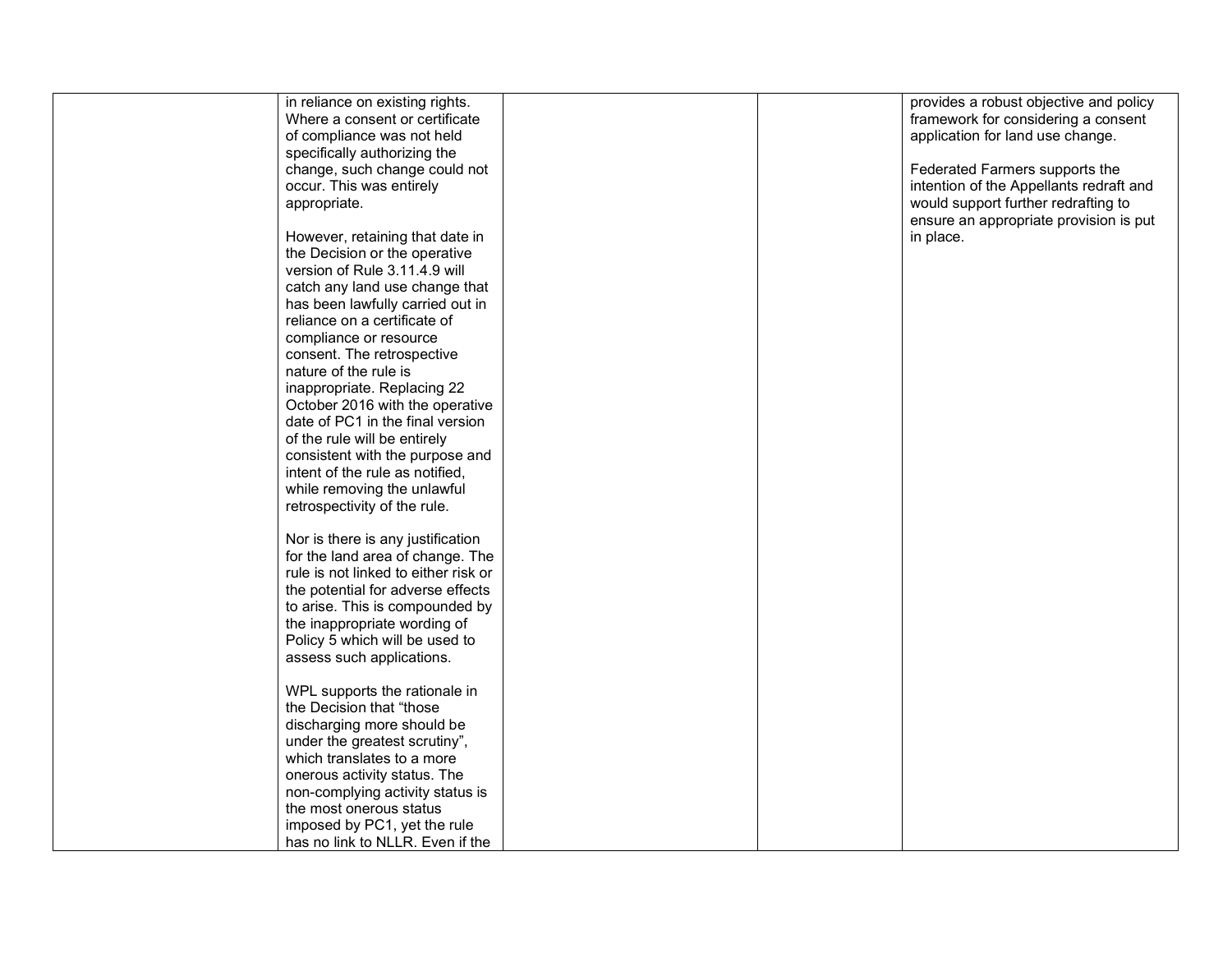|                                  | NLLR is Low, the mere fact of<br>changing more than 4.1ha                                                                                                                                                                                                                                                                                                                              |                                                                                                                                                                               |                 |                                                                                                               |
|----------------------------------|----------------------------------------------------------------------------------------------------------------------------------------------------------------------------------------------------------------------------------------------------------------------------------------------------------------------------------------------------------------------------------------|-------------------------------------------------------------------------------------------------------------------------------------------------------------------------------|-----------------|---------------------------------------------------------------------------------------------------------------|
|                                  | triggers non-complying activity                                                                                                                                                                                                                                                                                                                                                        |                                                                                                                                                                               |                 |                                                                                                               |
|                                  | status. There is no basis for                                                                                                                                                                                                                                                                                                                                                          |                                                                                                                                                                               |                 |                                                                                                               |
|                                  | such an approach in an effects                                                                                                                                                                                                                                                                                                                                                         |                                                                                                                                                                               |                 |                                                                                                               |
| <b>Schedules</b>                 | based planning instrument.                                                                                                                                                                                                                                                                                                                                                             |                                                                                                                                                                               |                 |                                                                                                               |
| <b>Schedule A - Registration</b> | Registering the property in                                                                                                                                                                                                                                                                                                                                                            | <b>Amend Schedule A to:</b>                                                                                                                                                   | Support in part | Federated Farmers in this appeal point                                                                        |
| with Waikato Regional<br>Council | conformance with Schedule A is<br>a condition of many of the PC1<br>rules.<br>Clause 4(d) requires a                                                                                                                                                                                                                                                                                   | a. Replace the date referenced in<br>4(d) with the date the Schedule is<br>made operative; and<br>b. Amend $4(g)$ as follows:                                                 | Oppose in part  | so as to ensure that any outcomes are<br>consistent with the outcomes sought in<br>Federated Farmers' appeal. |
|                                  | description of the land use<br>activity or activities undertaken<br>on the property as at 22<br>October 2016. For the reasons<br>set out above, the relevant date<br>is the date on which the chapter<br>becomes operative.                                                                                                                                                            | If more than one property is farmed<br>as part of a group, the addresses<br>and owners of the other properties<br>and the name of that group any<br>applicable sector scheme. |                 |                                                                                                               |
|                                  | Clause 4(g) refers to "more than<br>one property being farmed as<br>part of a group". The concept of<br>"group" does not arise<br>elsewhere in PC1. As noted<br>above, care must be taken with<br>PC1 to ensure the provisions<br>work collectively as a package,<br>without undue contradiction or<br>confusion. Part of the solution is<br>to ensure terms are used<br>consistently. |                                                                                                                                                                               |                 |                                                                                                               |
| <b>Schedule B - Nitrogen</b>     | Schedule B guides the                                                                                                                                                                                                                                                                                                                                                                  | Amend Schedule B as follows:                                                                                                                                                  | Support in part | Appeal point (a)                                                                                              |
| leaching loss rate for FMUs      | calculation of NLLR where a<br>property is "required to do so by                                                                                                                                                                                                                                                                                                                       | a. In 2(a), delete "to the 2019/20<br>year" and item (ii) as follows:                                                                                                         | Oppose in part  | Federated Farmers in this appeal point<br>so as to ensure that any outcomes are                               |
|                                  | any rule in Chapter 3.11". Rule                                                                                                                                                                                                                                                                                                                                                        | a. The Nitrogen Leaching Loss Rate                                                                                                                                            |                 | consistent with the outcomes sought in                                                                        |
|                                  | 3.11.4.9 does not require a                                                                                                                                                                                                                                                                                                                                                            | must be determined by a Certified                                                                                                                                             |                 | Federated Farmers' appeal.                                                                                    |
|                                  | property to submit a NLLR. The                                                                                                                                                                                                                                                                                                                                                         | Farm Nutrient Advisor based on the                                                                                                                                            |                 |                                                                                                               |
|                                  | exceptions in clauses 2(a)(ii)                                                                                                                                                                                                                                                                                                                                                         | amount of nitrogen being leached                                                                                                                                              |                 | Appeal point (b)<br>Federated Farmers is concerned that                                                       |
|                                  | and 3(c)(ii) are therefore<br>redundant, yet their inclusion                                                                                                                                                                                                                                                                                                                           | from the property during the most<br>recent farming year (using the most                                                                                                      |                 | the list of information that must be                                                                          |
|                                  | creates potential confusion and                                                                                                                                                                                                                                                                                                                                                        | recent version of Overseer), or any                                                                                                                                           |                 | retained is onerous and that the time                                                                         |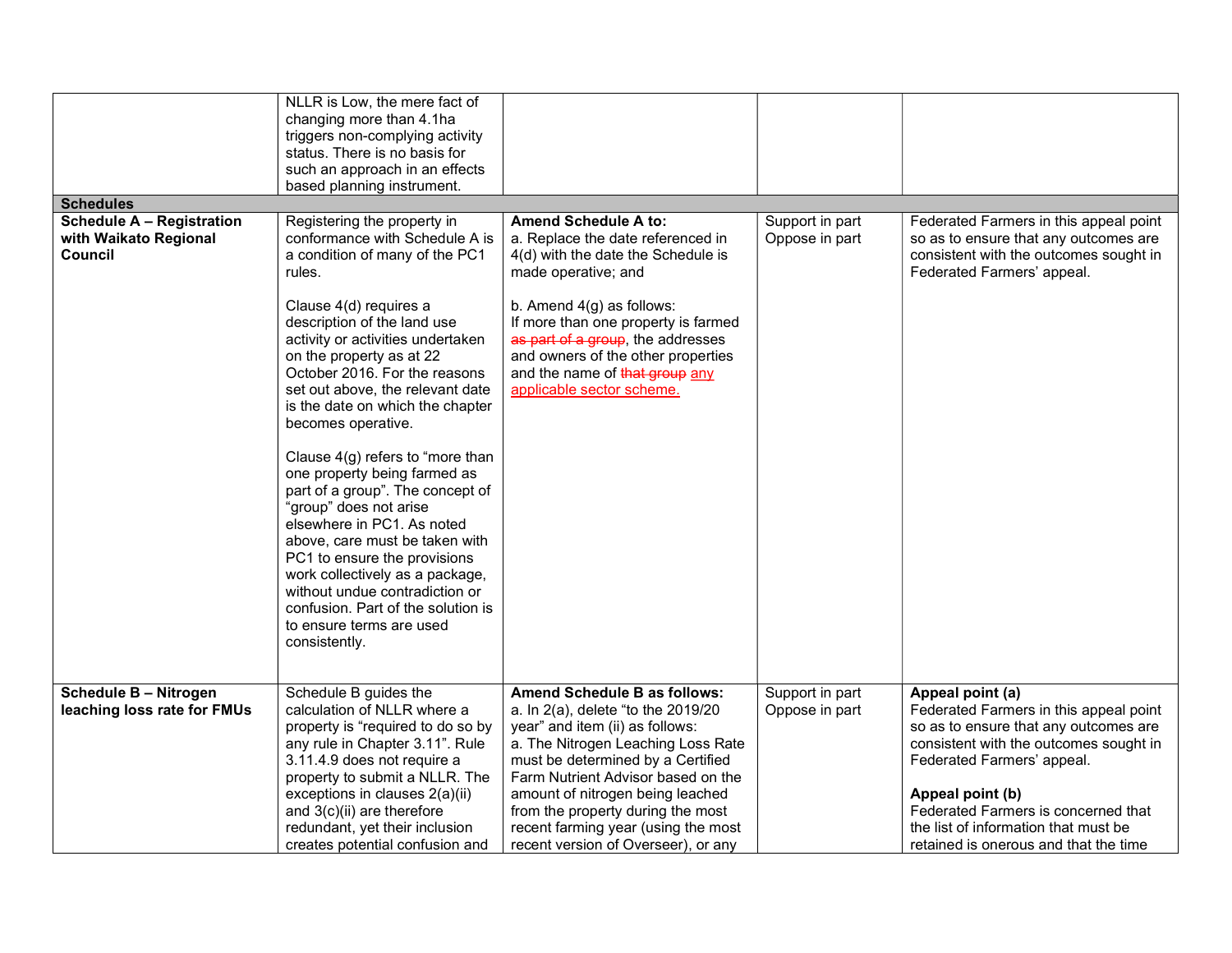| uncertainty. The exceptions      | full year from the 2015/16 year, to         | period for retaining it is onerous.         |
|----------------------------------|---------------------------------------------|---------------------------------------------|
| should be deleted.               | the 2019/20 year (using the version         | Federated Farmers considers that the        |
|                                  | of Overseer that was the most               | obligation to retain information ought to   |
|                                  |                                             |                                             |
| The Appellant endorses the       | recent available in the relevant            | be for no more than seven years and         |
| Decision to enable the use of    | year), except that:                         | seeks amendments to paragraph 2d to         |
| alternative models to Overseer.  |                                             | reflect that in its appeal. In the instance |
| In particular it agrees with the | ii. for any land use approved under         | that 7 years is not adopted, Federated      |
| findings that:                   | Rule 3.11.4.9, the Nitrogen Leaching        | Farmers would support the relief sought     |
|                                  | Loss Rate shall be determined               |                                             |
|                                  |                                             | by the Appellant.                           |
| a. Overseer is not the only DST  | through the resource consent                |                                             |
| able to be used, indicating:     | process.                                    | Appeal point (c)                            |
|                                  |                                             | Federated Farmers supports the              |
| "The provisions will enable any  | b. In 2(d), amend as follows:               | amendments proposed to the title.           |
| fit for purpose DST certified by | The following records (where                |                                             |
| a suitably qualified person."    | relevant to the calculation and             | Federated Farmers supports the              |
|                                  | auditing of the Nitrogen Leaching           | intention of the relief sought however      |
|                                  |                                             |                                             |
| b. It is more effective and      | Loss Rate) must be retained for the         | prefers the amendments sought in its        |
| efficient to allow for the       | life of the Regional Plan 10 years          | own appeal in relation to paragraph 3.      |
| adoption of a suite of more      | and/or the duration of the relevant         |                                             |
| inclusive and complete           | consent, whichever is longer, and           |                                             |
| alternative DST;                 | provided to Waikato Regional                |                                             |
|                                  | Council at its request                      |                                             |
| c. A general discretion to the   |                                             |                                             |
|                                  |                                             |                                             |
| CEO is unsatisfactory;           | c. In $3:$                                  |                                             |
|                                  | i. Amend the title to "A Nitrogen           |                                             |
| d. The person certifying the     | Leaching Loss Rate established via          |                                             |
| alternative DST needs            | alternative model(s) to Overseer;           |                                             |
| experience in the development    |                                             |                                             |
| and assessment of nutrient loss  | ii. Delete 3(a) and (b) and replace         |                                             |
| models:                          | with:                                       |                                             |
|                                  |                                             |                                             |
|                                  | <b>An alternative Decision Support Tool</b> |                                             |
| e. Essential criteria should be  | may be used provided a suitably             |                                             |
| met before an alternative DST    | qualified and experienced nutrient          |                                             |
| is certified for approval; and   | loss modeler confirms to WRC that           |                                             |
|                                  | the model is fit for purpose.               |                                             |
| f. The choice of the DST should  |                                             |                                             |
| be left in the hands of an       | iii. Amend 3(c) to add the ability for      |                                             |
| appropriately qualified expert   | the NLLR to be determined by the            |                                             |
|                                  |                                             |                                             |
| who has certified that it meets  | suitably qualified and experienced          |                                             |
| specified minimum standards.     | nutrient loss modeler;                      |                                             |
|                                  |                                             |                                             |
| However, clause 3 (and, in       | iv. Delete 3(c)(ii) and 3(d) as follows:    |                                             |
| particular sub-clauses (a) and   | c. The Nitrogen Leaching Loss Rate          |                                             |
| (b) and the use of Certified     | must be determined by a Certified           |                                             |
| Farm Nutrient Advisor) mean      | Farm Nutrient Advisor based on the          |                                             |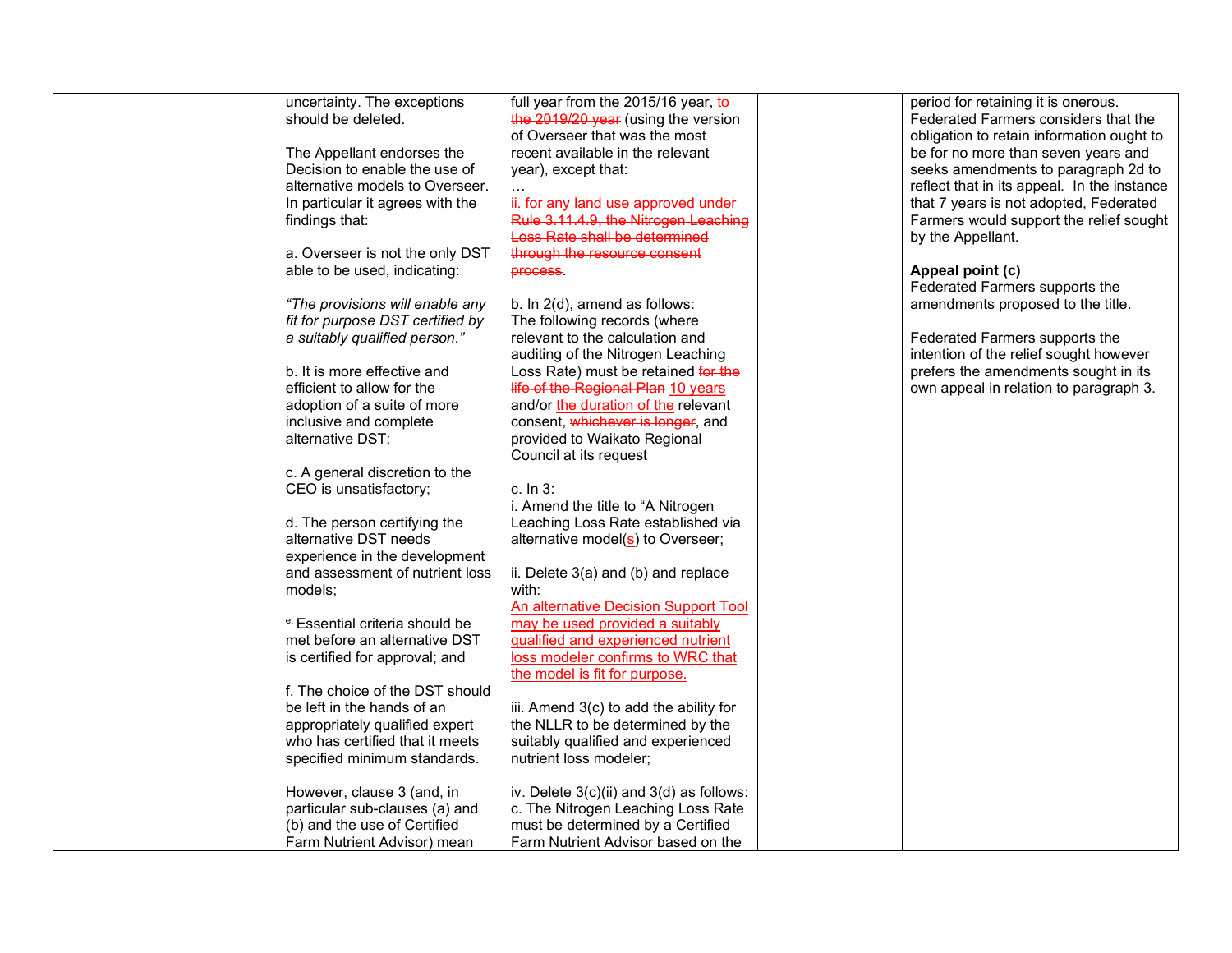| the intended option of using an      | amount of nitrogen being leached      |  |
|--------------------------------------|---------------------------------------|--|
| alternative model is, in reality,    | from the property during the most     |  |
| not available to an applicant. In    | recent farming year, or any full year |  |
| particular:                          | from the 2015/16 year, except that:   |  |
|                                      |                                       |  |
|                                      |                                       |  |
| a. The opening sentence uses         | ii. for any land use approved under   |  |
| the phrase "approved model"          | Rule 3.11.4.9, the Nitrogen Leaching  |  |
| inferring an approval process        | Loss Rate shall be determined         |  |
| that is not apparent from the        | through the resource consent          |  |
| clause;                              | process.                              |  |
|                                      |                                       |  |
| b. The requirement in sub-           | d. The Nitrogen Leaching Loss Rate    |  |
|                                      |                                       |  |
| clause (a) to certify the model to   | data shall comprise the data used in  |  |
| the Council infers a certification   | any approved model to calculate the   |  |
| role on nutrient loss modelers       | Nitrogen Leaching Loss Rate and       |  |
| that is beyond the status of         | will conform to the data input        |  |
| such experts;                        | standards that form part of the       |  |
|                                      | approved model.                       |  |
| c. As no certification is required   |                                       |  |
| for the use of Overseer, sub-        |                                       |  |
|                                      | v. Amend 3(f) in the same manner      |  |
| clause (a) introduces a higher       | as $2(f)$ .                           |  |
| standard for any alternative         |                                       |  |
| DST that is unjustified;             |                                       |  |
|                                      |                                       |  |
| d. The "robust review" required      |                                       |  |
| by the first bullet in clause (a) is |                                       |  |
| both subjective and a higher         |                                       |  |
|                                      |                                       |  |
| standard than applies to             |                                       |  |
| Overseer;                            |                                       |  |
|                                      |                                       |  |
| e. The reference to                  |                                       |  |
| "appropriate" documentation in       |                                       |  |
| the second bullet in clause (a)      |                                       |  |
| also introduces a level of           |                                       |  |
| subjectivity that puts an            |                                       |  |
|                                      |                                       |  |
| applicant at undue risk;             |                                       |  |
|                                      |                                       |  |
| f. The third bullet in clause (a)    |                                       |  |
| requires the modeler to              |                                       |  |
| demonstrate and certify that the     |                                       |  |
| model can "produce                   |                                       |  |
| comparable modelling outputs         |                                       |  |
| to those of Overseer". This is       |                                       |  |
|                                      |                                       |  |
| subjective, uncertain and            |                                       |  |
| unnecessary. It also wrongly         |                                       |  |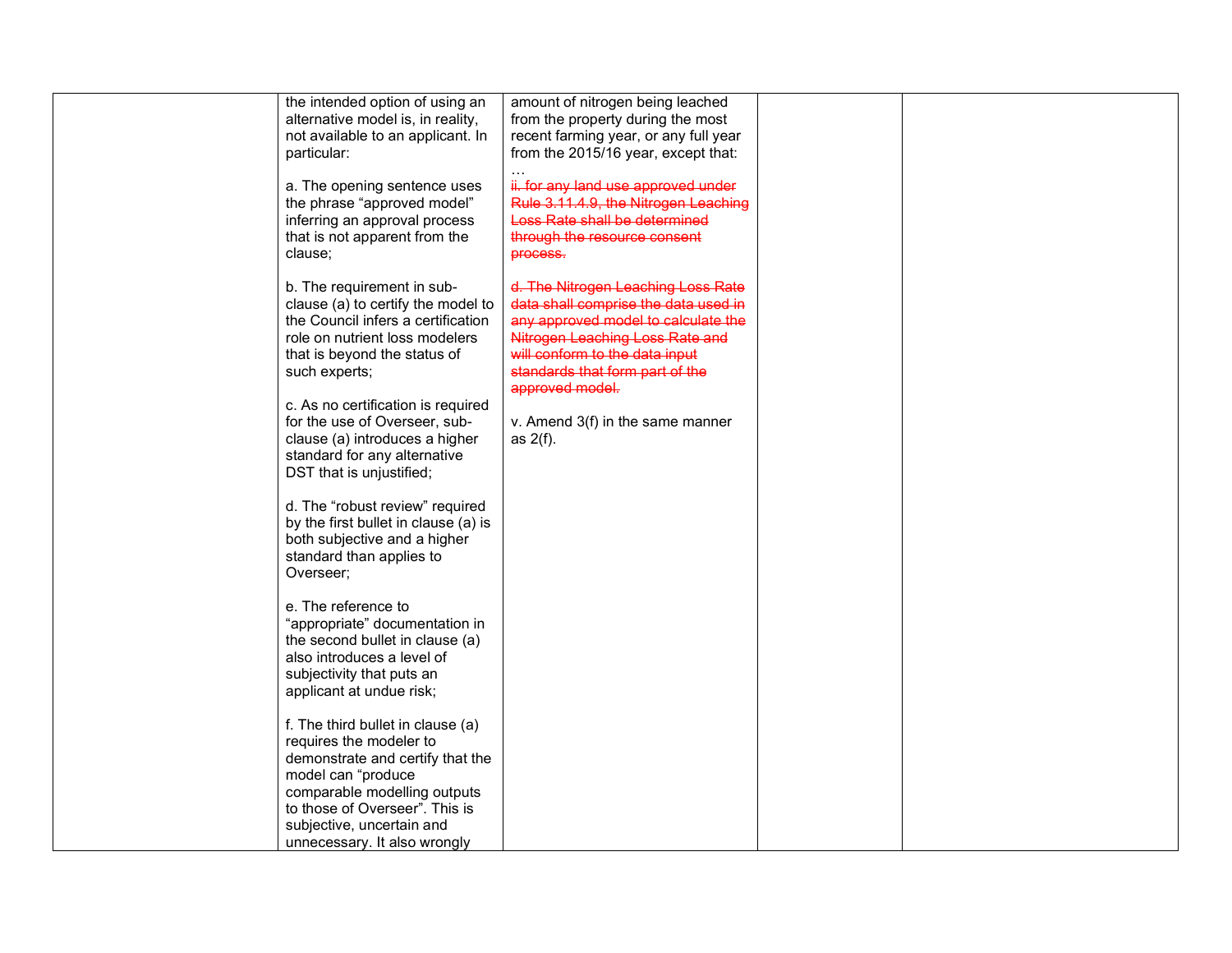| assumes that Overseer               |  |
|-------------------------------------|--|
| produces horizontally and           |  |
| vertically comparable results,      |  |
|                                     |  |
| which is not the case. There        |  |
| should be no need to compare        |  |
| the outputs from an alternative     |  |
| DST to the outputs from             |  |
| Overseer, as doing so defeats       |  |
| the purpose of allowing             |  |
| alternative DST to be used; and     |  |
|                                     |  |
|                                     |  |
| Once certified by a suitably        |  |
| qualified and experienced           |  |
| nutrient loss modeler, the NLLR     |  |
| must be determined by a             |  |
| Certified Farm Nutrient Advisor.    |  |
| There should also be the ability    |  |
| for the suitably qualified and      |  |
|                                     |  |
| experienced nutrient loss           |  |
| modeler to calculate the NLLR.      |  |
|                                     |  |
| WPL supports the provision that     |  |
| allows the NLLR to be               |  |
| calculated using the most           |  |
| recent farming year or any full     |  |
| year since the 2015/2016 year       |  |
| when an alternative model is        |  |
|                                     |  |
| used. However, if Overseer is       |  |
| used it can only be for a full      |  |
| year between 2015/2016 and          |  |
| 2019/2020 or the most recent        |  |
| farming year. There is no           |  |
| rationale for the differing         |  |
| approaches depending on the         |  |
| DST used. It appears to be an       |  |
| oversight, as the Decision          |  |
| clearly records the inherent        |  |
|                                     |  |
| unfairness and difficulty of        |  |
| specifying reference years, and     |  |
| intended the applicant to have      |  |
| the flexibility to select any year. |  |
|                                     |  |
| If Overseer is used, records        |  |
| must be retained "for the life of   |  |
| the Regional Plan". One such        |  |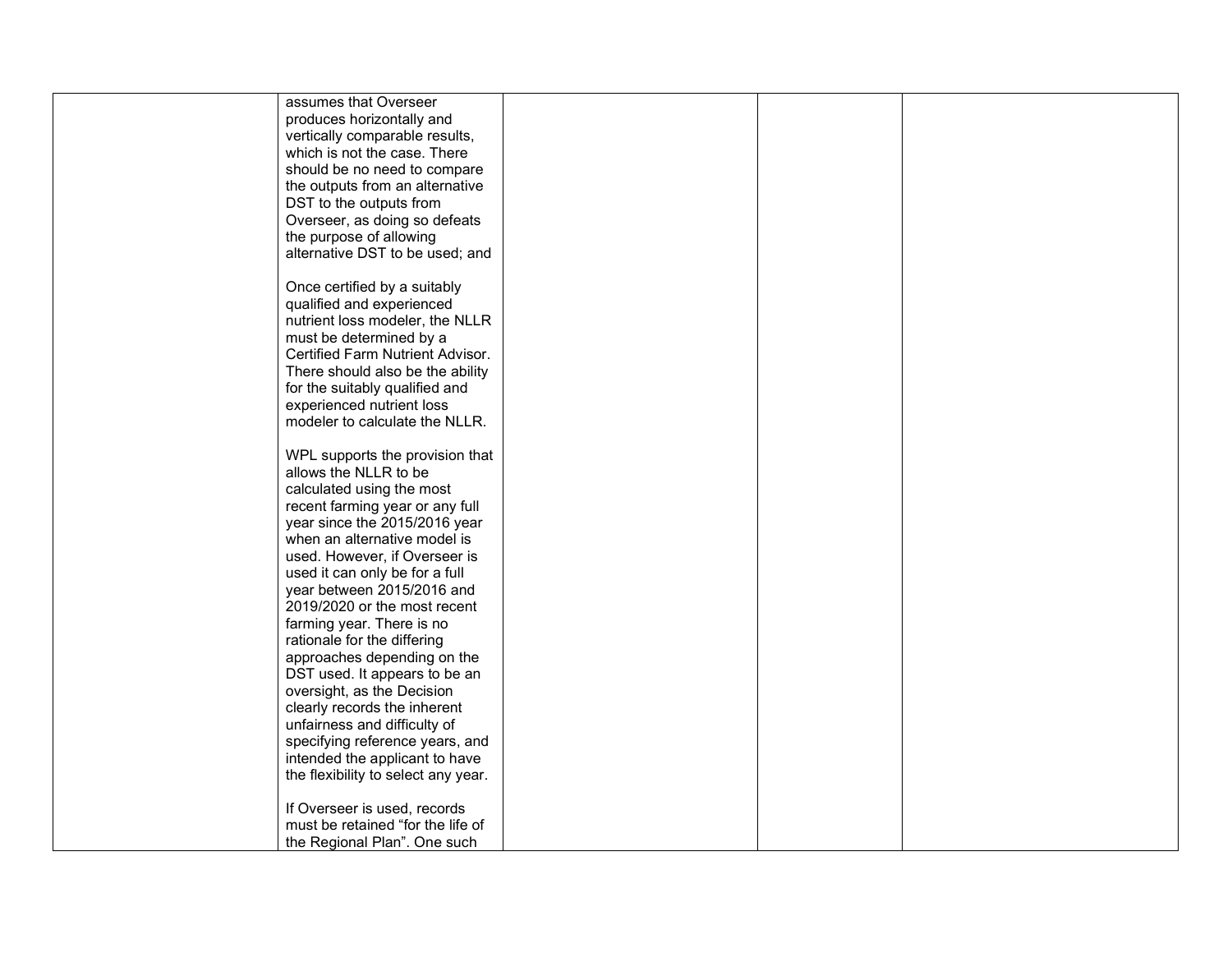|                                                  | record is "a map which shows<br>property boundaries, block<br>management areas, retired/non-<br>productive areas and areas<br>used for effluent irrigation". By<br>contrast, if an alternative model<br>is used it is only "records<br>relevant to the calculation and<br>compliance auditing" of the<br>NLLR that must be retained, but<br>similarly for the life of the<br>Regional Plan. The Appellant:<br>a. supports the use of the<br>phrase "records relevant to the<br>calculation and compliance<br>auditing" and requests it be<br>used for both DST options; and<br>b. opposes the requirement to<br>retain such records for "the life<br>of the Regional Plan", and<br>requests a greater level of<br>specificity such as "for 10 years" |                                                                                                                                                                                                                                                                                                                                                                                                                                                                                                                                                                                                                                                                                                      |                                   |                                                                                                                                                                                                                                                                                                                                                                                                                                                                                                                                                                                                                                                                                                                                                                                                                                                                 |
|--------------------------------------------------|------------------------------------------------------------------------------------------------------------------------------------------------------------------------------------------------------------------------------------------------------------------------------------------------------------------------------------------------------------------------------------------------------------------------------------------------------------------------------------------------------------------------------------------------------------------------------------------------------------------------------------------------------------------------------------------------------------------------------------------------------|------------------------------------------------------------------------------------------------------------------------------------------------------------------------------------------------------------------------------------------------------------------------------------------------------------------------------------------------------------------------------------------------------------------------------------------------------------------------------------------------------------------------------------------------------------------------------------------------------------------------------------------------------------------------------------------------------|-----------------------------------|-----------------------------------------------------------------------------------------------------------------------------------------------------------------------------------------------------------------------------------------------------------------------------------------------------------------------------------------------------------------------------------------------------------------------------------------------------------------------------------------------------------------------------------------------------------------------------------------------------------------------------------------------------------------------------------------------------------------------------------------------------------------------------------------------------------------------------------------------------------------|
| <b>Schedule C - Minimum</b><br>farming standards | Schedule C sets out the<br>minimum farming standards that<br>all farming must comply with.<br>The understanding recorded in<br>the Decision was that the<br>minimum standards are<br>"relatively achievable." The<br>panel prepared them by<br>adapting the evidence of<br>submitters to be "more clear,<br>objective and enforceable"<br>The benefit of specifying clear<br>and measurable minimum<br>standards is accepted.<br>However, the standards<br>selected are arbitrary,<br>unfounded and inappropriate.<br>Examples of supposed "good<br>management practice" have                                                                                                                                                                        | Amend Schedule C as follows:<br>a. Amend clause 1(b) to remove the<br>use of the undefined term<br>"paddock", remove the use of the<br>defined term "grazed hectares" and<br>clarify the number of stock in a way<br>that does not require a mathematical<br>calculation and reflects good<br>management practice;<br>b. Delete clause 5, retaining only the<br>exclusions, and move the content of<br>the clause to a new definition of<br>Water bodies for the purpose of<br>Chapter 3.11 amended to clarify it<br>captures farmed animals only<br>consistent with the Decision; and<br>c. Delete clauses 6 to 9, or (in the<br>event clause 9 is retained) delete<br>reference to LUC classes and | Support in part<br>Oppose in part | Appeal point (a)<br>Federated Farmers is concerned that<br>the use of a slope threshold for the<br>exception to the stock exclusion<br>requirements does not provide sufficient<br>certainty for farmers and Council about<br>whether streams are located on land<br>that is above or below 15 degrees<br>(particularly if part of a paddock is flat,<br>or part of the land adjoining the stream<br>is flat but the rest is very steep).<br>Federated Farmers considers that an<br>alternative and more appropriate proxy<br>or threshold for the exception to the<br>stock exclusion requirements ought to<br>be adopted. This could include deleting<br>the slope threshold (so that it is only<br>when stocking rates exceed 18 stock<br>units that stock exclusion is required)<br>and/or adopting a narrative approach<br>i.e. describe the activities or |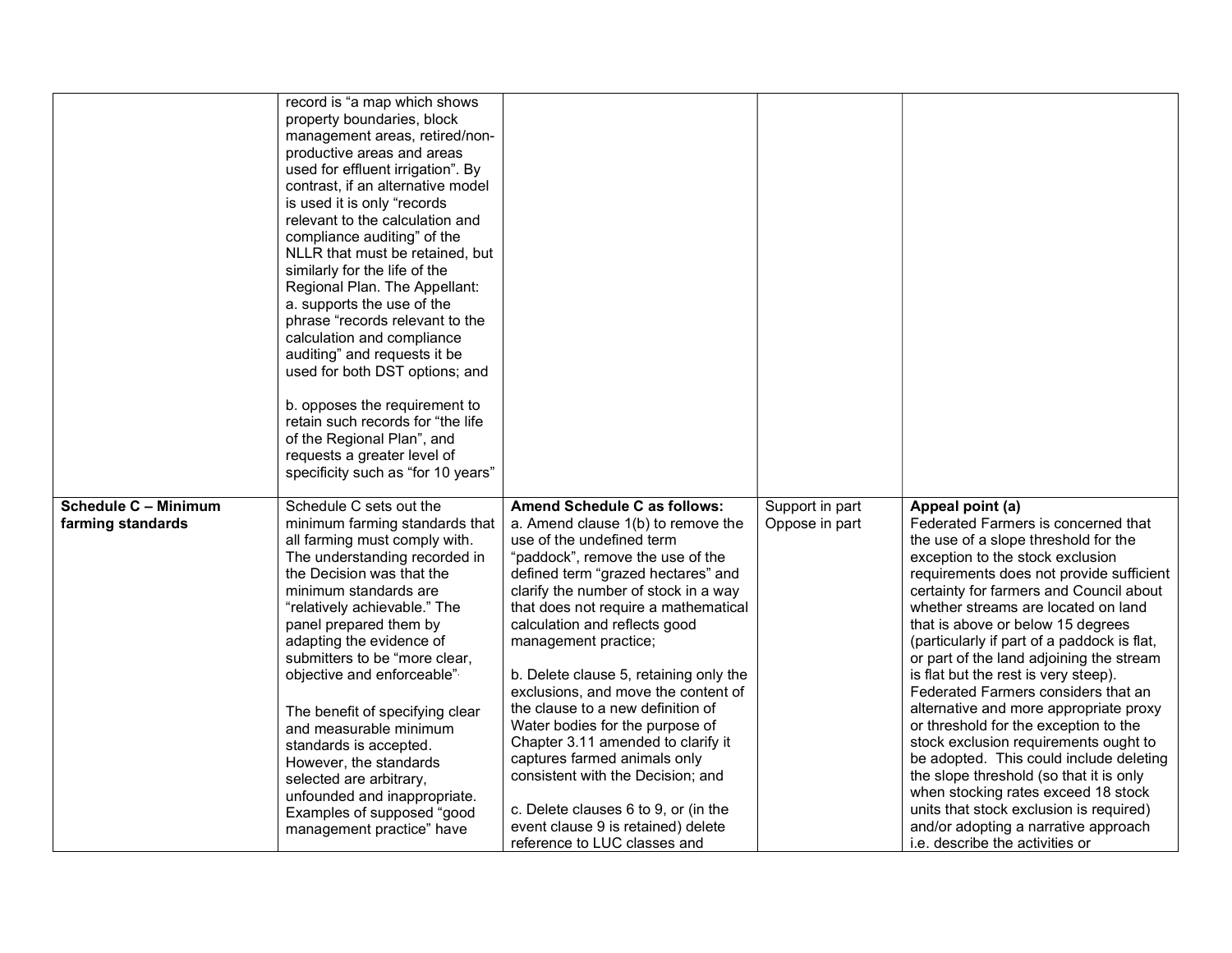| been imposed with no            | replace with reference to slope over | circumstances during which stock must   |
|---------------------------------|--------------------------------------|-----------------------------------------|
| supporting rationale.           | $25^\circ$ .                         | be excluded e.g. when break feeding or  |
|                                 |                                      | grazing winter forage crops. Federated  |
| There are also examples of      |                                      | Farmers considers that such approach    |
| poorly drafted standards with   |                                      | is consistent with the relief sought.   |
| the potential to create         |                                      |                                         |
| confusion. For example clause   |                                      | Appeal point (b)                        |
| 1(b) requires waterbodies on    |                                      | Federated Farmers would support         |
| land with a slope over 15       |                                      | moving the content of clause 5 to a new |
| degrees to be fenced "where in  |                                      | definition of waterbodies.              |
| any paddock adjoining the       |                                      |                                         |
| water body the number of stock  |                                      | Appeal point (c)                        |
| units exceeds 18 per grazed     |                                      | Federated Farmers supports the          |
| hectare at any time." The       |                                      | deletion of clauses 6 to 9 for the      |
| defined terms are (in order of  |                                      | reasons outlined in the Federated       |
| appearance):                    |                                      | Farmers' appeal.                        |
|                                 |                                      |                                         |
| a. Waterbodies;                 |                                      |                                         |
| b. Slope;                       |                                      |                                         |
| c. Stock units; and             |                                      |                                         |
| d. Grazed hectares.             |                                      |                                         |
|                                 |                                      |                                         |
| However, applying the defined   |                                      |                                         |
| terms to the standard leads to  |                                      |                                         |
| confusion as to what is         |                                      |                                         |
| required. This, in part, is     |                                      |                                         |
| created by the reference to     |                                      |                                         |
| "paddock" in the definition of  |                                      |                                         |
| "slope" and the calculation of  |                                      |                                         |
| grazed hectares (which is used  |                                      |                                         |
| to determine winter stocking    |                                      |                                         |
|                                 |                                      |                                         |
| rate). WPL supports the intent  |                                      |                                         |
| of excluding large numbers of   |                                      |                                         |
| stock from permanent and        |                                      |                                         |
| intermittent waterbodies on     |                                      |                                         |
| steeper land, but considers the |                                      |                                         |
| current drafting problematic.   |                                      |                                         |
| Clauses $6 - 9$ of Schedule C   |                                      |                                         |
| are replicated in both Schedule |                                      |                                         |
|                                 |                                      |                                         |
| C and Schedule D1, Part D.      |                                      |                                         |
| The standards should only       |                                      |                                         |
| occur in one location, with     |                                      |                                         |
| Schedule D1, Part D the more    |                                      |                                         |
| appropriate. Regardless of      |                                      |                                         |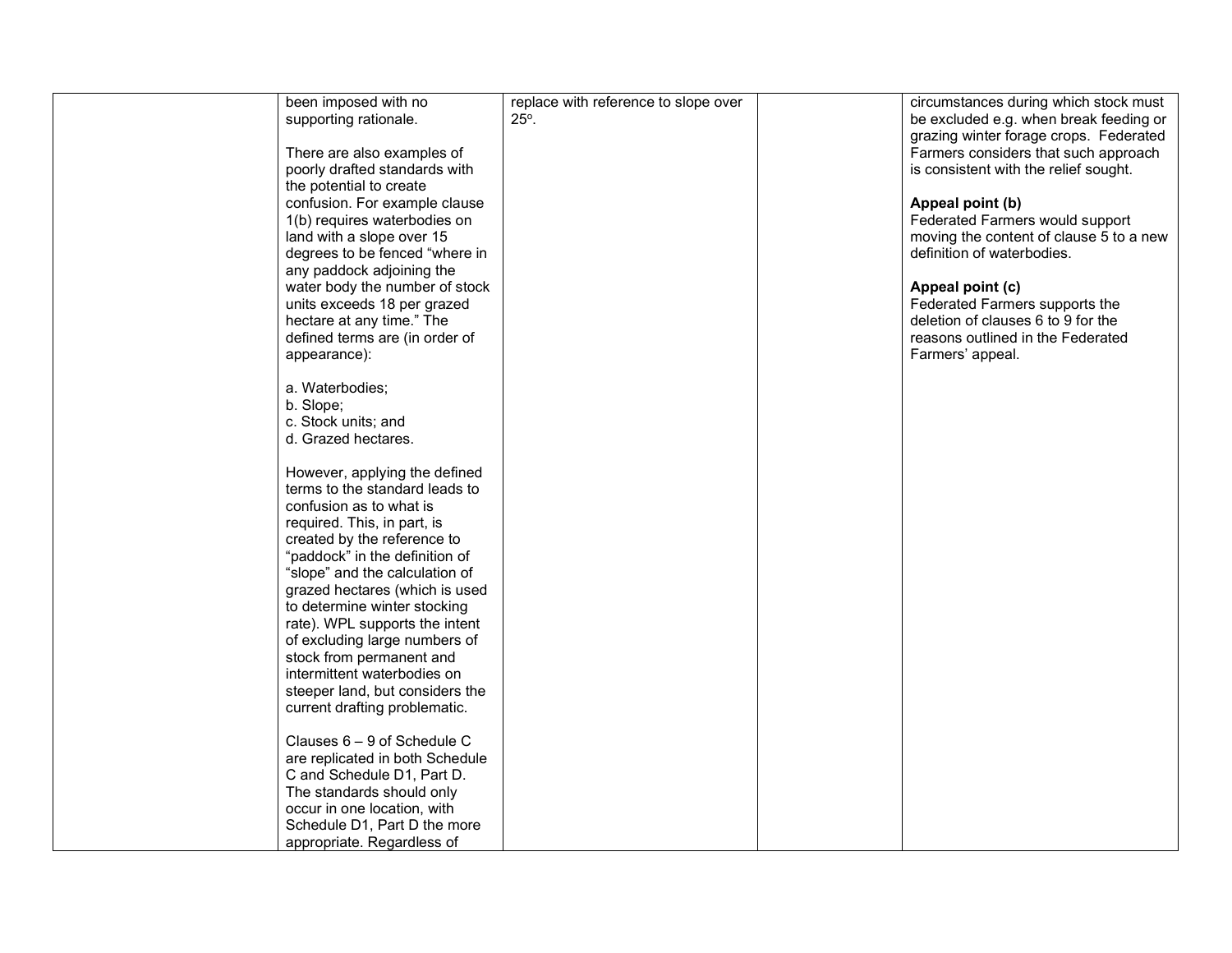| location, the requirements of      |  |
|------------------------------------|--|
| clauses 6 and 9 are problematic    |  |
| for the reasons below.             |  |
|                                    |  |
|                                    |  |
| Clause 6 of Schedule C limits      |  |
| the application rate of            |  |
|                                    |  |
| nitrogenous fertiliser to          |  |
| 30kgN/ha per dressing, as does     |  |
| Clause 1(d) of Part D, Schedule    |  |
| D1. WPL supports the targeted      |  |
|                                    |  |
| application of fertilizer, and the |  |
| implementation of efficient        |  |
| fertiliser management practices.   |  |
| However, the 30kgN/ha per          |  |
| dressing limit is unduly           |  |
|                                    |  |
| restrictive and not founded on     |  |
| robust and defensible science.     |  |
| There is no discussion of the      |  |
| limit in the Decision, and no      |  |
|                                    |  |
| reasons provided for its           |  |
| selection.                         |  |
|                                    |  |
| Clause 9 restricts grazing on      |  |
|                                    |  |
| forage crops on LUC class 6e, 7    |  |
| or 8 land from 1 June to 1         |  |
| September. The restriction is on   |  |
| cattle older than 2 years or       |  |
|                                    |  |
| greater than 400 lwt. The same     |  |
| restriction is set out in Clause   |  |
| 5(a) of Part D, Schedule D1.       |  |
| The use of LUC classes is not      |  |
| discussed or explained in the      |  |
|                                    |  |
| Decision. Instead, the only        |  |
| explanation in the Decision is:    |  |
|                                    |  |
| Slope is known to exacerbate       |  |
|                                    |  |
| the risk of contaminant run-off    |  |
| Given the high risk of             |  |
| contaminant loss associated        |  |
| with the grazing of winter crops,  |  |
|                                    |  |
| it is considered appropriate to    |  |
| limit the slope of the land used   |  |
| for this activity.                 |  |
|                                    |  |
|                                    |  |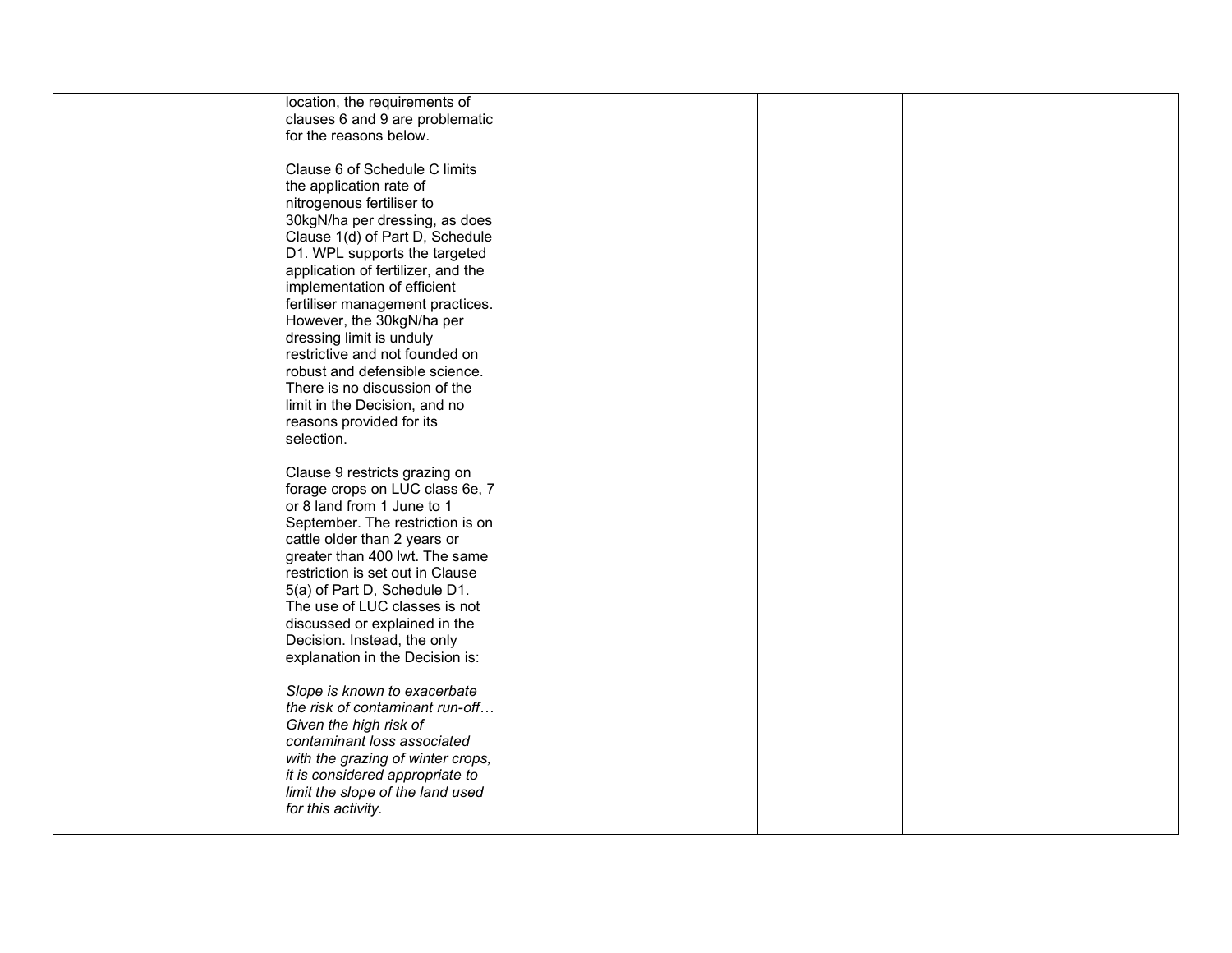|                                                                                                       | However, there is no slope<br>factor in Clause 9. Not all LUC<br>class 6e land is steep. To be<br>consistent with the reasoning in<br>the Decision, clause 9 (if<br>retained) should restrict winter<br>grazing on forage crops on<br>steep land rather than on LUC<br>class 6e, 7 or 8 land. The use of<br>the LUC class maps should be<br>deleted from all standards.                                                                                                                                                                                                                                                                                                                                                                                                                                     |                                                                                                                                                                                                                                                                                                                                                                                                                                                                                                                                                                                                                                                                                                                                                                                                                                                                                                                                                                                                                         |                                   |                                                                                                                                                                                                                                                                                                                                                                                                                                                                                                                                                                                                                                                                                                                                                                                                                                                                                                                                                                                                                   |
|-------------------------------------------------------------------------------------------------------|-------------------------------------------------------------------------------------------------------------------------------------------------------------------------------------------------------------------------------------------------------------------------------------------------------------------------------------------------------------------------------------------------------------------------------------------------------------------------------------------------------------------------------------------------------------------------------------------------------------------------------------------------------------------------------------------------------------------------------------------------------------------------------------------------------------|-------------------------------------------------------------------------------------------------------------------------------------------------------------------------------------------------------------------------------------------------------------------------------------------------------------------------------------------------------------------------------------------------------------------------------------------------------------------------------------------------------------------------------------------------------------------------------------------------------------------------------------------------------------------------------------------------------------------------------------------------------------------------------------------------------------------------------------------------------------------------------------------------------------------------------------------------------------------------------------------------------------------------|-----------------------------------|-------------------------------------------------------------------------------------------------------------------------------------------------------------------------------------------------------------------------------------------------------------------------------------------------------------------------------------------------------------------------------------------------------------------------------------------------------------------------------------------------------------------------------------------------------------------------------------------------------------------------------------------------------------------------------------------------------------------------------------------------------------------------------------------------------------------------------------------------------------------------------------------------------------------------------------------------------------------------------------------------------------------|
| <b>Schedule D1 - Requirements</b><br>for Farm Environment Plans<br>for farming under Rule<br>3.11.4.3 | Schedule D1 guides the<br>development of FEP for Low<br>Intensity permitted activity<br>farming. Part D sets out the<br>minimum standards the FEP<br>must confirm are met on each<br>property.<br>The duplication with clauses $6 -$<br>9 of Schedule C is addressed<br>above.<br>The requirement in clause 2(a)<br>for a tool or model to be<br>approved by a person who the<br>Council is satisfied is suitably<br>qualified is addressed above.<br>In terms of content of the other<br>minimum standards:<br>a. 1(c) requires that nitrogen<br>fertilizer is applied to pasture in<br>response to future feed deficit;<br>b. 1(d) restricts the application<br>rate of nitrogen fertilizer to<br>pasture to 30kg/N/ha per<br>dressing;<br>c. 2(b) limits annual purchased<br>N surplus to 150kg/N/ha/yr; | Amend Schedule D1 as follows:<br>Amend Schedule D1, Part C, clause<br>3(e) as follows:<br>The location (and for named<br>waterbodies, the names) of any<br>permanently or intermittently flowing<br>waterbodies on the property<br>including rivers, streams, drains,<br>wetlands, lakes and springs,<br>specifically identifying any<br>waterbodies that meet the criteria for<br>stock exclusion in Schedule C;<br>Amend Schedule D1, Part D as<br>follows:<br>a. Delete clauses 1(c), 1(d), 2, 8(b)<br>and $8(e)$ ;<br>b. Amend clause 4(a) as follows:<br>Actions to minimise sediment loss<br>from critical source areas to<br>waterbodies are prioritised in a plan<br>undertaken as soon as possible in<br>accordance with a plan which<br>prioritises those which are near<br>Schedule C Clause 5 waterbodies.<br>c. Delete clauses $4(b)$ , $5(a)$ and $(b)$<br>or replace references to LUC class<br>6e, 7 or 8 with references to land<br>where slope exceeds 25°;<br>d. In clause 4(c) delete "farm scale"; | Support in part<br>Oppose in part | Schedule D1, Part C, clause 3(e)<br>Federated Farmers' considers that<br>intermittent water bodies only be<br>captured in a way that is consistent with<br>the Stock Exclusion Regulations.<br>Federated Farmers agrees that there is<br>no reason to refer to rivers, streams,<br>drains, wetlands, lakes and springs<br>when the term "waterbodies" is defined<br>in the plan.<br>Schedule D1, Part D<br>(a) Federated Farmers considers the<br>relief sought in the Federated Farmers'<br>appeal in relation to paragraphs 1 and 8<br>is more appropriate;<br>(b) Federated Farmers supports the<br>relief sought in paragraph 4(a);<br>(c) Federated Farmers supports the<br>deletion of 4(b) and 5(a) and considers<br>that 5(b) ought to be amended to refer<br>to strip grazing of winter forage crops<br>on any land where slope exceeds 25<br>degrees.<br>(d) Federated Farmers considers the<br>relief sought in the Federated Farmers'<br>appeal in relation to paragraph 4(c) is<br>more appropriate. |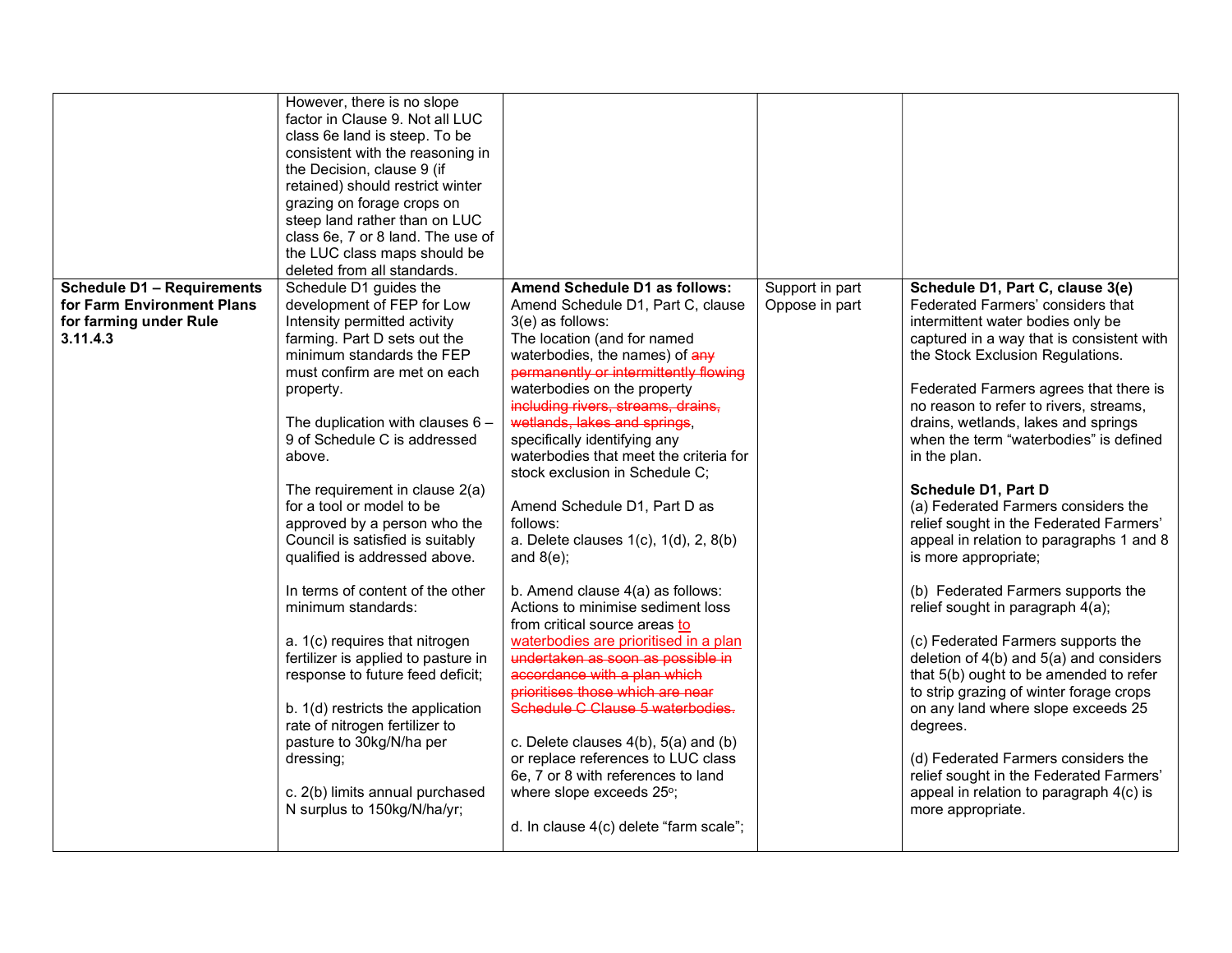| d. 4(a) requires prioritisation of     | e. In clauses 6(a) and (b), delete    | (e) Federated Farmers supports the       |
|----------------------------------------|---------------------------------------|------------------------------------------|
| critical source areas which are        | "culverts";                           | relief sought by the Appellant.          |
| "near" waterbodies;                    |                                       |                                          |
|                                        | f. Replace clause 6(b) with a         | (f) Federated Farmers considers that     |
| e. A variety of restrictions are       | requirement the FEP have a plan to    | paragraph 6(b) ought to be deleted.      |
| placed on the use of LUC class         | upgrade all existing races,           |                                          |
| 6e, 7 or 8 land:                       | laneways, (culverts, if retained) and | (g) Federated Farmers prefers the relief |
|                                        | bridges within a timeframe that is    | sought in the Federated Farmers'         |
|                                        |                                       |                                          |
| i. No cattle older than 2 years or     | achievable taking into account the    | appeal.                                  |
| greater than 400kg lwt can be          | scale of the farming operation and    |                                          |
| grazed from 1 June to 1                | investment required;                  | (h) Federated Farmers supports the       |
| September (clause 4(b));               |                                       | relief sought by the Appellant.          |
|                                        | g. Amend clauses $6(c)$ and $(d)$ as  |                                          |
| ii. No cattle older than 2 years       | follows:                              |                                          |
| or greater than 400kg lwt can          | New gateways, water troughs, self-    |                                          |
| be grazed on forage crops from         | feeding areas, stock camps, wallows   |                                          |
| 1 June to 1 September (clause          | and other sources of sediment,        |                                          |
| $5(a)$ ;                               | nutrient phosphorus and microbial     |                                          |
|                                        | pathogen loss are located to          |                                          |
| iii. The number of cattle grazed       | minimise the risks to surface water   |                                          |
| on forage crops from 1 June to         | quality away from waterbodies.        |                                          |
| 1 September cannot exceed 30           |                                       |                                          |
|                                        |                                       |                                          |
| in an individually-fenced area         | Existing gateways, water troughs,     |                                          |
| (clause $5(b)$ ); and                  | self-feeding areas, stock camps,      |                                          |
|                                        | wallows and other sources of          |                                          |
| iv. No cultivation (clause 7(a));      | sediment, nutrient phosphorus and     |                                          |
|                                        | microbial pathogen loss near          |                                          |
| f. 4(c) requires "farm scale           | waterbodies are re-located to         |                                          |
| erosion risks" to be mapped;           | minimise the risks to surface water   |                                          |
|                                        | quality within three years after this |                                          |
| $g. 6(a)$ and $6(b)$ treat culverts in | chapter becomes operative or an       |                                          |
| the same manner as races,              | alternative timeframe if required     |                                          |
| laneways and bridges and               | taking into account the scale of the  |                                          |
| require them to be designed            | farm and level of investment          |                                          |
| and maintained to prevent              | required.                             |                                          |
| ponding and direct runoff to           |                                       |                                          |
|                                        |                                       |                                          |
| vegetated areas;                       | h. Amend clause 7(a) as follows:      |                                          |
|                                        | No cultivation of LUC class 6e, 7 or  |                                          |
| h. 6(b) provides only 3 years for      | 8 land, or of any land where slope    |                                          |
| all existing races, laneways,          | exceeds 20 25 degrees.                |                                          |
| culverts and bridges to be             |                                       |                                          |
| upgraded to meet standard              |                                       |                                          |
| $6(a)$ ;                               |                                       |                                          |
|                                        |                                       |                                          |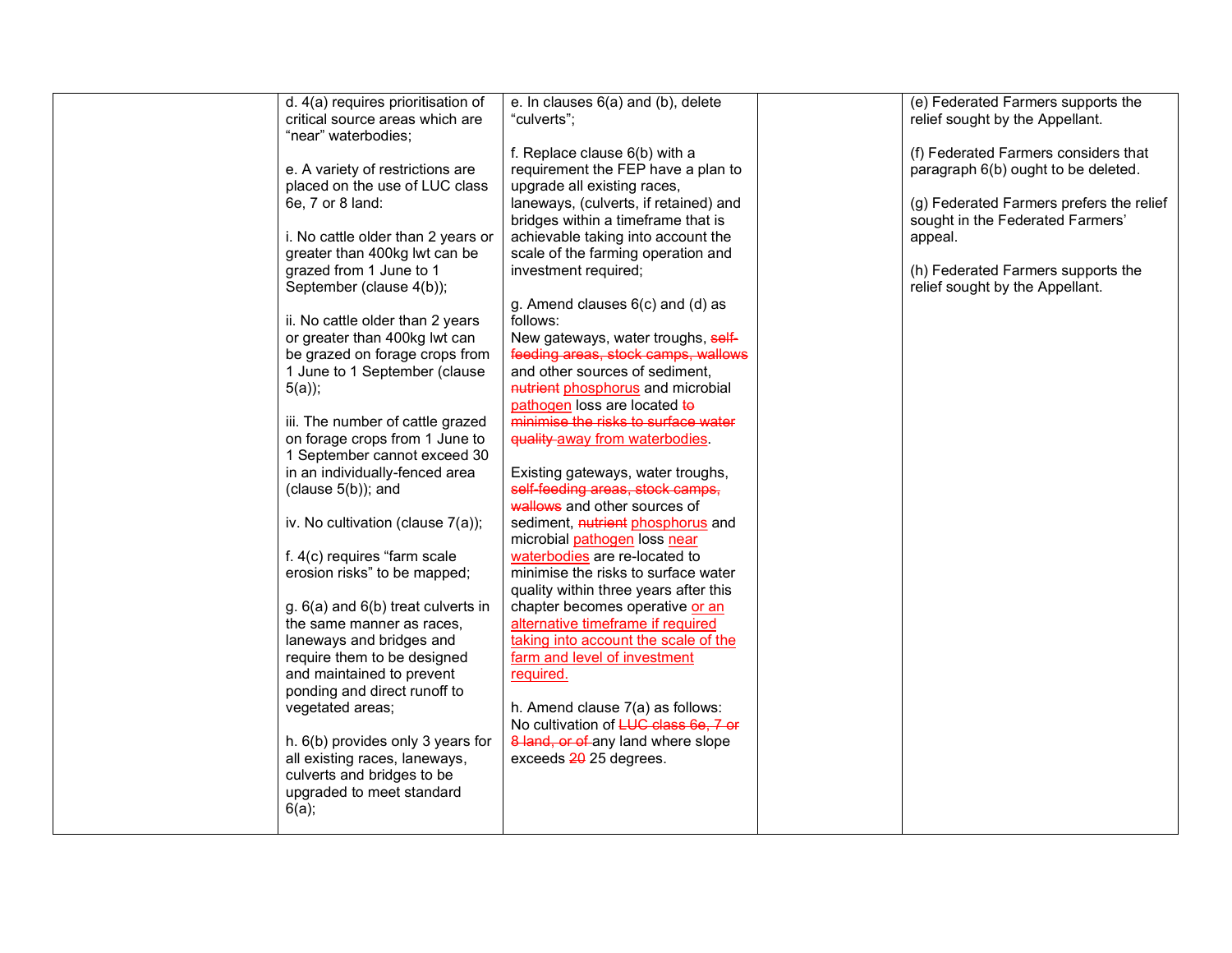| i. 6(c) requires new gateways,                                    |  |  |
|-------------------------------------------------------------------|--|--|
| water troughs, and undefined                                      |  |  |
| features "self-feeding areas,                                     |  |  |
| stock camps and wallows", to                                      |  |  |
| be located "to minimise the risks                                 |  |  |
| to surface water quality". In                                     |  |  |
| Principle 11 of the Goals and                                     |  |  |
| Principles the FEP is to locate                                   |  |  |
| and manage these features to                                      |  |  |
| "minimize effects on water                                        |  |  |
| quality";                                                         |  |  |
|                                                                   |  |  |
| j. 6(d) provides only 3 years for                                 |  |  |
| all such existing features to be                                  |  |  |
| re-located and to meet the                                        |  |  |
| same standard;                                                    |  |  |
|                                                                   |  |  |
| k. 8(b) requires effluent ponds                                   |  |  |
|                                                                   |  |  |
| to be managed to ensure a<br>minimum of 75% working               |  |  |
| volume is available between 1                                     |  |  |
|                                                                   |  |  |
| March and 1 May; and                                              |  |  |
|                                                                   |  |  |
| I. 8(e) requires yard areas to be<br>managed to "ensure runoff to |  |  |
|                                                                   |  |  |
| water does not occur" and all                                     |  |  |
| sealed yards must have an                                         |  |  |
| effluent system.                                                  |  |  |
| The minimum standards in                                          |  |  |
| Schedule D:                                                       |  |  |
|                                                                   |  |  |
| a. Are unnecessarily restrictive                                  |  |  |
| and not supported by robust                                       |  |  |
| and defensible science;                                           |  |  |
|                                                                   |  |  |
| b. Fail to meet the intent of the                                 |  |  |
| Decision to take a risk-based                                     |  |  |
| approach to management;                                           |  |  |
|                                                                   |  |  |
| c. Contradict the intent of the                                   |  |  |
| Decision that "farmers with                                       |  |  |
| reasonably standardized                                           |  |  |
| systems, on reasonably flat                                       |  |  |
| country and with no other                                         |  |  |
|                                                                   |  |  |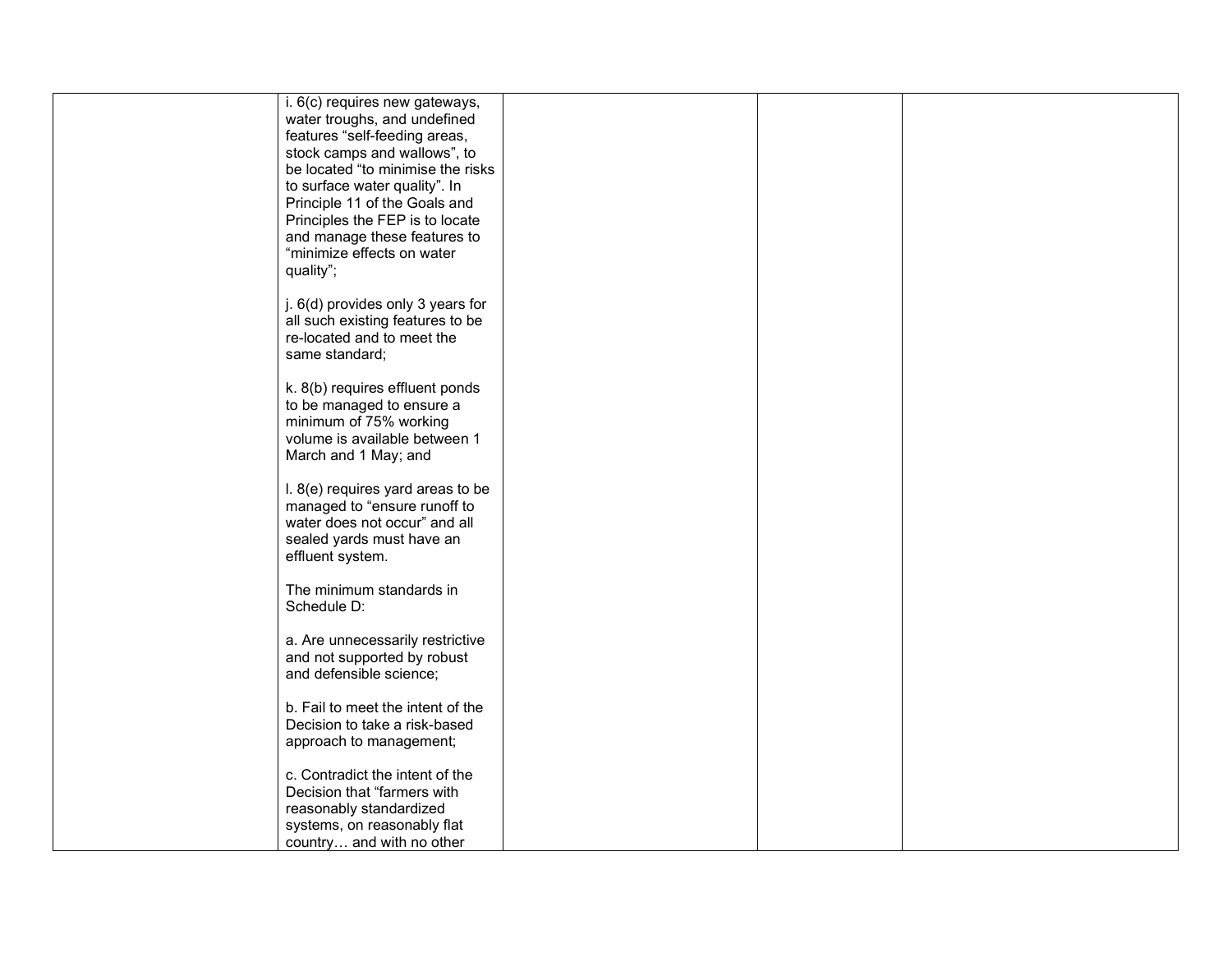|                                   | unusual environmental,<br>geographical or other features"<br>will be able to easily comply;<br>d. Are not the most efficient<br>methods to achieve the PC1<br>objectives; and<br>e. Were not prepared in<br>accordance with the rules of<br>natural justice (procedural<br>fairness) as not all submitters<br>were invited to the workshops to<br>revise Schedule D. |                                                               |                 |                                          |
|-----------------------------------|----------------------------------------------------------------------------------------------------------------------------------------------------------------------------------------------------------------------------------------------------------------------------------------------------------------------------------------------------------------------|---------------------------------------------------------------|-----------------|------------------------------------------|
| <b>Schedule D2 - Requirements</b> | Schedule D2 guides the                                                                                                                                                                                                                                                                                                                                               | Amend Schedule D2 as follows:                                 | Support in part | Federated Farmers generally supports     |
| for Farm Environment Plans        | development of FEP for all                                                                                                                                                                                                                                                                                                                                           | Amend Schedule D2, Part B, clause                             | Oppose in part  | the intention of the Appellants          |
| for farming that requires         | farming that requires a consent,                                                                                                                                                                                                                                                                                                                                     | 2(b) as follows:                                              |                 | amendments, however, Federated           |
|                                   | regardless of activity status.                                                                                                                                                                                                                                                                                                                                       | Where appropriate, identify and                               |                 | Farmers prefers the relief sought in its |
| consent                           |                                                                                                                                                                                                                                                                                                                                                                      | record the specific, time bound                               |                 | own appeal.                              |
|                                   | The requirements were                                                                                                                                                                                                                                                                                                                                                | actions and mitigations that will be                          |                 |                                          |
|                                   | intended to be "as 'simple' and                                                                                                                                                                                                                                                                                                                                      | adopted to ensure the farming                                 |                 |                                          |
|                                   | efficient as possible, with the                                                                                                                                                                                                                                                                                                                                      | activities are consistent with the                            |                 |                                          |
|                                   | minimum amount of regulatory                                                                                                                                                                                                                                                                                                                                         | goals and principles set out in Part D                        |                 |                                          |
|                                   | intervention."                                                                                                                                                                                                                                                                                                                                                       | of this schedule, that will result in the                     |                 |                                          |
|                                   |                                                                                                                                                                                                                                                                                                                                                                      | greatest reduction in diffuse                                 |                 |                                          |
|                                   | That has not yet been achieved.                                                                                                                                                                                                                                                                                                                                      | discharges as practicable.                                    |                 |                                          |
|                                   | The purpose of a D2 FEP is to:                                                                                                                                                                                                                                                                                                                                       | Amend Schedule D2, Part C, clause                             |                 |                                          |
|                                   |                                                                                                                                                                                                                                                                                                                                                                      | 2(e) as follows:                                              |                 |                                          |
|                                   | a. Achieve consistency with the<br>Goals and Principles; and                                                                                                                                                                                                                                                                                                         | The location (and for named<br>waterbodies, the names) of any |                 |                                          |
|                                   |                                                                                                                                                                                                                                                                                                                                                                      | permanently or intermittently flowing                         |                 |                                          |
|                                   | b. Adopt actions that will result                                                                                                                                                                                                                                                                                                                                    | waterbodies on the property                                   |                 |                                          |
|                                   | in the greatest reduction in                                                                                                                                                                                                                                                                                                                                         | including rivers, streams, drains,                            |                 |                                          |
|                                   | diffuse discharges as                                                                                                                                                                                                                                                                                                                                                | wetlands, lakes and springs, and                              |                 |                                          |
|                                   | practicable.                                                                                                                                                                                                                                                                                                                                                         | specifically identifying any                                  |                 |                                          |
|                                   |                                                                                                                                                                                                                                                                                                                                                                      | waterbodies that meet the criteria for                        |                 |                                          |
|                                   | WPL's concerns stem from the                                                                                                                                                                                                                                                                                                                                         | stock exclusion in Schedule C;                                |                 |                                          |
|                                   | facts that:                                                                                                                                                                                                                                                                                                                                                          |                                                               |                 |                                          |
|                                   |                                                                                                                                                                                                                                                                                                                                                                      | Amend Schedule D2, Part D as                                  |                 |                                          |
|                                   | a. Many of the Goals and                                                                                                                                                                                                                                                                                                                                             | follows:                                                      |                 |                                          |
|                                   | Principles are worded in a way                                                                                                                                                                                                                                                                                                                                       | a. Amend Goal 1:                                              |                 |                                          |
|                                   | that it will be inherently difficult                                                                                                                                                                                                                                                                                                                                 |                                                               |                 |                                          |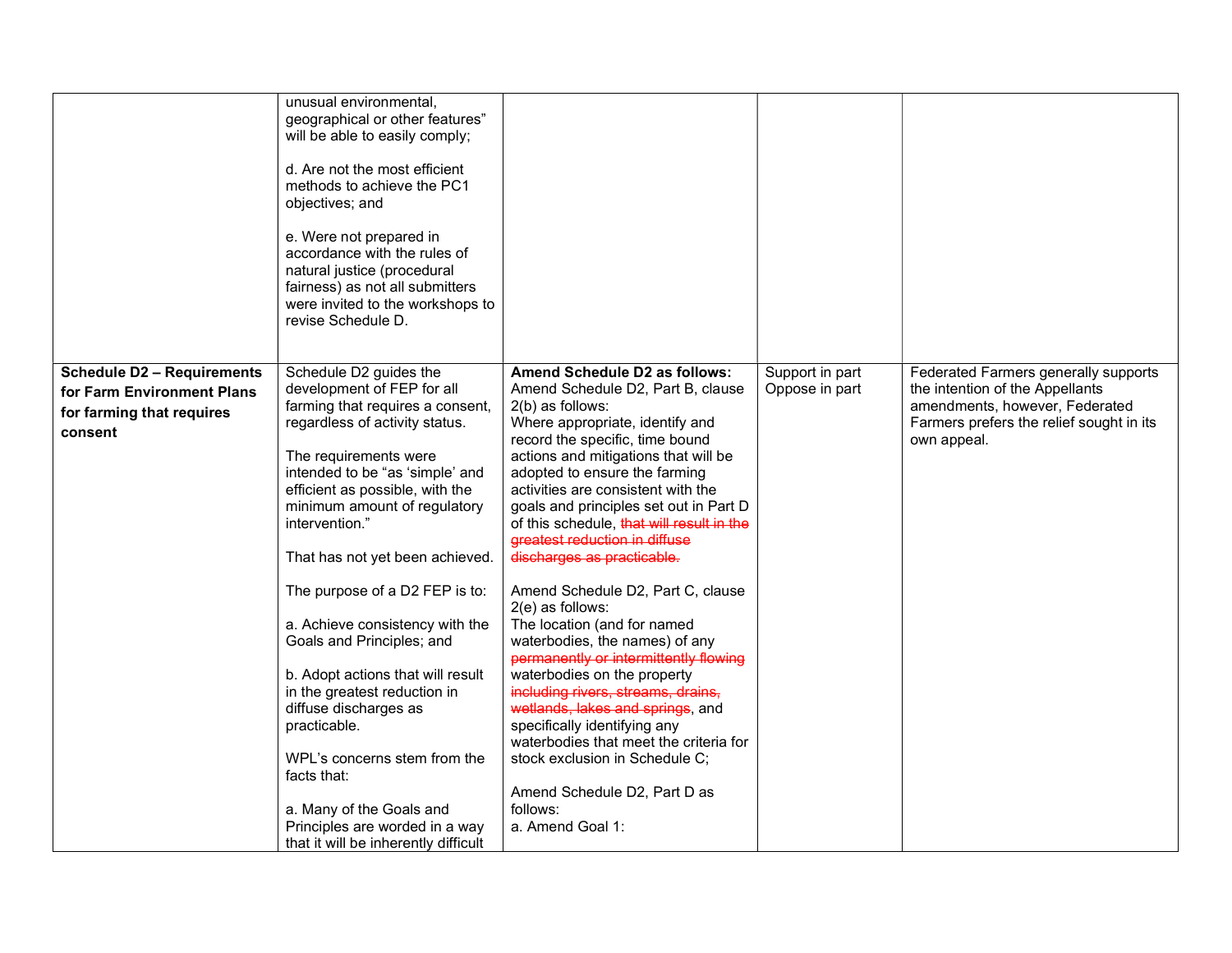| to establish "consistency" has    | To manage farming activities in a          |  |
|-----------------------------------|--------------------------------------------|--|
| been "achieved";                  | way that minimises the loss of             |  |
|                                   | contaminants losses of nitrogen,           |  |
| b. Requiring the "greatest        | phosphorus, sediment and microbial         |  |
| reduction" "as practicable",      | pathogens that potentially affect          |  |
| especially for controlled         | water quality, from the farm.              |  |
| activities, is both unreasonable  |                                            |  |
| and unjustified.                  | b. Amend Goal 2:                           |  |
|                                   | To minimise nutrient losses losses         |  |
| Goal 1 is to manage farming       | of nitrogen and phosphorus to water        |  |
| activities in a way that          | and avoid inefficient nutrient use.        |  |
| "minimises the loss of            |                                            |  |
|                                   |                                            |  |
| contaminants that potentially     | c. Delete Principle 9                      |  |
| affect water quality". Goal 2     |                                            |  |
| refers to "nutrient losses" while | d. Amend Principle 11:                     |  |
| Goals 6, 7 and 8 refer to         | Locate and manage farm tracks,             |  |
| contaminant losses and            | gateways, water troughs, self-             |  |
| Principles 18 and 20 refer to     | feeding areas, stock camps, wallows        |  |
| contaminants. It is beyond the    | and other critical source areas of         |  |
| scope of PC1 to control           | <b>FURIOR</b> to minimise effects on water |  |
| contaminants other than           | quality                                    |  |
| nitrogen, phosphorus, sediment    |                                            |  |
| and microbial pathogens.          | e. Amend Principle 13:                     |  |
|                                   | Achieve the intended equivalent            |  |
| Principle 9 requires farmers to   | environmental outcomes of to               |  |
| farm in a manner that "achieves   | Schedule C through an alternative          |  |
| the nutrient loss reductions      | approach.                                  |  |
| required in Policy 2". The cross  |                                            |  |
| reference to Policy 2 creates     | f. Amend Goal 6:                           |  |
| unnecessary circularity within    | To minimise contaminant losses of          |  |
| the PC1 provisions. Combined      | phosphorus, sediment and microbial         |  |
| with the purpose of the FEP49,    | pathogens to waterways from soil           |  |
| the reference to Policy 2         | disturbance and erosion.                   |  |
| inappropriately requires          |                                            |  |
| controlled activities to reduce   |                                            |  |
|                                   | g. Amend Principle 15:                     |  |
| the NLLR to the lowest            | Minimise soil losses by either retiring    |  |
| practicable level                 | steep erosion prone land, and in           |  |
|                                   | particular LUC classes 6e, 7 and 8,        |  |
| Principle 15 suggests that all    | or by adopting appropriate soil            |  |
| land in LUC classes 6e, 7 and 8   | conservation measures and                  |  |
| is erosion prone land to be       | practices.                                 |  |
| retired. The concerns with the    |                                            |  |
| unjustified use of LUC classes    | h. Amend Principle 16:                     |  |
| is addressed above.               | Select paddocks areas for growing          |  |
|                                   | crops and intensive grazing which          |  |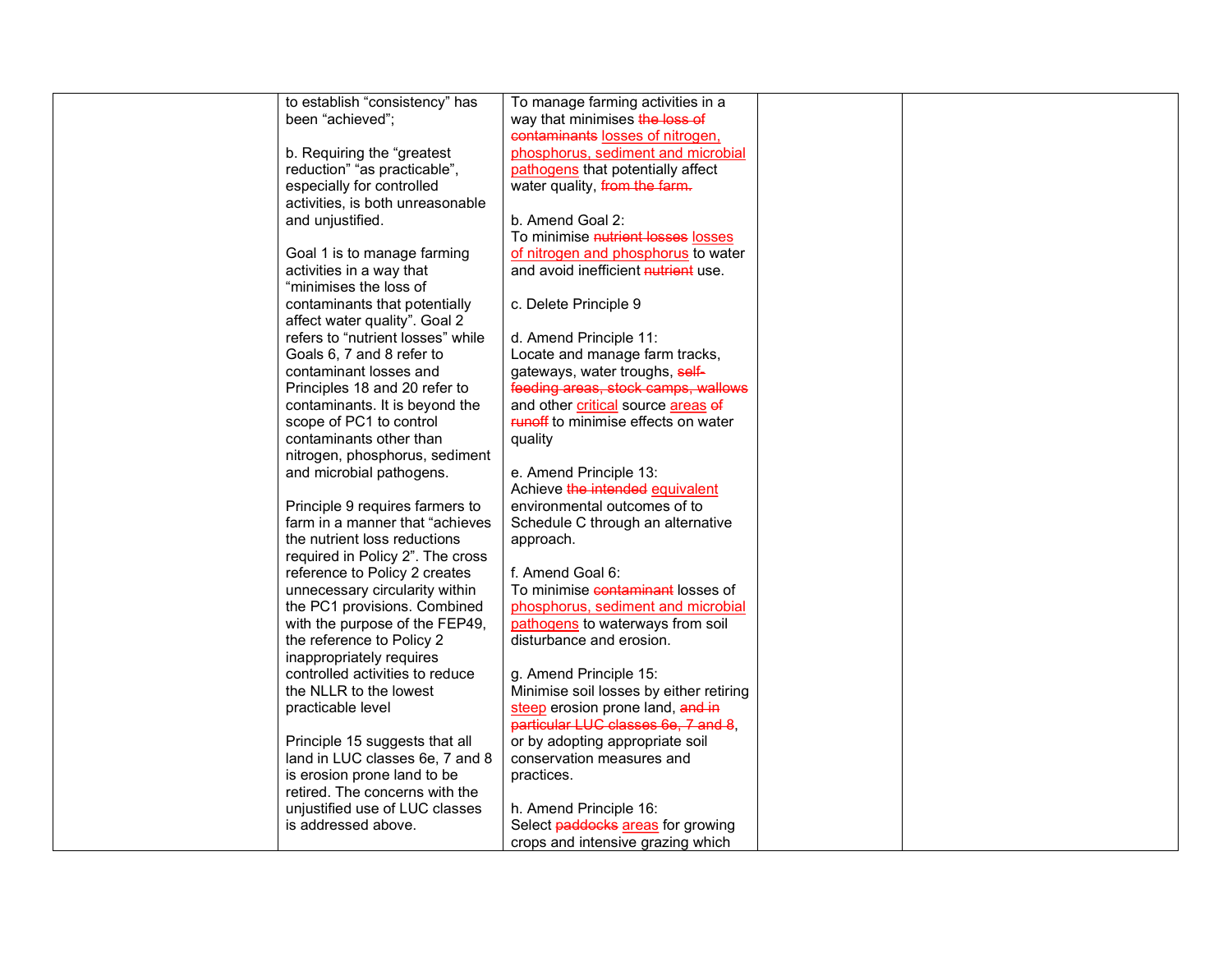|                                                               |                                                                                                                                                                                                                                                                           | minimise possible nitrogen and<br>phosphorus, faecal microbial<br>pathogens, and sediment loss from<br>critical source areas and avoid<br>exacerbating erosion.                                                                                                                                                             |                                   |                                                                                                                                                                          |
|---------------------------------------------------------------|---------------------------------------------------------------------------------------------------------------------------------------------------------------------------------------------------------------------------------------------------------------------------|-----------------------------------------------------------------------------------------------------------------------------------------------------------------------------------------------------------------------------------------------------------------------------------------------------------------------------|-----------------------------------|--------------------------------------------------------------------------------------------------------------------------------------------------------------------------|
|                                                               |                                                                                                                                                                                                                                                                           | i. Amend Principle 18:<br>Maintain or improve the physical and<br>biological condition of soils in order<br>to minimise the movement of<br>sediment, phosphorus and other<br>contaminants microbial pathogens<br>into waterways.                                                                                            |                                   |                                                                                                                                                                          |
|                                                               |                                                                                                                                                                                                                                                                           | i. Amend Goal 7:<br>To minimise contaminant losses of<br>microbial pathogens to waterways<br>from farm animal effluent.                                                                                                                                                                                                     |                                   |                                                                                                                                                                          |
|                                                               |                                                                                                                                                                                                                                                                           | k. Amend Principle 20:<br>Have sufficient storage available for<br>farm animal effluent and wastewater<br>and actively manage effluent                                                                                                                                                                                      |                                   |                                                                                                                                                                          |
|                                                               |                                                                                                                                                                                                                                                                           | storage levels to ensure no<br>discharge of contaminants untreated<br>effluent to waterways at all times.<br>I. Amend Goal 8 to specify the                                                                                                                                                                                 |                                   |                                                                                                                                                                          |
|                                                               |                                                                                                                                                                                                                                                                           | contaminants of interest.                                                                                                                                                                                                                                                                                                   |                                   |                                                                                                                                                                          |
| <b>Tables</b>                                                 |                                                                                                                                                                                                                                                                           |                                                                                                                                                                                                                                                                                                                             |                                   |                                                                                                                                                                          |
| 3.11.6 List of tables and maps                                | There uncertainty surrounding<br>the role of the short-term<br>numeric water quality values in<br>Table 3.11-1 created by the<br>retention of the fourth<br>paragraph of the Explanatory<br>Note in 3.11.6 to the table<br>referring to the concept of "load<br>to come". | Amend 3.11.6 to:<br>a. remove all references to "attribute<br>states":<br>b. clarify that progress is to be made<br>towards achieving the water quality<br>values rather than the water quality<br>values being achieved within the 10<br>year timeframe; and<br>c. delete the reference to the<br>nitrogen "load to come". | Support in part<br>Oppose in part | Federated Farmers in this appeal point<br>so as to ensure that any outcomes are<br>consistent with the outcomes sought in<br>Federated Farmers' appeal.                  |
| Table 3.11-1(a) E.coli and<br><b>Clarity Attribute States</b> | In sub-catchment 66 (Waikato<br>at Ohakuri), the notified version<br>of PC1 indicated that no<br>improvement in water clarity<br>was required. The Decision                                                                                                               | Amend Table 3.11-1(a) for sub-<br>catchment 66 (Waikato at Ohakuri)<br>to remove the unfounded<br>requirement to improve the clarity.                                                                                                                                                                                       | Support in part<br>Oppose in part | Federated Farmers is interested in this<br>appeal point so as to ensure that any<br>outcomes are consistent with the<br>outcomes sought in Federated Farmers'<br>appeal. |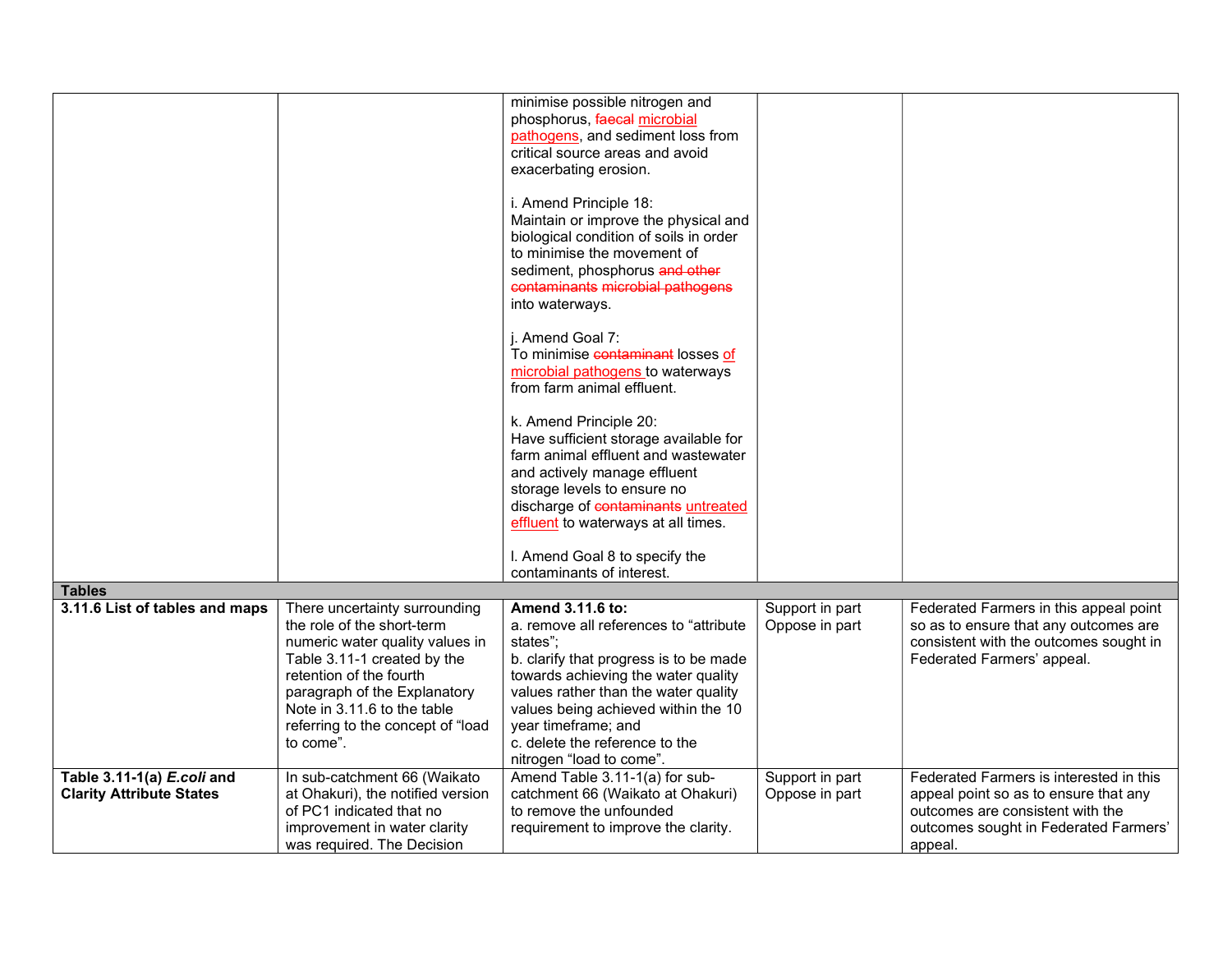| Table 3.11-2<br><b>Prioritisation of contaminants</b><br>in each sub-catchment (as<br>noted under Policy 1) | requires substantial<br>improvement in this sub-<br>catchment. There is no<br>discussion of or any rationale<br>for this change in the Decision.<br>The lack of consistency when<br>referring to contaminants which<br>creates the potential for PC1 to<br>be interpreted in a manner that<br>is beyond its clear scope,<br>particularly Policy 1(c), Policy<br>$2(e)(i)$ , Policy $2(f)$ , Policy 10,<br>clause 6 in Schedule D1, Part<br>D, Goals 1, 2, 6, 7 and 8 and<br>Principles 16, 18 and 20 in<br>Schedule D2, Part D and the<br>note below Table 3.11-2.                                                                                                                                                                                                                         | Delete the note below Table 3.11-2.                                                                                      | Support in part<br>Oppose in part | Federated Farmers is interested in this<br>appeal point so as to ensure that any<br>outcomes are consistent with the<br>outcomes sought in Federated Farmers'<br>appeal. |
|-------------------------------------------------------------------------------------------------------------|--------------------------------------------------------------------------------------------------------------------------------------------------------------------------------------------------------------------------------------------------------------------------------------------------------------------------------------------------------------------------------------------------------------------------------------------------------------------------------------------------------------------------------------------------------------------------------------------------------------------------------------------------------------------------------------------------------------------------------------------------------------------------------------------|--------------------------------------------------------------------------------------------------------------------------|-----------------------------------|--------------------------------------------------------------------------------------------------------------------------------------------------------------------------|
| Table 3.11-3<br><b>Sub-catchment Application</b><br><b>Date</b>                                             |                                                                                                                                                                                                                                                                                                                                                                                                                                                                                                                                                                                                                                                                                                                                                                                            | Delete the first sentence under the<br>heading for Table 3.11-3.                                                         | Oppose                            | Federated Farmers considers that the<br>sentence is a need to resolve cross<br>boundary issues                                                                           |
| <b>Definitions</b>                                                                                          |                                                                                                                                                                                                                                                                                                                                                                                                                                                                                                                                                                                                                                                                                                                                                                                            |                                                                                                                          |                                   |                                                                                                                                                                          |
| <b>Grazed Hectares</b>                                                                                      | Any land previously used for<br>grazing that has been retired<br>from all farming or forestry<br>activities can be included in the<br>land area used to calculate<br>"grazed hectares", but only for<br>10 years after it is retired. The<br>Decision suggests this<br>"recognizes those farmers who<br>have already retired land." With<br>respect, it does not. There is no<br>justification for limiting the<br>inclusion of retired land in the<br>calculation for a 10 year term.<br>Land set aside for<br>environmental initiatives must<br>be capable of being factored<br>into the calculations going<br>forward, and on a continuing<br>basis so as not to undermine<br>the benefits provided or<br>inadvertently change the<br>outcome of the calculations as<br>the years pass. | Amend the definition of Grazed<br>Hectares to delete "for a period of 10<br>years from the date the land is<br>retired". | Neutral                           | Federated Farmers in this appeal point<br>so as to ensure that any outcomes are<br>consistent with the outcomes sought in<br>Federated Farmers' appeal.                  |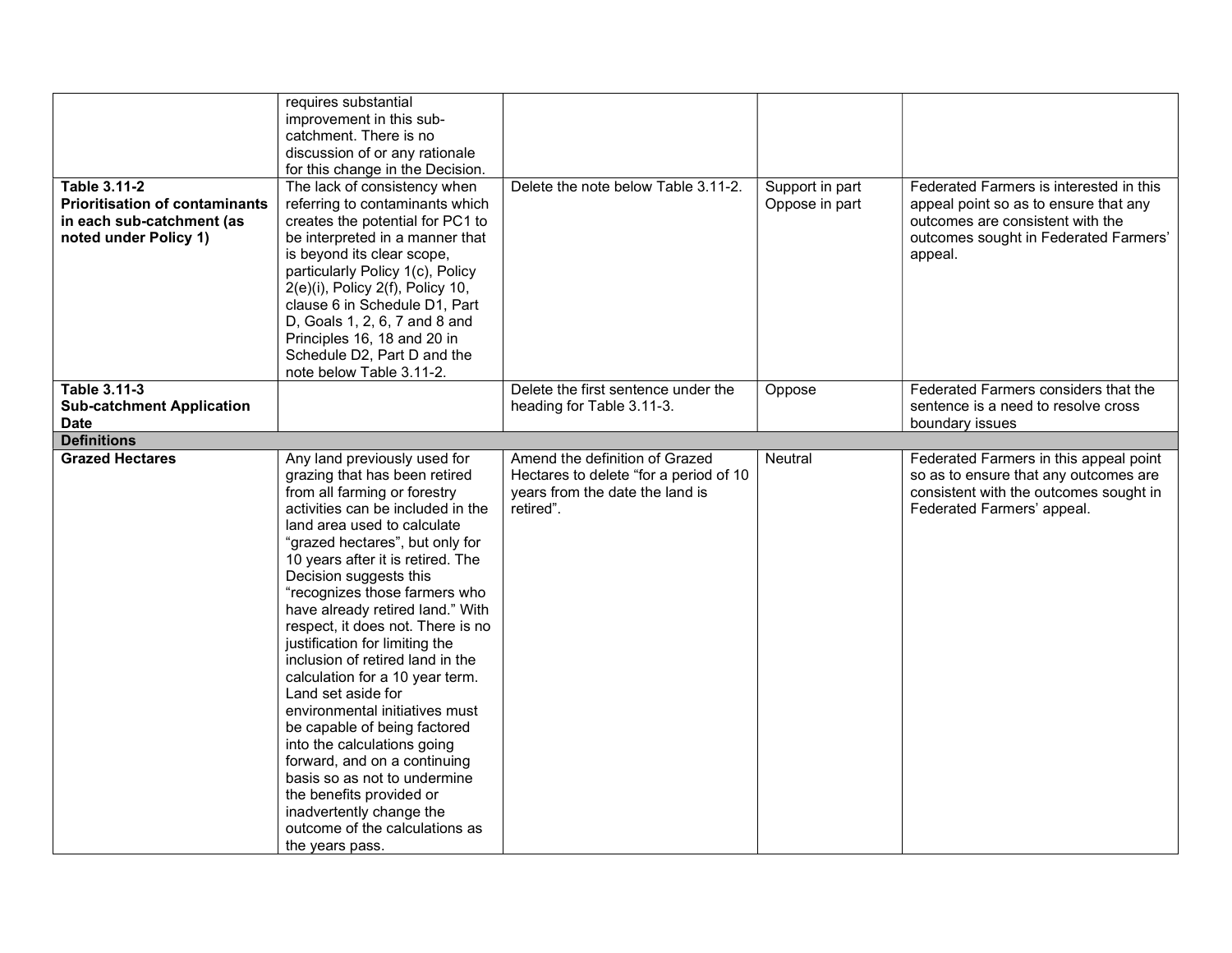| Property                           | Any land previously used for<br>grazing that has been retired<br>from all farming or forestry<br>activities can be included in the<br>land area used to calculate<br>"grazed hectares", but only for<br>10 years after it is retired. The<br>Decision suggests this<br>"recognizes those farmers who<br>have already retired land." With<br>respect, it does not. There is no<br>justification for limiting the<br>inclusion of retired land in the<br>calculation for a 10 year term.<br>Land set aside for<br>environmental initiatives must<br>be capable of being factored<br>into the calculations going<br>forward, and on a continuing<br>basis so as not to undermine<br>the benefits provided or<br>inadvertently change the<br>outcome of the calculations as<br>the years pass. | Amend the definition of Property to<br>delete reference to "and is a single<br>operating unit for the purpose of<br>management" or such other relief<br>that better reflects how farming<br>actually occurs on multiple land<br>areas. | Support         | Federated Farmers supports the relief<br>sought by the Appellant and considers<br>that it is necessary for the plan to reflect<br>how farming actually occurs on multiple<br>land areas. |
|------------------------------------|--------------------------------------------------------------------------------------------------------------------------------------------------------------------------------------------------------------------------------------------------------------------------------------------------------------------------------------------------------------------------------------------------------------------------------------------------------------------------------------------------------------------------------------------------------------------------------------------------------------------------------------------------------------------------------------------------------------------------------------------------------------------------------------------|----------------------------------------------------------------------------------------------------------------------------------------------------------------------------------------------------------------------------------------|-----------------|------------------------------------------------------------------------------------------------------------------------------------------------------------------------------------------|
| <b>Slope</b>                       | The steepness of the land<br>surface within 20 metres of a<br>permanent or intermittent<br>waterbody is measured in<br>degrees and "averaged for the<br>paddock" to determine whether<br>the water body must be fenced<br>to exclude stock. This is a<br>cumbersome and uncertain<br>approach which may not lead to<br>the intended environmental<br>outcomes. Once the intent of<br>the definition is clear, the more<br>appropriate method is to amend<br>the existing definition in the plan<br>rather than to have two<br>definitions.                                                                                                                                                                                                                                                 | Amend the definition of slope to<br>address the concerns outlined<br>above.                                                                                                                                                            | Support in part | Federated Farmers agrees that the<br>current wording could be amended to<br>ensure there is greater compliance with<br>the rule.                                                         |
| <b>New Definition: Waterbodies</b> |                                                                                                                                                                                                                                                                                                                                                                                                                                                                                                                                                                                                                                                                                                                                                                                            | Add a definition of waterbodies<br>using Clause 5 of Schedule C that                                                                                                                                                                   | Support in part | Federated Farmers supports the use of<br>consistent terminology and agrees                                                                                                               |